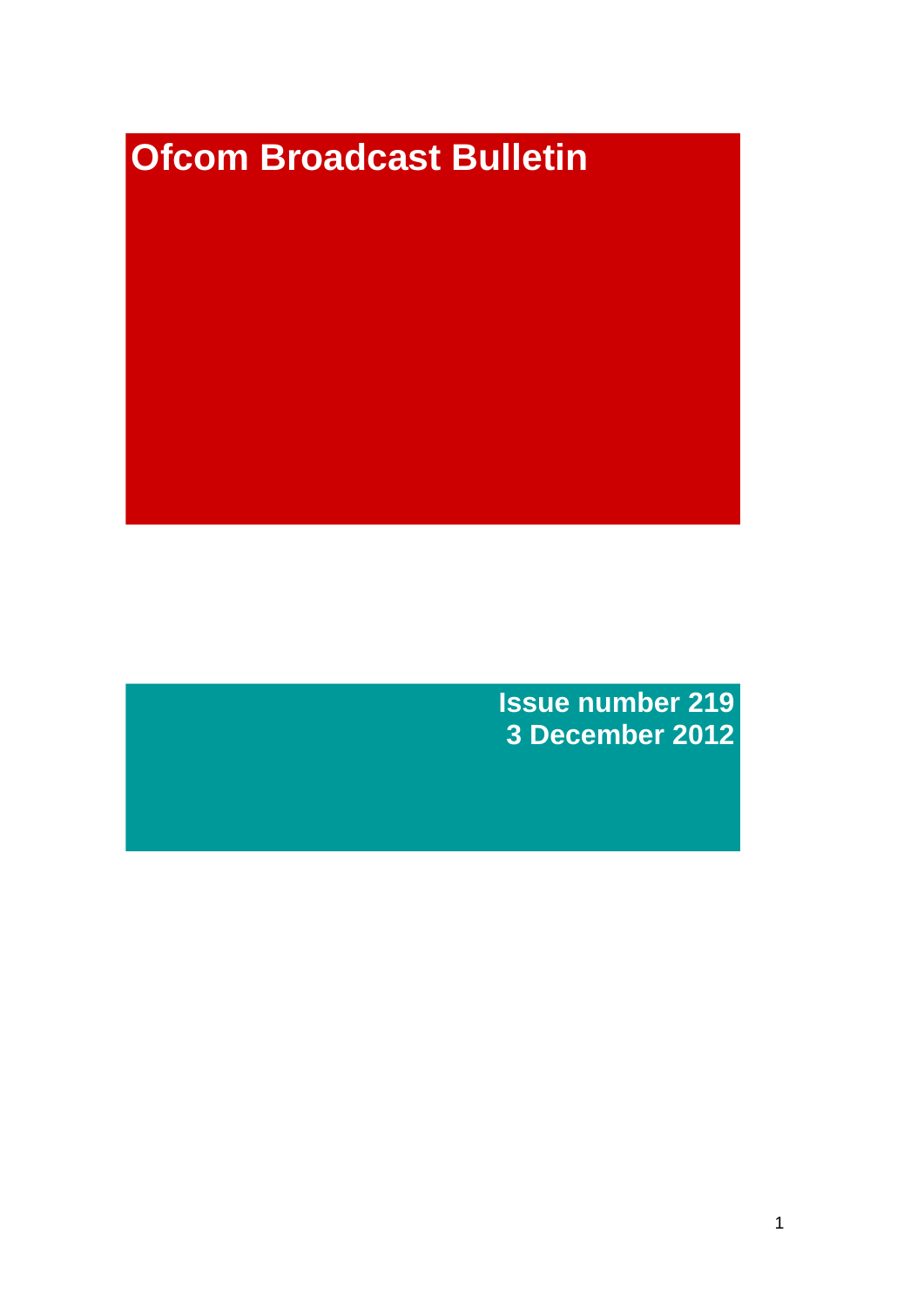# **Contents**

| Introduction                                                                                                        | 3  |
|---------------------------------------------------------------------------------------------------------------------|----|
| <b>Notice of Sanction</b>                                                                                           |    |
| <b>Sister Ruby Ramadan Special</b><br>Radio Asian Fever (Leeds), 17 August 2011, 12:00 and 18 August 2011,<br>11:00 | 4  |
| <b>Standards cases</b>                                                                                              |    |
| <u>In Breach</u>                                                                                                    |    |
| <b>Asian Sound Radio</b><br>Asian Sound Radio, 9 April 2012, 11:30 to 12:30                                         | 6  |
| <b>American Dad</b><br>FX, 11 August 2012, 20:30                                                                    | 14 |
| <b>GirlGirl</b><br>ChatGirl TV (Sky Channel 937), 22 August 2012, 07:30 to 08:30                                    | 18 |
| <b>Big Wednesday with Shawn</b><br>Phonic FM, 12 September 2012, 11:40                                              | 22 |
| <b>Borkotmoy Sehri</b><br>NTV, 30 July 2012, 02:00                                                                  | 25 |
| <b>Advertising scheduling cases</b>                                                                                 |    |
| In Breach                                                                                                           |    |
| Advertising minutage and advertising break patterns<br>Sahara One, 16 July 2012 to 31 July 2012, various times      | 28 |
| <b>Advertising minutage</b><br>Vox Africa, 1 June 2012 to 5 July 2012, various times                                | 30 |
| <b>Other Programmes Not in Breach</b>                                                                               | 32 |
| <b>Complaints Assessed, Not Investigated</b>                                                                        | 33 |
| <b>Investigations List</b>                                                                                          | 42 |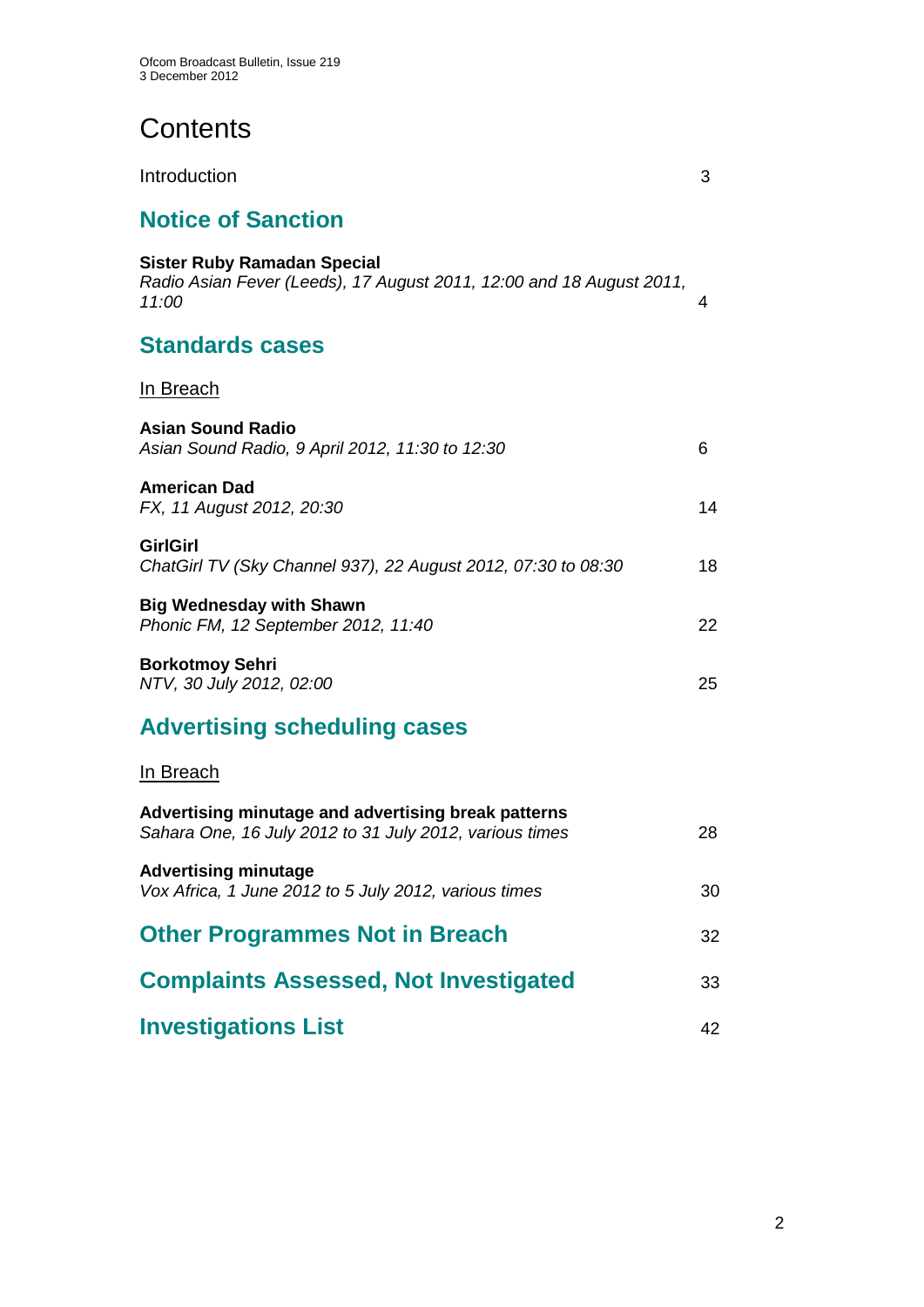# **Introduction**

Under the Communications Act 2003, Ofcom has a duty to set standards for broadcast content as appear to it best calculated to secure the standards objectives<sup>1</sup>, Ofcom must include these standards in a code or codes. These are listed below.

The Broadcast Bulletin reports on the outcome of investigations into alleged breaches of those Ofcom codes, as well as licence conditions with which broadcasters regulated by Ofcom are required to comply. These include:

- a) Ofcom's Broadcasting Code ("the Code"), which, can be found at: [http://stakeholders.ofcom.org.uk/broadcasting/broadcast-codes/broadcast-code/.](http://stakeholders.ofcom.org.uk/broadcasting/broadcast-codes/broadcast-code/)
- b) the Code on the Scheduling of Television Advertising ("COSTA") which contains rules on how much advertising and teleshopping may be scheduled in programmes, how many breaks are allowed and when they may be taken. COSTA can be found at:

[http://stakeholders.ofcom.org.uk/broadcasting/broadcast-codes/advert-code/.](http://stakeholders.ofcom.org.uk/broadcasting/broadcast-codes/advert-code/)

- c) certain sections of the BCAP Code: the UK Code of Broadcast Advertising, which relate to those areas of the BCAP Code for which Ofcom retains regulatory responsibility. These include:
	- the prohibition on 'political' advertising;
	- sponsorship and product placement on television (see Rules 9.13, 9.16 and 9.17 of the Code) and all commercial communications in radio programming (see Rules 10.6 to 10.8 of the Code);
	- 'participation TV' advertising. This includes long-form advertising predicated on premium rate telephone services – most notably chat (including 'adult' chat), 'psychic' readings and dedicated quiz TV (Call TV quiz services). Ofcom is also responsible for regulating gambling, dating and 'message board' material where these are broadcast as advertising<sup>2</sup>.

The BCAP Code is at: <http://www.bcap.org.uk/Advertising-Codes/Broadcast-HTML.aspx>

d) other licence conditions which broadcasters must comply with, such as requirements to pay fees and submit information which enables Ofcom to carry out its statutory duties. Further information on television and radio licences can be found at:<http://licensing.ofcom.org.uk/tv-broadcast-licences/> and [http://licensing.ofcom.org.uk/radio-broadcast-licensing/.](http://licensing.ofcom.org.uk/radio-broadcast-licensing/)

Other codes and requirements may also apply to broadcasters, depending on their circumstances. These include the Code on Television Access Services (which sets out how much subtitling, signing and audio description relevant licensees must provide), the Code on Electronic Programme Guides, the Code on Listed Events, and the Cross Promotion Code. Links to all these codes can be found at: <http://stakeholders.ofcom.org.uk/broadcasting/broadcast-codes/>

It is Ofcom's policy to describe fully the content in television and radio programmes that is subject to broadcast investigations. Some of the language and descriptions used in Ofcom's Broadcast Bulletin may therefore cause offence.

<sup>1</sup>  $1$  The relevant legislation is set out in detail in Annex 1 of the Code.

 $2$  BCAP and ASA continue to regulate conventional teleshopping content and spot advertising for these types of services where it is permitted. Ofcom remains responsible for statutory sanctions in all advertising cases.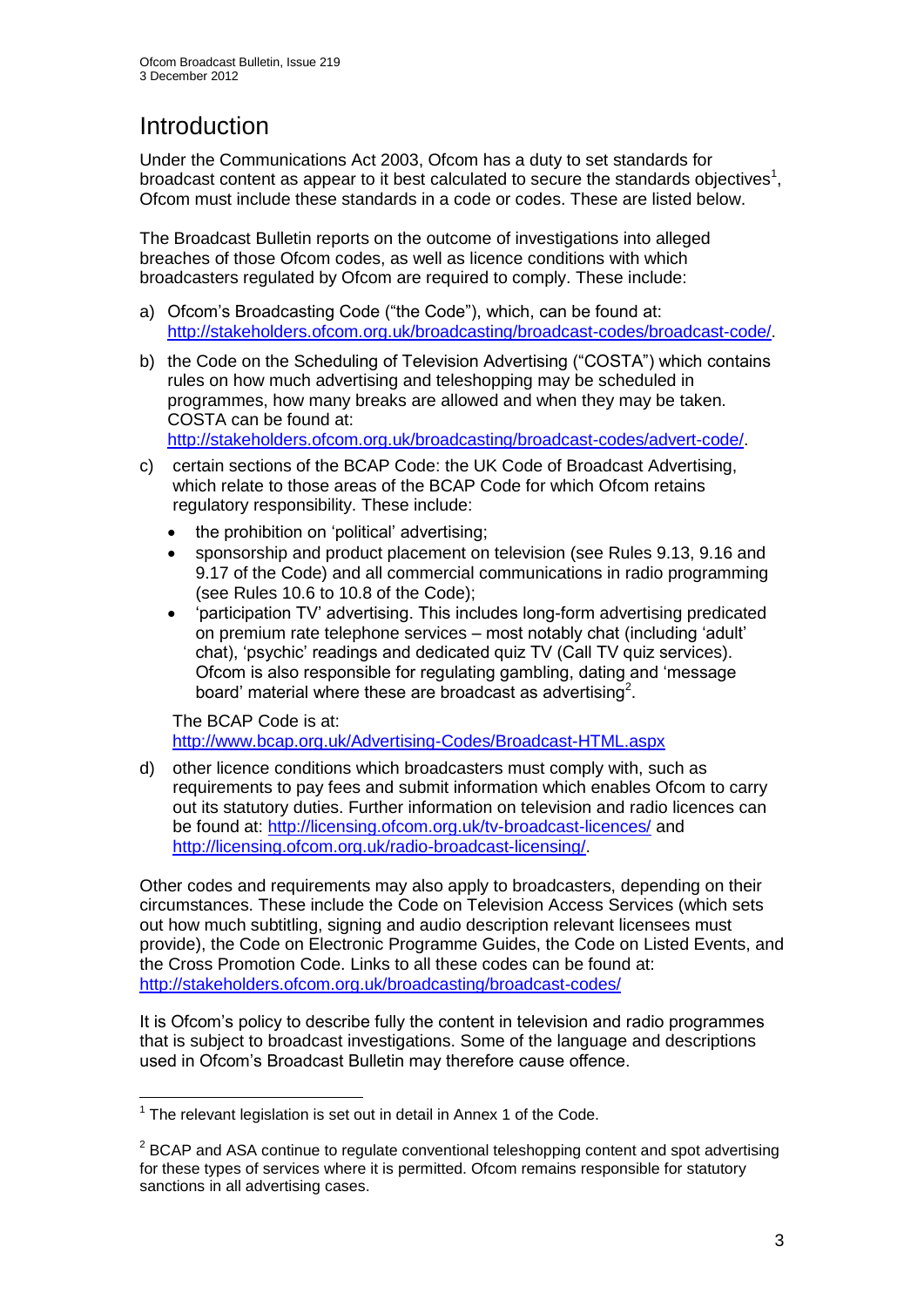# **Notice of Sanction**

## **Sister Ruby Ramadan Special 2011**

*Radio Asian Fever (Leeds), 17 August 2011, 12:00 and 18 August 2011, 11:00*

## **Introduction**

1

Radio Asian Fever (Leeds) is a community radio station that serves the South Asian communities of Leeds. The licence for Radio Asian Fever (Leeds) is held by Radio Asian Fever Community Interest Company.

## **Summary of Decision**

Ofcom's Finding published on 11 June 2012 in Broadcast Bulletin 207<sup>1</sup> related to the broadcast of two episodes of the programme *Sister Ruby Ramadan Special 2011* on 17 and 18 August 2011.

Statements made by the presenter of the programmes were highly critical of homosexuality (in the case of the first programme) and mixed-faith marriages (in the case of the second programme).

The content of the programme broadcast on 17 August 2011 included two statements which Ofcom considered were likely to encourage or to incite the commission of crime against homosexuals and were likely to encourage others to copy unacceptable behaviour towards homosexuals, in breach of Rules 3.1 and 2.4:

- Rule 3.1: Material likely to encourage or incite the commission of crime or to lead to disorder must not be included in television or radio services.
- Rule 2.4: Programmes must not include material (whether in individual programmes or in programmes taken together) which, taking into account the context, condones or glamorises violent, dangerous or seriously antisocial behaviour and is likely to encourage others to copy such behaviour.

In addition, both episodes contained a number of statements about homosexuality and mixed-faith marriages, which had the potential to cause offence to the audience, in breach of Rule 2.3:

Rule 2.3: In applying generally accepted standards broadcasters must ensure that material which may cause offence is justified by the context. Such material may include...discriminatory treatment or language (for example on the grounds of...religion...and sexual orientation).

Ofcom also considered that the Licensee had not exercised the proper degree of responsibility with the content of these religious programmes, in breach of Rule 4.1:

Rule 4.1: Broadcasters must exercise the proper degree of responsibility with

<sup>1</sup> [http://stakeholders.ofcom.org.uk/binaries/enforcement/broadcast](http://stakeholders.ofcom.org.uk/binaries/enforcement/broadcast-bulletins/obb207/obb207.pdf)[bulletins/obb207/obb207.pdf](http://stakeholders.ofcom.org.uk/binaries/enforcement/broadcast-bulletins/obb207/obb207.pdf)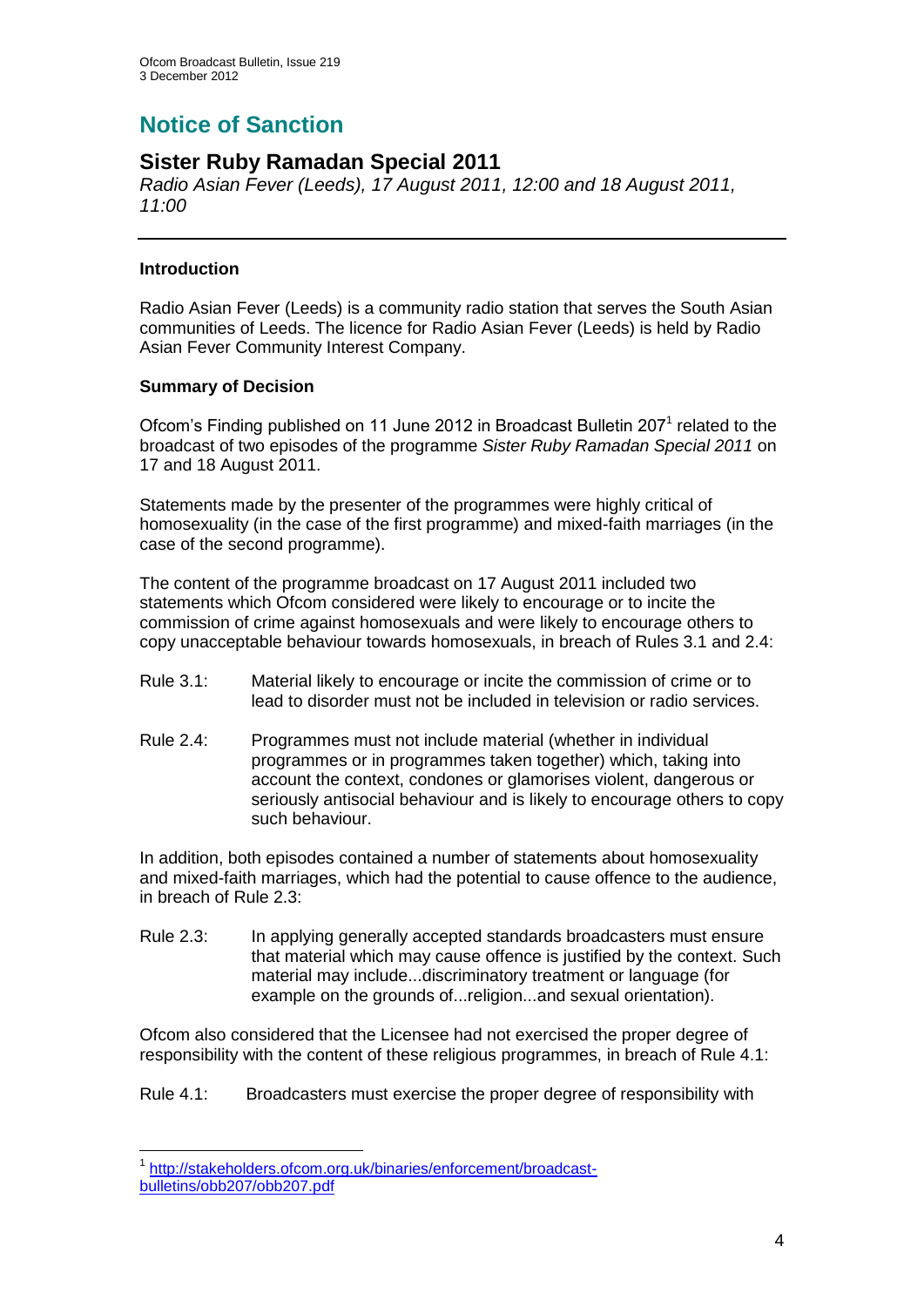respect to the content of programmes which are religious programmes.

Ofcom decided that the Code breaches were so serious that a financial penalty should be imposed in accordance with Ofcom's Procedures for the consideration of statutory sanctions.

In accordance with Ofcom's Penalty Guidelines, Ofcom decided it was appropriate and proportionate in the circumstances to impose a financial penalty of **£4,000** on Radio Asian Fever Community Interest Company in respect of the Code breaches (payable to HM Paymaster General).

In addition, Ofcom directed the Licensee to broadcast a statement of Ofcom's findings, on a date and in a form to be determined by Ofcom.

The full adjudication is available at: [http://stakeholders.ofcom.org.uk/binaries/enforcement/content-sanctions](http://stakeholders.ofcom.org.uk/binaries/enforcement/content-sanctions-adjudications/radio-asian-fever.pdf)[adjudications/radio-asian-fever.pdf.](http://stakeholders.ofcom.org.uk/binaries/enforcement/content-sanctions-adjudications/radio-asian-fever.pdf)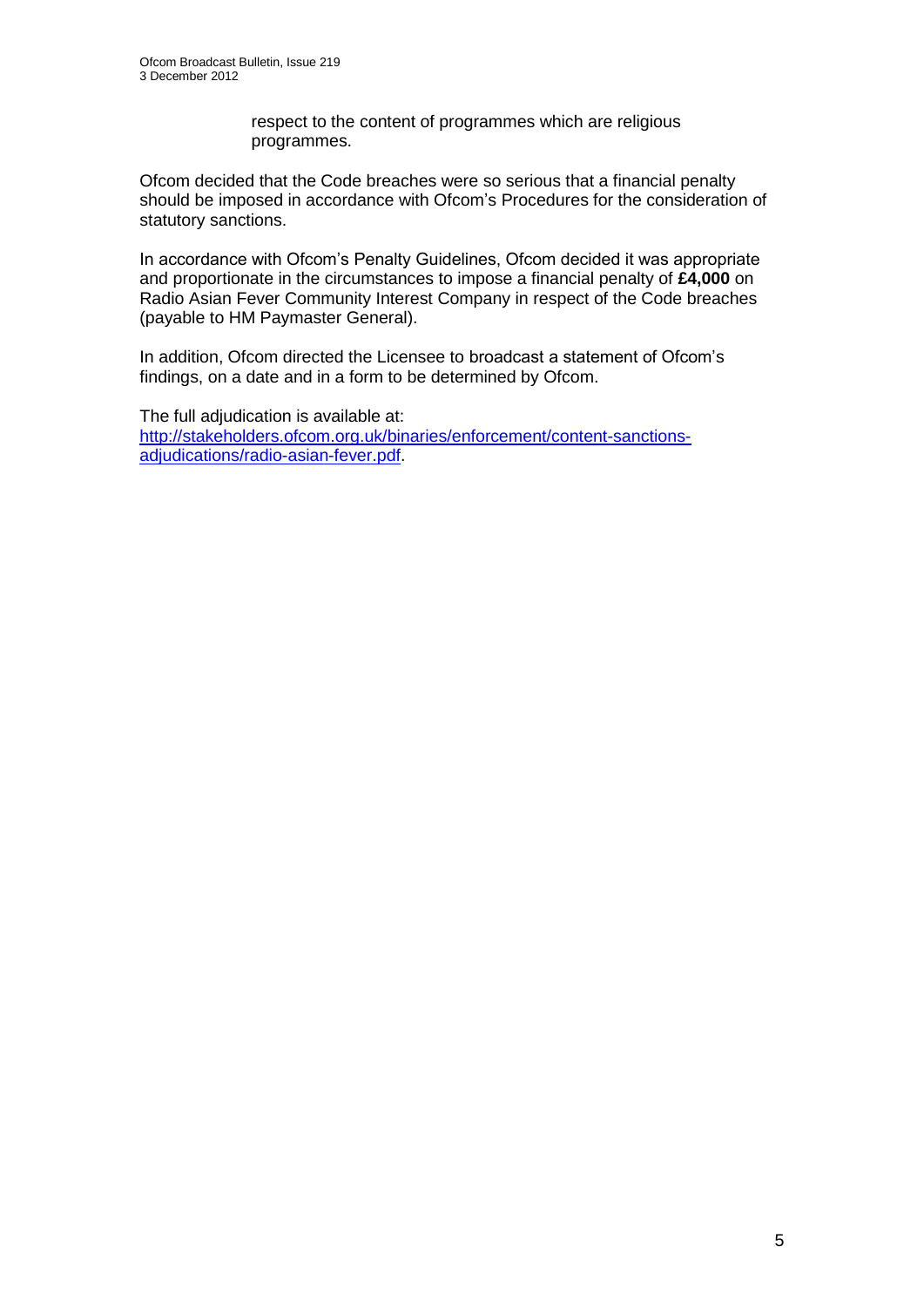## **Standards cases**

## **In Breach**

## **Asian Sound Radio**

*Asian Sound Radio, 9 April 2012, 11:30 to 12:30*

## **Introduction**

Asian Sound Radio is a local commercial radio station that broadcasts to Manchester and the East Lancashire area. The licence for the service is held by Asian Sound Radio Limited ("Asian Sound" or "the Licensee").

Ofcom received a complaint from a listener who was concerned that a guest on this one hour programme was making unsubstantiated claims to cure medical conditions, such as eczema, using ayurvedic products<sup>1</sup>. Ofcom noted that the programme was broadcast in Urdu and included a studio guest, Rama Chande, who is an ayurvedic practitioner. Ofcom commissioned a translation of the whole of the one hour programme from the original Urdu into English from an independent translator.

Based on the translation, Ofcom noted that during the course of the programme members of the public telephoned the station to ask Rama Chande's advice on a range of medical and health conditions. These were of varying degrees of seriousness and included arthritis, acne, psoriasis, migraines, back pain, fungal infections, hearing loss, bad eye sight and constipation in two children (a two year old child and a six year old child). The calls were put through to the studio and broadcast live. Throughout the programme, Rama Chande offered advice and specific ayurvedic treatments to address callers' symptoms and symptoms from which members of their family were suffering.

Some examples are set out below in the order in which they appeared in the programme.

#### Example 1

1

| Caller:      | "Salaam Rama Chande. My son is six years old and he suffers<br>from frequent constipation and pain in his stomach. He stays<br>awake at night."                                 |
|--------------|---------------------------------------------------------------------------------------------------------------------------------------------------------------------------------|
| Rama Chande: | "Okay. I have a powder for him. Give him half a teaspoon of this<br>powder before going to bed. There will be no side effects and his<br>stomach will clear off every morning." |
| Caller:      | "Thank you very much. How can I get it and from where?"                                                                                                                         |
| Rama Chande: | "You can come and get it from me or you can order it on phone.<br>We do second day delivery."                                                                                   |

 $1$  Ayurvedic products are usually made up of animal, mineral, and/or plant extracts. Ayurvedic medicine is a Hindu system of traditional medicine native to India and is a form of alternative medicine.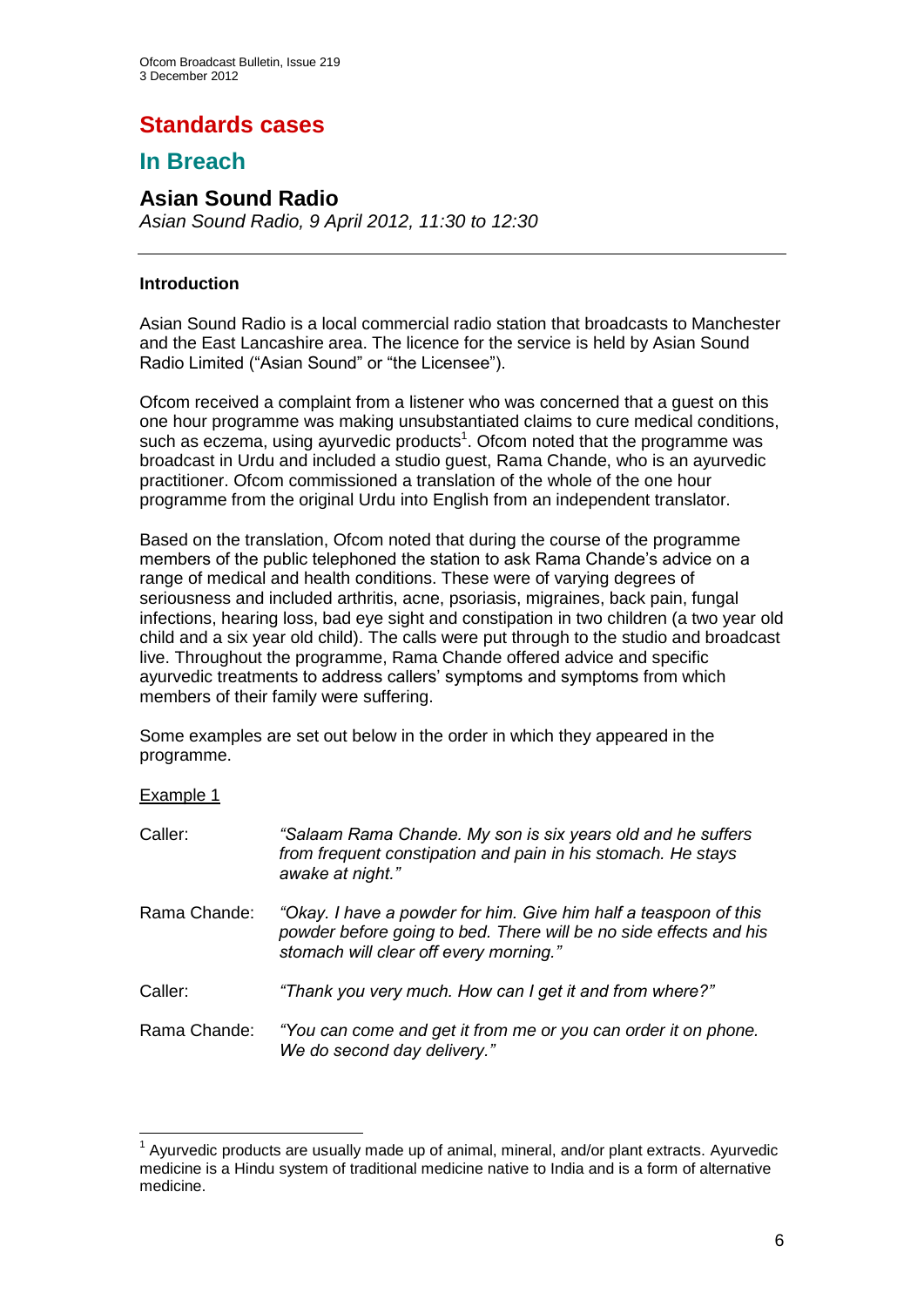| <b>Example 2</b> |                                                                                                                                                                                                                                                                |
|------------------|----------------------------------------------------------------------------------------------------------------------------------------------------------------------------------------------------------------------------------------------------------------|
| Caller:          | "You were saying on the radio that there is a certain oil, which<br>grows back your hair. My hair has fallen. I am a baldhead. Can<br>that oil, which you were telling about, make one's hair grow<br>again?"                                                  |
| Rama Chande:     | "Yes. It grows in any age. It will not grow suddenly but if you do<br>what I tell you, it will grow. Treatment is very important. Your blood<br>circulates and your pores open up. In the morning a spoon of black<br>sesame seeds and water improves growth." |
| Caller:          | "I was planning to go for a hair transplant."                                                                                                                                                                                                                  |
| Rama Chande:     | "Hair transplant is very good for those who can afford. There is<br>nothing wrong about it."                                                                                                                                                                   |
| Caller:          | "If oil can make hair grow there is no need for hair transplant."                                                                                                                                                                                              |
| Rama Chande:     | "It does help. I have many customers who were completely bald<br>and they started growing hair. I am not saying that you will get full<br>hair in four months, but if you do it properly, it does grow well."                                                  |
| Example 3        |                                                                                                                                                                                                                                                                |
| Caller:          | "Hello this is Humaira. I want to ask Rama, my son who is two<br>years old suffers from constipation. Please tell me something<br>about it [to cure it]."                                                                                                      |
| Rama Chande:     | "I have a constipation extract for it. Quarter teaspoon will be<br>enough for him. If you give it to him every night, it will clear off his<br>stomach in the morning."                                                                                        |
| Caller:          | "I have taken medicine from the doctor but it has made no<br>difference."                                                                                                                                                                                      |
| Rama Chande:     | "Ayurvedic remedies are very good and I make them fresh every<br>week."                                                                                                                                                                                        |
| <b>Example 4</b> |                                                                                                                                                                                                                                                                |
| Rama Chande:     | "And I have good mind power capsules, which improve your<br>memory, and [if given to your children] your children will become<br>very clever and intelligent. It is very good for those children who<br>are slow."                                             |
| Example 5        |                                                                                                                                                                                                                                                                |
| Caller:          | "Salaam. My brother is [indistinct] and we were wondering if he<br>could grow a bit taller."                                                                                                                                                                   |
| Rama Chande:     | "How old is he?"                                                                                                                                                                                                                                               |
| Caller:          | "He is 23."                                                                                                                                                                                                                                                    |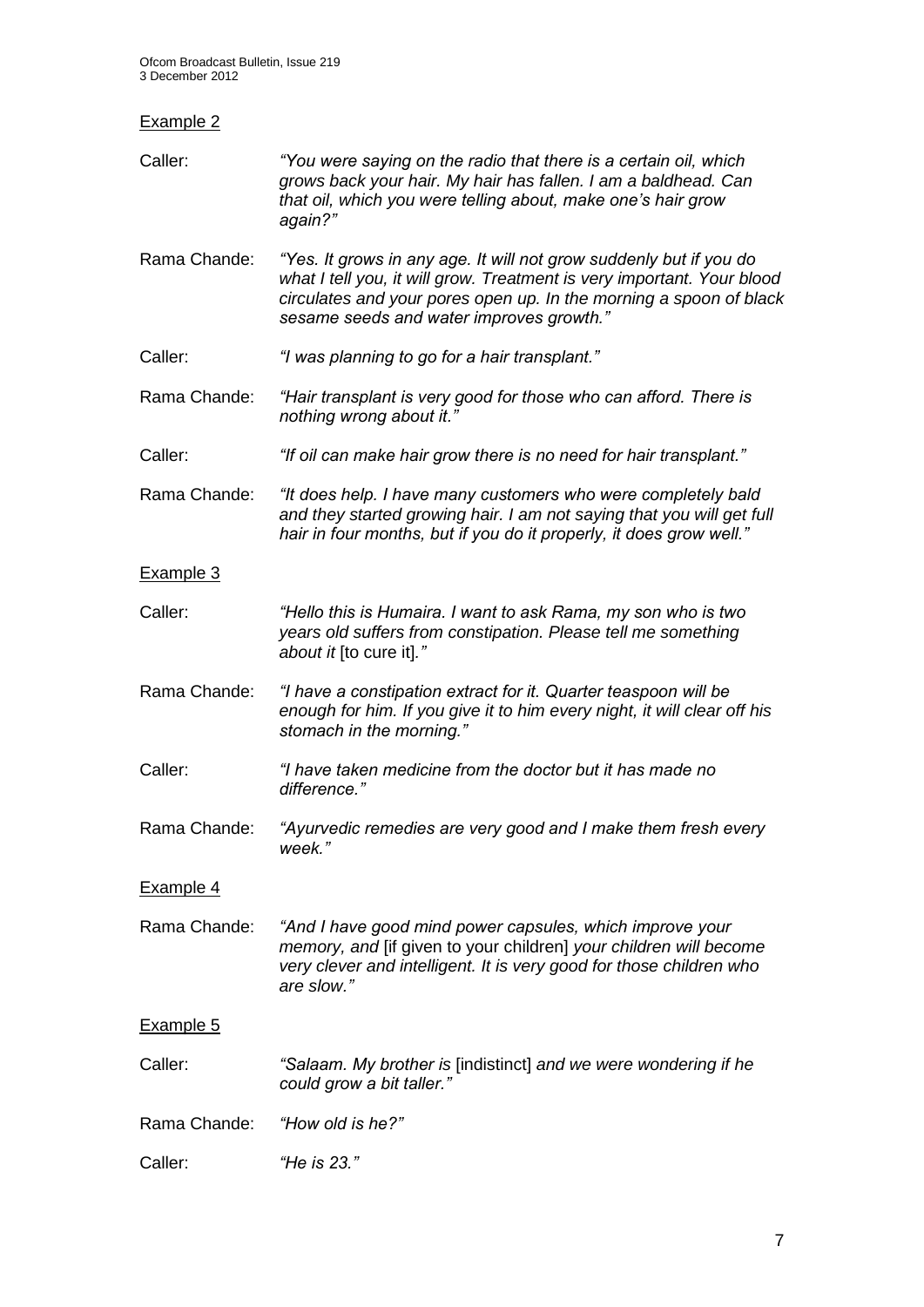| Rama Chande:   | "Yes, you can raise your height up to the age of 25."                                                                                                                                                                                                                                                                                                                                                                                                                                                                                                    |
|----------------|----------------------------------------------------------------------------------------------------------------------------------------------------------------------------------------------------------------------------------------------------------------------------------------------------------------------------------------------------------------------------------------------------------------------------------------------------------------------------------------------------------------------------------------------------------|
| Caller:        | "His height at the moment is four feet eight inches."                                                                                                                                                                                                                                                                                                                                                                                                                                                                                                    |
| Rama Chande:   | "It can be raised."                                                                                                                                                                                                                                                                                                                                                                                                                                                                                                                                      |
| Caller:        | "He has an illness since childhood. Will it affect it?"                                                                                                                                                                                                                                                                                                                                                                                                                                                                                                  |
| Rama Chande:   | "No, these products have no side effects. These are pure<br>ayurvedic herbal."                                                                                                                                                                                                                                                                                                                                                                                                                                                                           |
| Example 6      |                                                                                                                                                                                                                                                                                                                                                                                                                                                                                                                                                          |
| Rama Chande:   | "I have eardrops for those who do not want to wear a hearing aid.<br>If you use these eardrops, in six to seven months you will start<br>hearing without the help of a hearing aid."                                                                                                                                                                                                                                                                                                                                                                     |
| Example 7      |                                                                                                                                                                                                                                                                                                                                                                                                                                                                                                                                                          |
| Rama Chande:   | "For those who have pain, when they take pain killers they have<br>side effects. I have pure Ayurvedic herbal painkillers and I have a<br>cream, which work very well if you have a migraine, or whatever,<br>back pain, it takes away the pain in all cases. For eyes I have very<br>good capsules. Every morning, take a spoon of ghee and mix in it<br>a spoon of tulsi [seeds] juice and one eighth teaspoon of<br>cardamom. This will make a significant difference to the number<br>[prescription] of your eyesight.'                              |
| Presenter:     | "Is this for eyesight?"                                                                                                                                                                                                                                                                                                                                                                                                                                                                                                                                  |
| Rama Chande:   | "Yes. For eyesight. Your number [prescription] will begin to<br>decrease. For this I have a capsule 'drusti verdak' and a tonic,<br>which you have to take. This will greatly benefit your eyes."                                                                                                                                                                                                                                                                                                                                                        |
| Presenter:     | "For how many days can you use it – this syrup and tablet?"                                                                                                                                                                                                                                                                                                                                                                                                                                                                                              |
| Rama Chande:   | "A bit long, for a year or two."                                                                                                                                                                                                                                                                                                                                                                                                                                                                                                                         |
| The Presenter: | "It is a matter of eyes, you cannot correct it immediately."                                                                                                                                                                                                                                                                                                                                                                                                                                                                                             |
| Rama Chande:   | "In a month or two you will feel the difference."                                                                                                                                                                                                                                                                                                                                                                                                                                                                                                        |
| Example 8      |                                                                                                                                                                                                                                                                                                                                                                                                                                                                                                                                                          |
| Rama Chande:   | "A previous caller asked me about back pain. She had back pain<br>problem. Please note down and others who have back pains, they<br>too may write down. Back pain can be cured. Take a tablespoon of<br>fenugreek, a large tablespoon of ajwain [a herbal seed], quarter<br>teaspoon of ginger, two tablespoons of ghee made from cow's<br>milk. The ghee available in markets here [in the UK] is not pure. I<br>have pure ghee from India, which you can buy. Take half a cup of<br>molasses, mix all the other things and add the mixture to the warm |

*molasses and ghee. Make small balls of this, one inch in diameter. Take one ball in the morning and one in the evening and your back*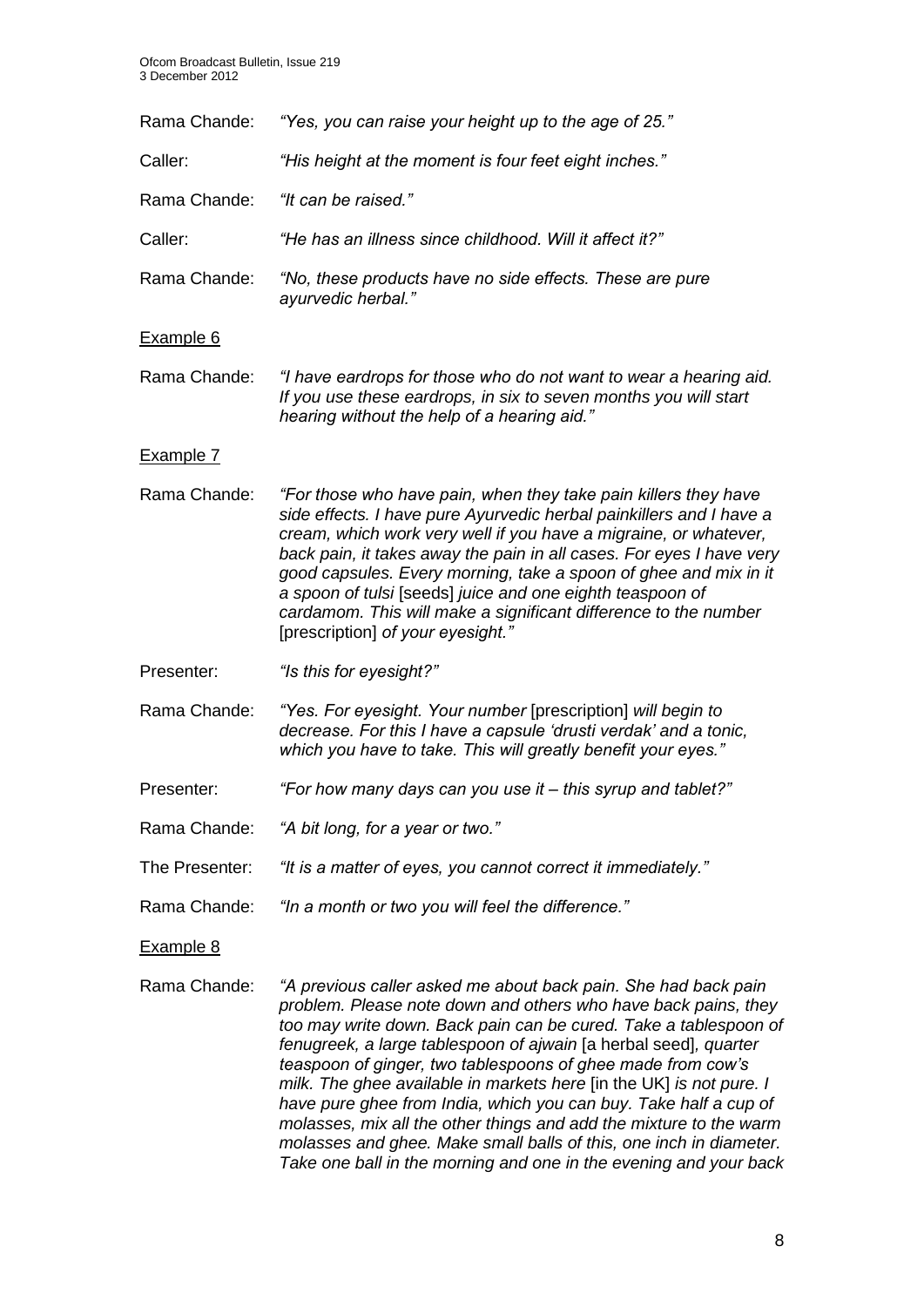*problem will be solved. I also have a pain-relieving cream, which you can apply in addition to this remedy."*

#### Example 9

Rama Chande: *"There are very good products for acne. Spots and blemishes, stretch marks, pimples caused by acne are cleared off* [with these products]*...The medicine for acne cures it within three to six months and it* [the acne] *does not return. You need to use certain products such as face pack, which improves the look of your skin by eliminating stretch marks and recesses."*

We noted that throughout the programme Rama Chande gave out her telephone number and address and advised listeners to visit, call or write to her for further medical advice, or to collect in person the relevant ayurvedic products they purchased from her. At no point during the programme were listeners advised to consult a qualified medical practitioner about any of the health and medical issues they were calling about, or before using any ayurvedic products or following any alternative medicine treatment promoted by Ms Chande.

Ofcom considered the programme raised issues warranting investigation under Rule 2.1 of the Code, which states:

"Generally accepted standards must be applied to the contents of television and radio services so as to provide adequate protection for members of the public from the inclusion in such services of harmful and/or offensive material."

We therefore asked Asian Sound for its comments on how the broadcast complied with this rule.

#### **Response**

The Licensee said that Rama Chande and other alternative medicine specialists have been guests on Asian Sound Radio for the last five years. It added that: "Whilst we take on board Ofcom's concerns about the use of ayurvedic treatments, it is important to stress that many people within the Asian community find ayurvedic treatments to be effective and helpful...Such treatment is therefore a topic of interest and importance to our listeners."

Asian Sound said that it did not consider the broadcast would have led listeners to conclude that alternative medicine is preferable to conventional medicine, that conventional medicine is ineffective or that conventional treatment should be abandoned. It added: "[W]e accept that protective measures taken by us in relation to the broadcast were not sufficiently rigorous to comply with the Code. We take this matter very seriously and have taken immediate steps to ensure that such problems do not reoccur."

The steps outlined by the Licensee included: additional training for presenters and producers on the implications and requirements of the Code, particularly in relation to Rule 2.1; amending internal guidelines to reflect the issues raised by this case; and the broadcast of a message in English and Urdu, on various dates and times, that stated: *"Kindly seek your GP or local medical practitioner's advice before taking any alternative medicine or medication. It is not the intention of Asian Sound Radio*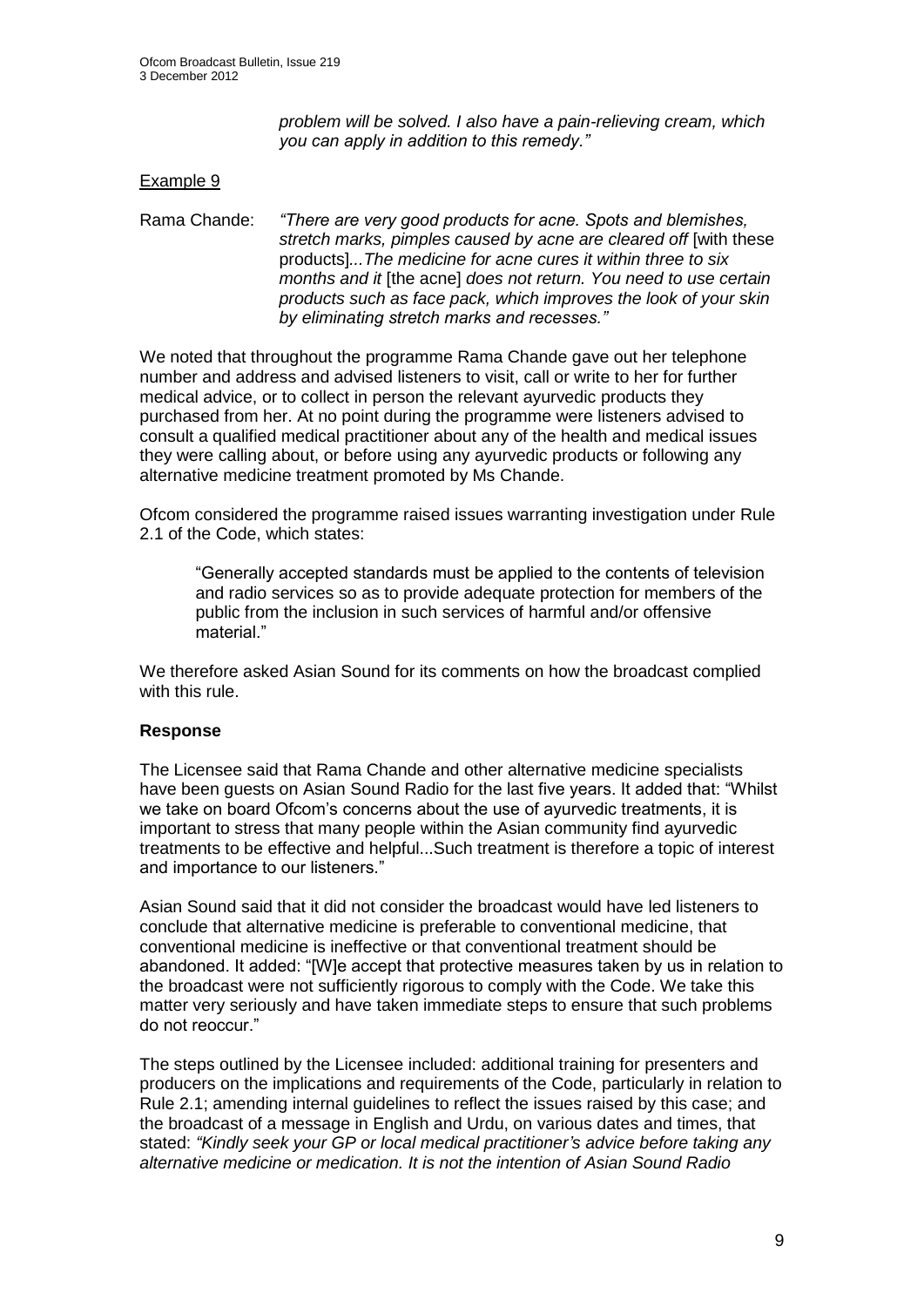*Limited or its presenters or suppliers of these types of shows to cause confusion or to harm anyone in any way, shape or form."* 

In response to Ofcom's formal request for comments Asian Sound initially stated that it "constantly mention[s] to listeners [and the] public that [you] must seek GP or local medical practitioner advice before taking any alternative medicine advice or medication". However, in response to Ofcom's Preliminary View that there was a breach of Rule 2.1 in this case, Asian Sound informed Ofcom that in fact no such reference had been broadcast during the programme. The Licensee said: "We did not intend to misinform or mislead Ofcom in any way. Our comments arose from an error based on an honest misunderstanding. This in turn was connected with ongoing staff restructuring within our organisation."

Asian Sound said that it does its best to maintain standards and ensure listeners are protected when it broadcasts programmes of this nature. It added: "Asian Sound Radio has been broadcasting for 16 years. In that time we have made every effort to ensure that all broadcast content is fully compliant with relevant regulatory and legal guidelines. This is reflected in the fact that Ofcom has not previously had cause to contact us regarding a breach."

## **Decision**

Under the Communications Act 2003, Ofcom has a statutory duty to set standards for broadcast content as appear to it best calculated to secure the standards objectives, including that "generally accepted standards are applied to the contents of television...services so as to provide adequate protection for members of the public from the inclusion in such services of offensive and harmful material." This objective is reflected in Section Two of the Code. Rule 2.1 is specifically concerned with providing adequate protection to viewers from harmful broadcast material.

Programmes that provide lifestyle and health advice about potentially serious medical conditions can be broadcast, provided that adequate protection is provided for members of the public so as to comply with the Code.

In this instance, Ofcom noted that members of the public contacted the programme to discuss a variety of potentially serious, painful and/or embarrassing but not lifethreatening medical or health issues and conditions, such as arthritis, acne, psoriasis, migraines, back pain, fungal infections, sight, hearing and hair loss, and constipation in two children (a two year old child and a six year old child). Ofcom noted that Rama Chande offered the callers advice and promoted the use of ayurvedic products which she claimed would alleviate or cure all these issues or conditions. Various examples are set out above, in the order they appeared in the programme, including:

- one involving a six year boy suffering from constipation and pain in his stomach, which it was suggested could be cured by using an ayurvedic product supplied by Ms Chande;
- one involving a man who was bald, where Ms Chande suggested she had a product that would encourage hair growth;
- a call from a mother of a two year old boy suffering from frequent constipation and pain in his stomach, which has continued despite medication prescribed by her GP, who was offered an ayurvedic product from Ms Chande;
- a statement made by Ms Chande that she had *"mind power capsules"* that would increase a child's intelligence;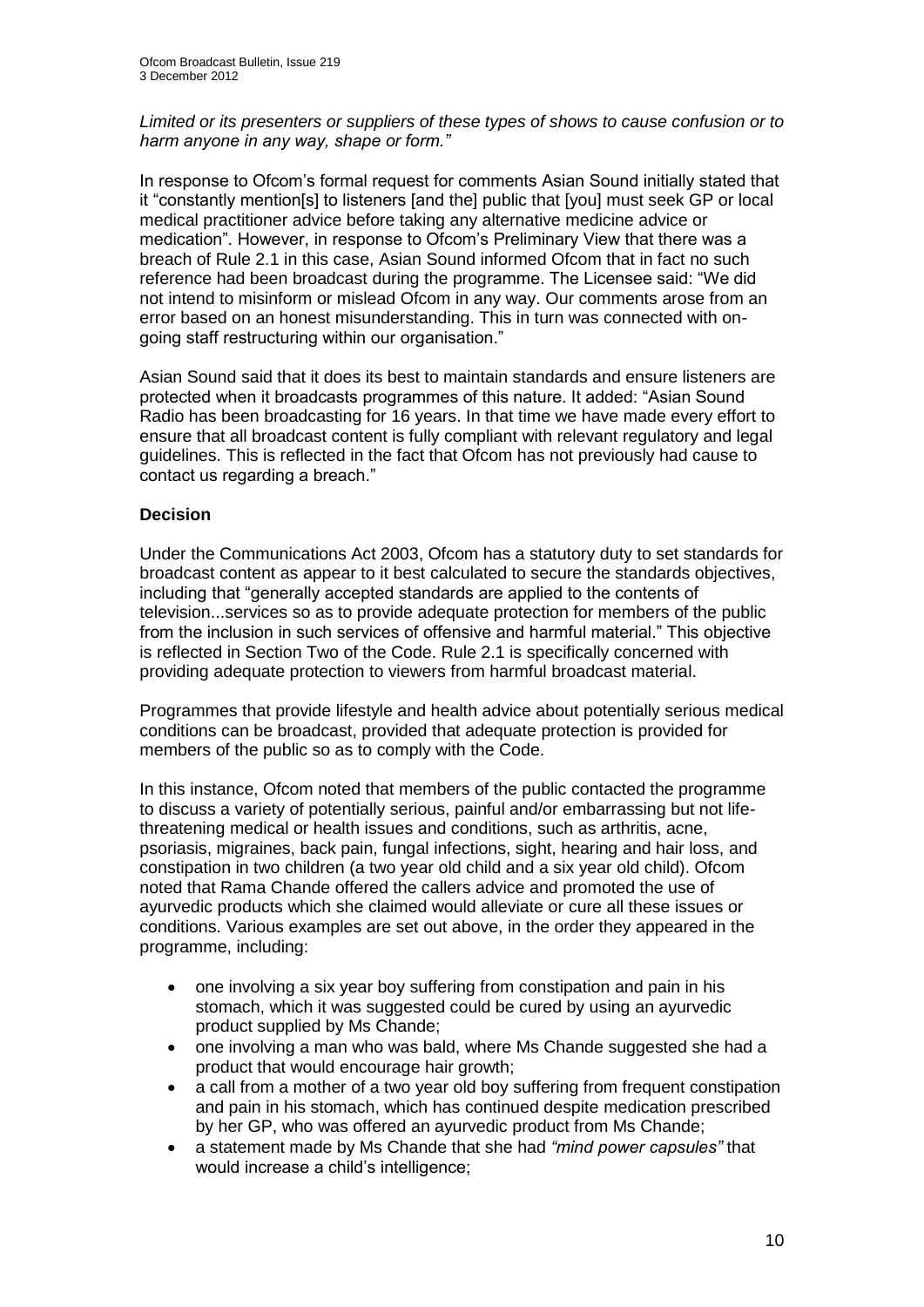- a 23 year old man, four feet eight inches tall, whom it was suggested would grow taller through taking an ayurvedic herbal medicine; and
- a statement made by Ms Chande that a person with hearing difficulties would *"start hearing"* and no longer require the use of a hearing aid if they used ear drops.

Although the precise meaning of some of Rama Chande's comments when translated into English may be open to some degree of interpretation, Ofcom considered the references to various health conditions and issues were clear, as was Rama Chande's advice that – in the vast majority of cases she advised on in the programme – ayurvedic remedies or treatments were sufficient when used alone to cure or alleviate those conditions.

In assessing whether there was a breach of Rule 2.1, Ofcom had to consider first whether the material as broadcast was potentially harmful.

Ofcom acknowledges that ayurvedic treatment is a form of traditional alternative medicine widely practised and accepted in the Indian sub-continent in particular. As with most alternative medicine, there have been few rigorous scientific studies of the effectiveness of ayurvedic remedies. The studies that have been carried out do not appear to provide any consistent or reliable evidence either of the effectiveness of ayurvedic medicine, or that its use in most cases can positively cause medical harm – although there is evidence that in some cases potentially toxic metals (like lead, mercury and arsenic) have been added to some ayurvedic herbal preparations.

In the case of this programme the presenter introduced Rama Chande, who was then given the opportunity throughout the one hour programme to promote ayurvedic medicine in general and her products in particular. She gave out her telephone number and address and advised listeners to visit, call or write to her for further advice on their medical conditions, or to collect in person the relevant ayurvedic products they purchased from her. In Ofcom's view many of the health conditions and issues which listeners enquired about listed above were potentially serious, painful and/or embarrassing. Her contributions undoubtedly would have encouraged listeners to buy these products and, bearing in mind the lack of robust scientific evidence of their effectiveness, had the potential to cause them harm if there was no adequate protection.

This harm might be caused because, as a result of listening to the programme, some listeners with potentially serious, painful, and/or embarrassing but not life-threatening medical or health issues and conditions – especially more vulnerable ones – might buy the products suggested by Rama Chande and use them alone to treat these conditions; may not seek conventional medical treatment; or may abandon existing conventional medical treatment. This clearly could have potentially damaging effects, especially for children who are normally dependent on parents or adult carers for their health care. The harm might also be financial, through the consumer not being made aware of appropriate information about the likelihood of the remedy working before they buy it.

Ofcom went on to examine whether the Licensee took appropriate steps to provide adequate protection for listeners from this potential harm.

Having reviewed the content extensively, Ofcom could not identify any measures that the Licensee took to provide adequate protection to listeners. How such protection might be achieved is an editorial matter for the individual broadcaster.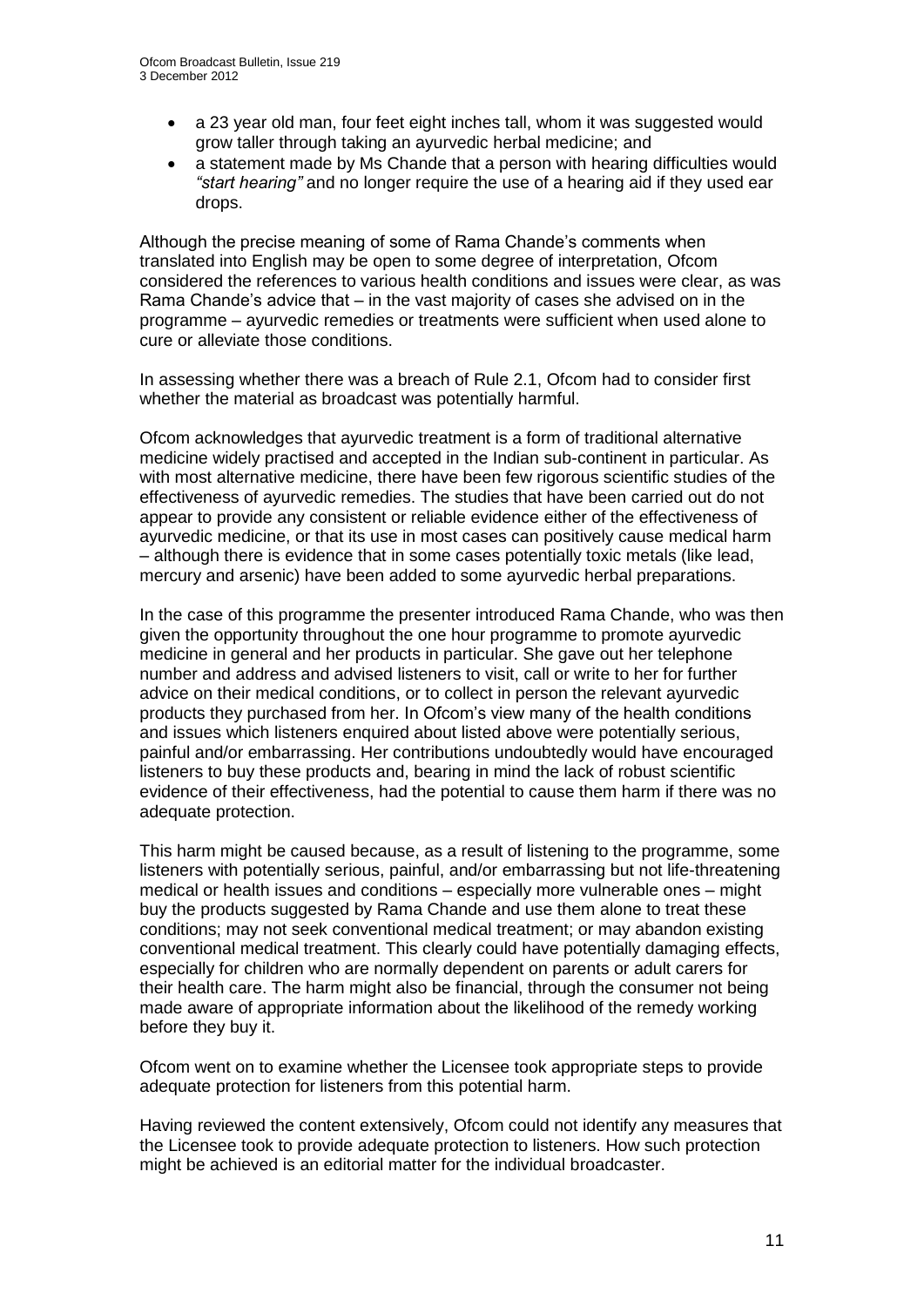Ofcom noted that there were no references made during this programme to the need for people with any of the conditions discussed in the programme to consult a suitably qualified medical practitioner, nor any advisory statements suggesting to listeners that they should seek appropriate medical advice before abandoning prescribed medicines. For example, one caller stated: *"*[Her two year old son] *ha*[s] *taken medicine from the doctor, but it has made no difference"*, to which Rama Chande responded: *"*[A]*yurvedic products are very good and I make them fresh every week."*

Ofcom also noted that during the programme neither the presenter nor Rama Chande provided any information about the efficacy of the products being promoted, warning for example that a remedy might not work for the user or might have sideeffects.

By way of illustration, concerning the six year old child suffering from *"frequent constipation and pain in his stomach"* severe enough to keep the child *"awake at night"*, Rama Chande said:

> *"Okay. I have a powder for him. Give him half a teaspoon of this powder before going to bed. There will be no side effects and his stomach will clear off every morning."*

Caller: *"Thank you very much. How can I get it and from where?"*

Rama Chande: *"You can come and get it from me or you can order it on phone. We do second day delivery."*

Regarding a caller asking Rama Chande whether she could help her 23 year old brother who was four feet eight inches high grow taller, Ms Chande replied that she could supply an ayurvedic product that can raise someone's height until they are 25. The caller asked for further information:

Caller: *"He has an illness since childhood. Will it affect it?"*

Rama Chande: *"No, these products have no side effects. These are pure ayurvedic herbal."*

Taking account of these examples, and the others set out in the Introduction, Ofcom concluded that the broadcaster did not provide adequate protection for listeners from potentially harmful material included in this programme. In Ofcom's view, there was a material risk that some listeners may have reasonably understood that the health or medical conditions and issues (some of which were serious, painful and/or embarrassing) included in this programme could be treated through the application or consumption of the ayurvedic products supplied by Rama Chande alone, and that conventional medical treatment could be abandoned or not even sought in favour of the ayurvedic products alone. Further, Ofcom noted the lack of evidence that any of the products offered by Ms Chande would work effectively to cure or alleviate any of the health conditions or issues callers asked advice about, and the lack of information provided to listeners in the programme about the effectiveness of the ayurvedic products supplied and their possible side-effects.

In view of the fact that at the time of the broadcast the Licensee did not take appropriate steps to provide viewers with adequate protection from potential harm, Ofcom concluded that the Licensee did not apply generally accepted standards. Rule 2.1 was therefore breached.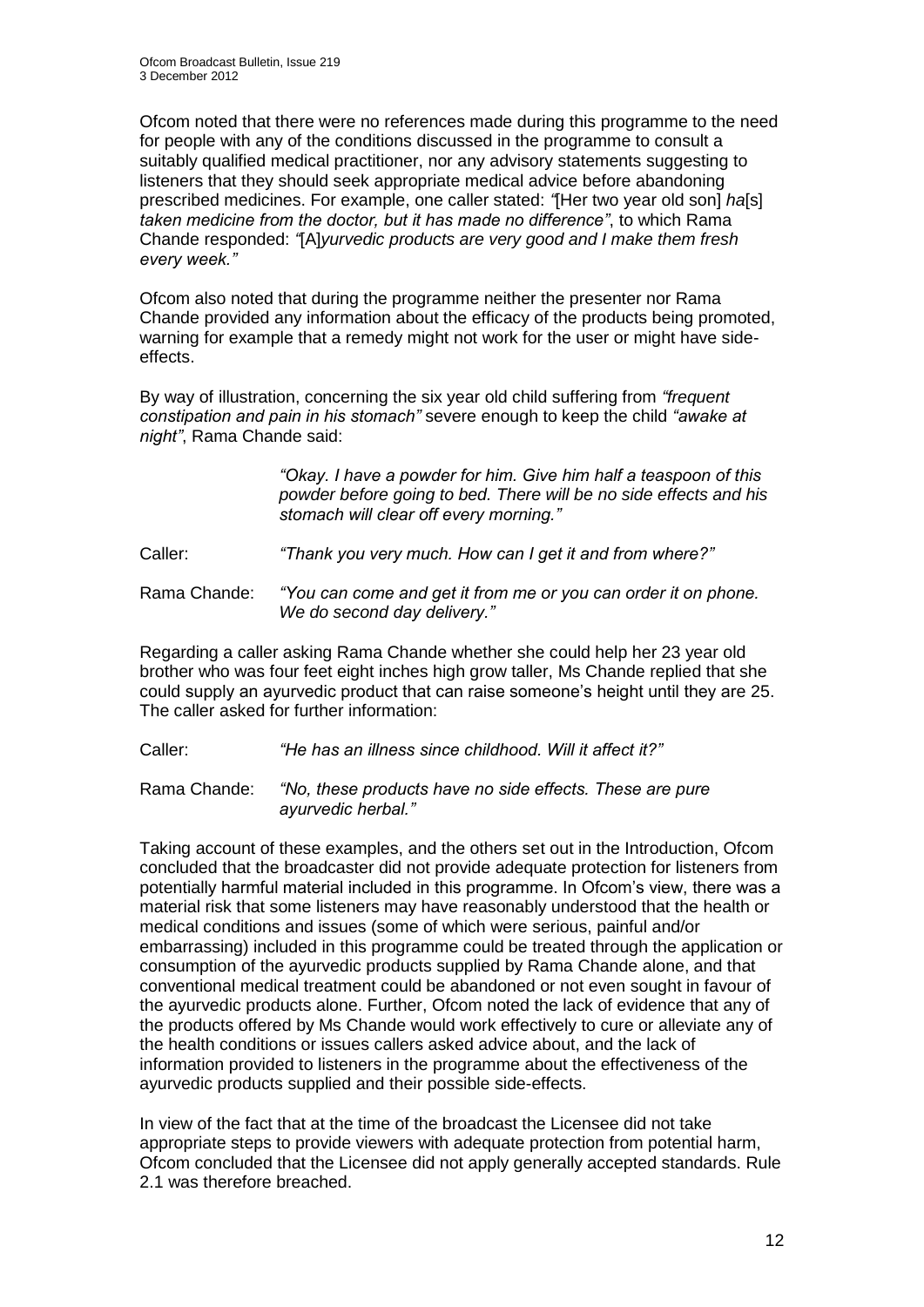Given that some of the health issues listeners called in about were potentially serious (especially those involving children), Ofcom was very concerned about the lack of adequate protection given to listeners in this programme. Our concern was heightened by the inaccurate representations originally made to Ofcom by Asian Sound that: "We [the Licensee] constantly mention to listeners [and the] public that [you] must seek GP or local medical practitioner advice before taking any alternative medicine advice or medication." This contravention of the Code is therefore serious.

Ofcom is particularly concerned that in this case the Licensee did not carry out a thorough investigation before responding to Ofcom's formal request for comments. Broadcasters are reminded of their obligations under their licences to provide accurate and timely information to Ofcom to enable it to carry out its functions. The provision of inaccurate and potentially misleading information to Ofcom is a very serious matter.

Ofcom notes however that this is the first breach of the Code recorded against Asian Sound Radio. We therefore put the Licensee on notice that should similar compliance issues arise, Ofcom will be likely to consider further regulatory action.

## **Breach of Rule 2.1**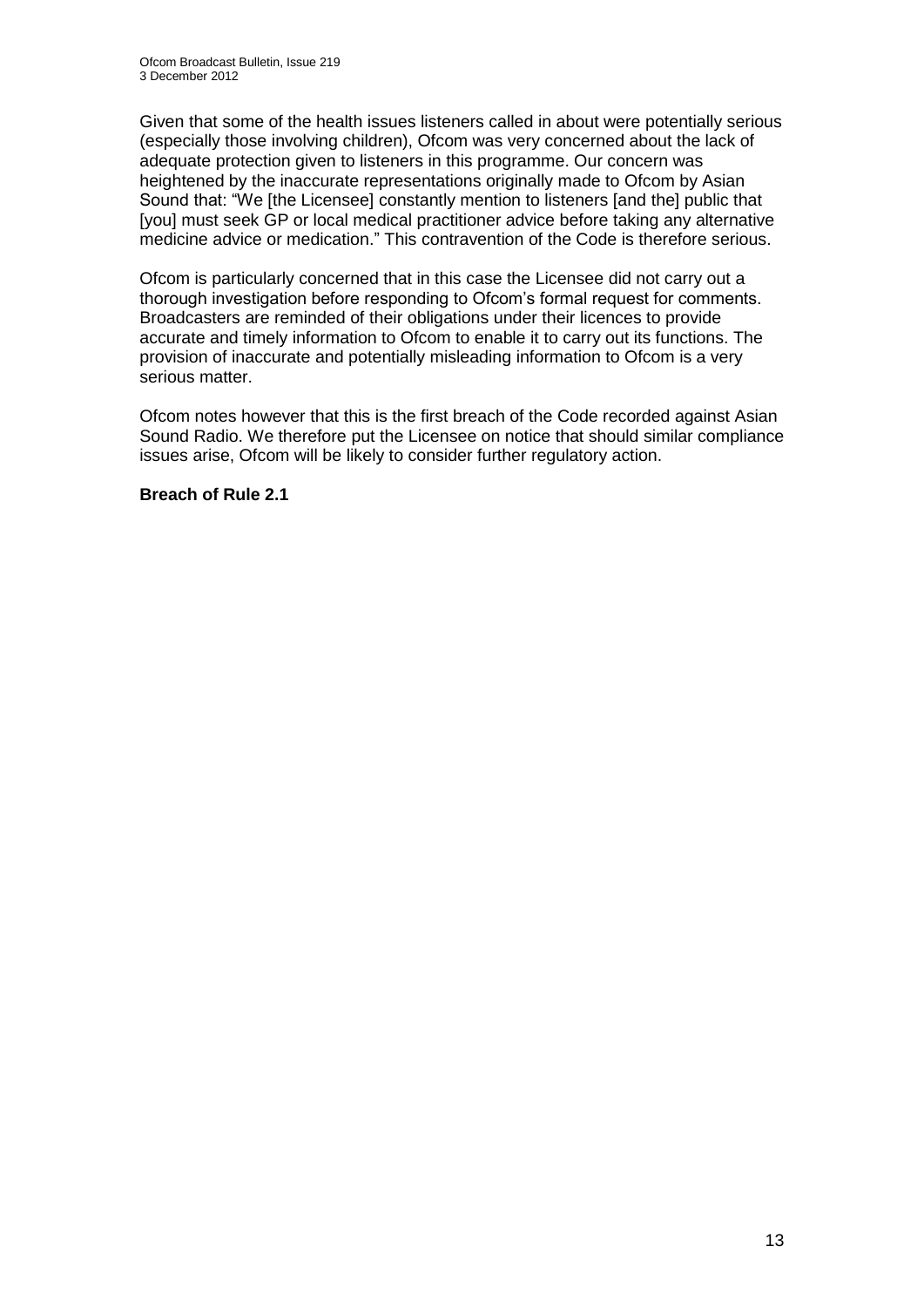# **In Breach**

**American Dad!** *FX, 11 August 2012, 20:30*

## **Introduction**

*American Dad* is an irreverent animated comedy produced in the USA. It centres on a [dysfunctional American family](http://en.wikipedia.org/wiki/Dysfunctional_family) consisting of parents [Stan](http://en.wikipedia.org/wiki/Stan_Smith_(American_Dad)) and [Francine,](http://en.wikipedia.org/wiki/Francine_Smith) their children (including son, [Steve\)](http://en.wikipedia.org/wiki/Steve_Smith_(American_Dad!)) and other strange characters, such as an [alien](http://en.wikipedia.org/wiki/Extraterrestrial) (Roger) whom Stan hides from the authorities in their attic.

Ofcom was alerted by a viewer to scenes of violence in an episode of this programme broadcast before the 21:00 watershed on the FX channel, which included a character being stabbed with a knife and a protracted assault on Stan. The licence for the FX channel is held by Fox International Channels (UK) Limited ("Fox International" or "the Licensee").

We noted that the storyline revolved around Stan bullying his son, Steve, to make him stand up for himself. It included at about 20:48 a flashback sequence of Francine's involvement in a knife fight when she was a teenager and stabbed and killed someone. This sequence lasted about 13 seconds and showed Francine with a punk haircut fighting another girl in an underground fight club. Enormous slabs of raw meat were hanging from hooks on the ceiling, and the two young women were surrounded by a crowd of cheering men. The girl produced a knife and stabbed Francine in the shoulder. Francine pulled the knife out of her shoulder, stabbed the girl in the stomach, punched her to the ground, and so killed her. Francine then triumphantly taunted the dead girl.

There was also a prolonged sequence lasting about 90 seconds broadcast at around 20:53 when Stan was repeatedly kicked and punched by a man who had bullied him severely when he had been a child. This section of the episode featured Stan: being tied to a children's roundabout and punched repeatedly in the face; being buried up to his chest in the ground while a child's riding horse was used to beat him in the face; and receiving a powerful blow to his head. Stan's face showed the cumulative effects of the assault, with two black eyes, a broken nose and a badly swollen face.

Ofcom also noted there were three occasions when Stan, adopting the persona of a teenage bully, taunted his son by making sexual boasts about his mother (Stan's wife). For example, on one occasion after Stan stole Steve's bike, he said, *"I'm gonna mount this and ride it hard. Like I did your mom last night."*

Ofcom considered the material raised issues warranting investigation under Rule 1.3 of the Code, which states:

"Children must...be protected by appropriate scheduling from material that is unsuitable for them."

Before reaching a Preliminary View in this case, Ofcom did not consider it necessary to seek comments from the Licensee as to how it ensured the programme complied with this rule. However, Fox International provided Ofcom with some background information.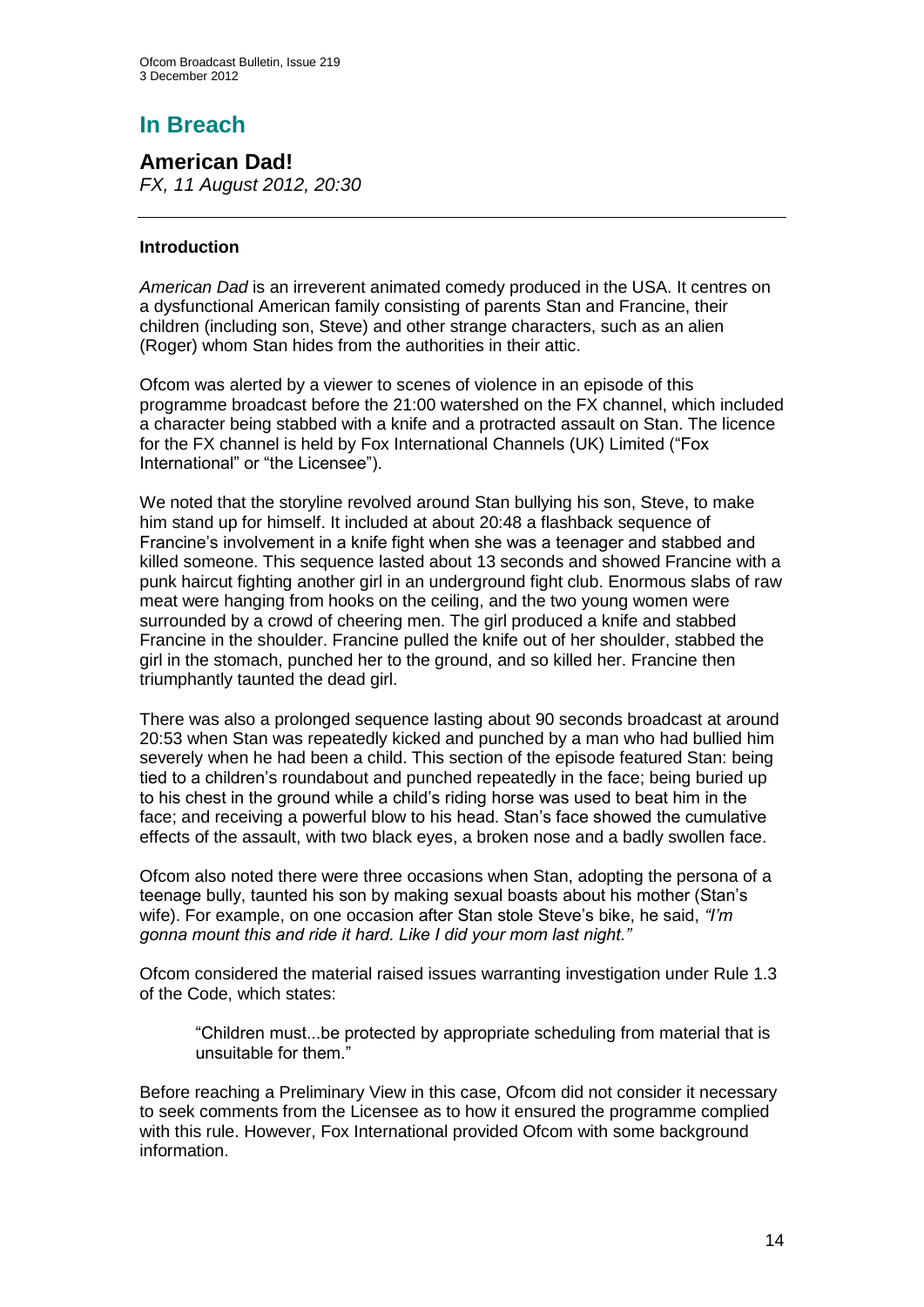## **Response**

The Licensee apologised, explained that it takes violence (especially involving easily accessible weapons) "very seriously", and said that this programme should not have been broadcast in the form it was before the watershed. The fact it was broadcast at this time resulted from human error.

Fox International explained that its compliance team reviews all programmes before transmission to give them a certificate rating reflecting their suitability for broadcast at particular times. This episode of *American Dad!* was given a 15 rating by Fox International, meaning it should only have been shown after the watershed. The programme was then broadcast at 23:00 in April 2012 and repeated five times after 22:00.

A decision was subsequently taken to schedule this episode at 20:30 in August 2012, the first transmission pre-watershed. The Licensee said its playout systems could not automatically detect the certificates given to programmes by Fox International, and therefore material unsuitable for broadcast before the watershed could still be scheduled before 21:00. As a result, the Licensee said its compliance team manually checked the schedules two to three weeks in advance to ensure any relevant programming was edited for broadcast. However, in this case the mistaken scheduling of this episode of *American Dad!* was missed because of human error.

Fox International said it is currently transferring to a new playout system which will prevent programmes being scheduled in unsuitable slots. In the meantime it is reviewing all episodes of *American Dad!* to ensure any unsuitable episodes are not broadcast before the watershed.

The Licensee confirmed it had no representations to make on the Preliminary View.

## **Decision**

Under the Communications Act 2003, Ofcom has a duty to set standards for broadcast content as appear to it best calculated to secure the standards objectives, including that "persons under the age of eighteen are protected". This objective is reflected in Section One of the Code.

Rule 1.3 requires that children must be protected by appropriate scheduling from material that is unsuitable for them.

In applying Rule 1.3, Ofcom must have regard to the need for standards to be applied "in the manner that best guarantees an appropriate level of freedom of expression". The Code is drafted in accordance with Article 10 of the European Convention of Human Rights, which sets out the right of a broadcaster to impart information and ideas and the right of the audience to receive them without unnecessary interference by public authority. In accordance with the fundamental right to freedom of expression, the Code does not prohibit the broadcast of material unsuitable for children. However, broadcasters are required to ensure that children are protected from unsuitable material by appropriate scheduling.

Ofcom first assessed whether the programme contained material unsuitable for children.

We noted there were two violent sequences in this episode. The fight involving Francine as a violent teenager in an underground fight club setting was intended to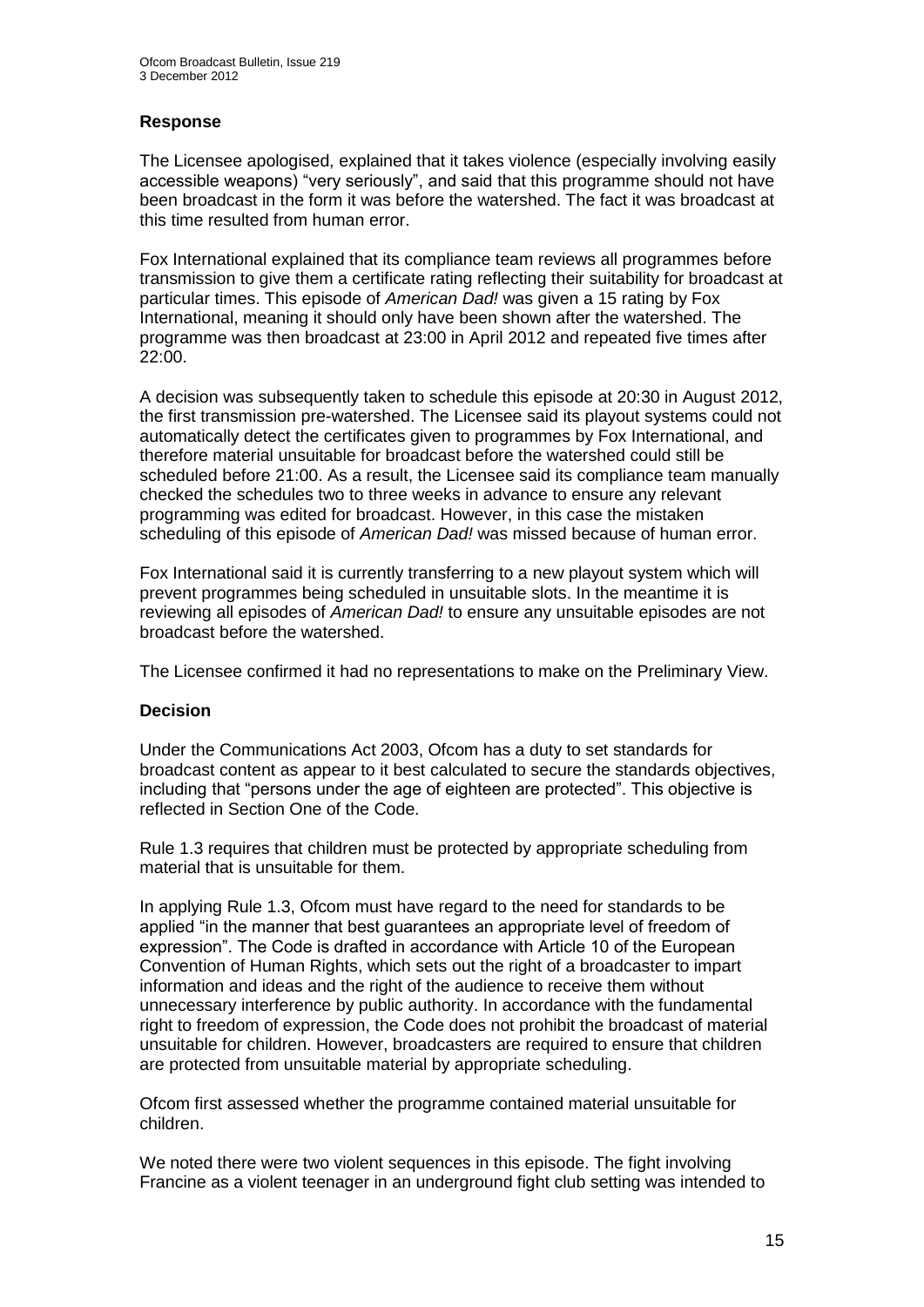contrast with her current role as a caring mother in a comic way. Nonetheless, this sequence showed each character punching and then stabbing the other, with one girl dying, and Francine's delight in killing her opponent. The sequence showing Stan being subject to a violent assault (receiving multiple kicks, punches and blows to the head without him fighting back, and showing his face at the end bloodied and bruised) was protracted. Ofcom's view was therefore that this material was unsuitable for children.

Stan's sexual taunts to Steve about Francine were clearly made in the context of him fully adopting the persona of a bully to physically and verbally humiliate his son. The remarks were intended to shock Steve, confronting him with the thought of his mother and father having sex. Ofcom's view was that this aggressive innuendo and sexualised language was unsuitable for children.

We then assessed whether the content was appropriately scheduled. Appropriate scheduling is judged against a number of factors including: the nature of the content; the likely number and age range of the audience; the start and finish time of the programme; and likely audience expectations.

Ofcom noted that *American Dad!* is an animated comedy which relies on surreal and exaggerated sequences for its humour aimed mainly at more adult audience. A broadcast depicting real violence or violent scenes filmed in a realistic way (for example, in news coverage, films and drama) has the potential to have a strong impact on viewers. An animated comedy featuring similar violence is likely to be less impactful and therefore has more latitude regarding what it is permitted to show in terms of violence. We also took account of the plot: the father, Stan, bullying his son, Steve, in order to (as he sees it) toughen him up, but then the son turning the tables and gaining revenge on his father for that bullying. Ofcom also had regard to the fact that the two violent fight sequences were broadcast after 20:45 in the 15 minutes leading up to the 21:00 watershed.

Nonetheless, in Ofcom's opinion the intensity and length of the violence shown in this episode (especially the sequence lasting about 90 seconds involving Stan) was very unusual for a pre-watershed cartoon programme. The level of sexualised language and innuendo also went further than Ofcom would have expected. Further, this episode was broadcast at 20:30 on a Saturday evening when it was likely that a number of children – some unaccompanied – would be in the audience. While FX is primarily directed towards adult viewers and *American Dad!* is known to be an edgy comedy, Ofcom does not believe an audience (and in particular parents) would have expected cartoon content with this level of violence to be shown on FX before the watershed. We also took account of the fact that there was no warning to viewers (and parents in particular) before this broadcast, and that the Licensee had itself decided that this episode was not appropriate to be shown before the 21:00 watershed and was broadcast due to human error.

Ofcom therefore concluded that children were not in this case protected from unsuitable material by appropriate scheduling, and there was a breach of Rule 1.3.

Ofcom had concerns about the compliance procedures in place because material suitable for a post-watershed transmission only was scheduled for broadcast prewatershed, even though the Licensee had already reviewed it previously and decided it should only be shown after 21:00. Compliance with the Code therefore relied on manual checks picking up inappropriate scheduling and – as in this case – such a compliance arrangement was clearly not satisfactory. Ofcom expects Fox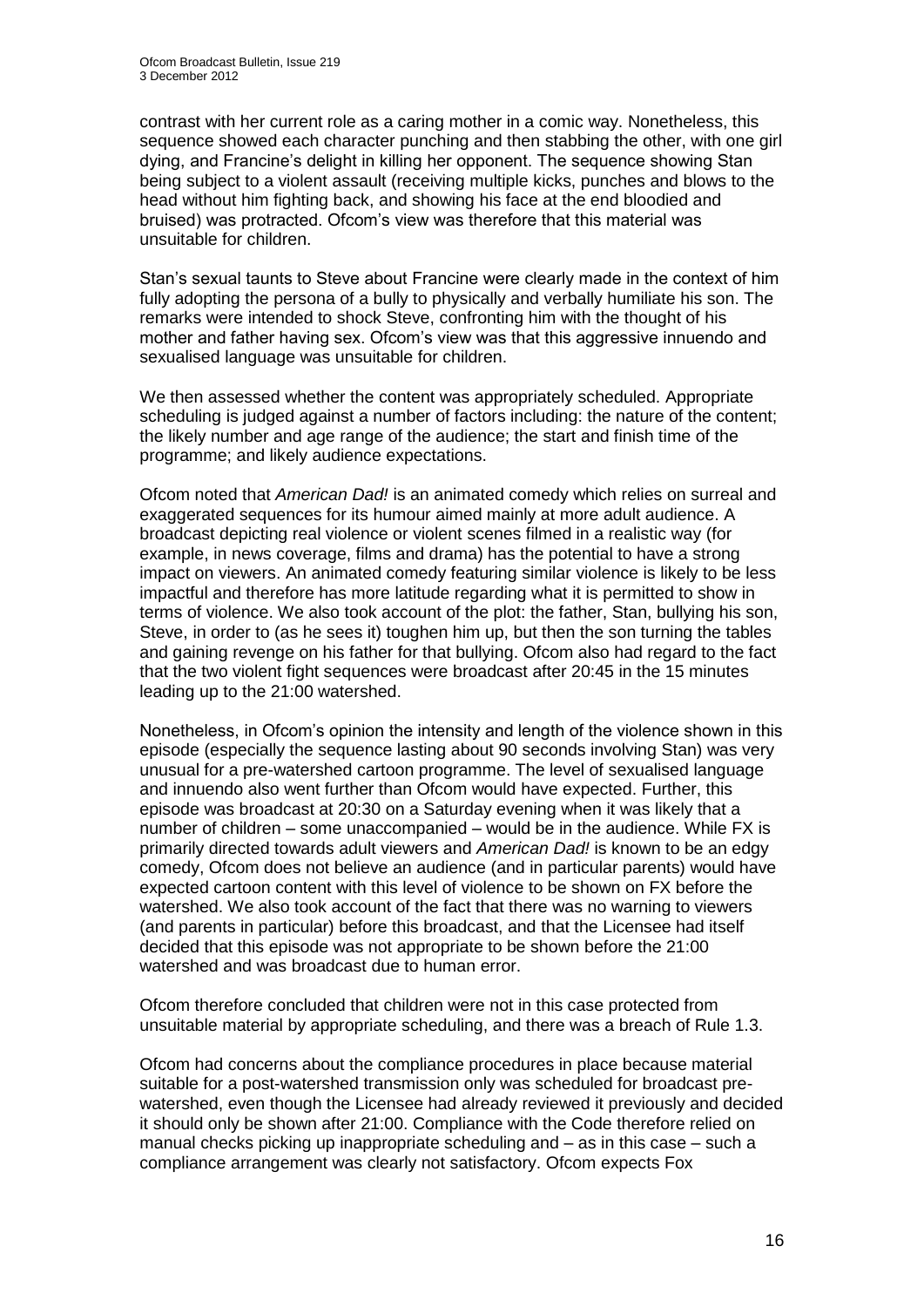International to complete its review of its compliance arrangements for scheduling and put in place revised and robust arrangements as soon as possible.

## **Breach of Rule 1.3**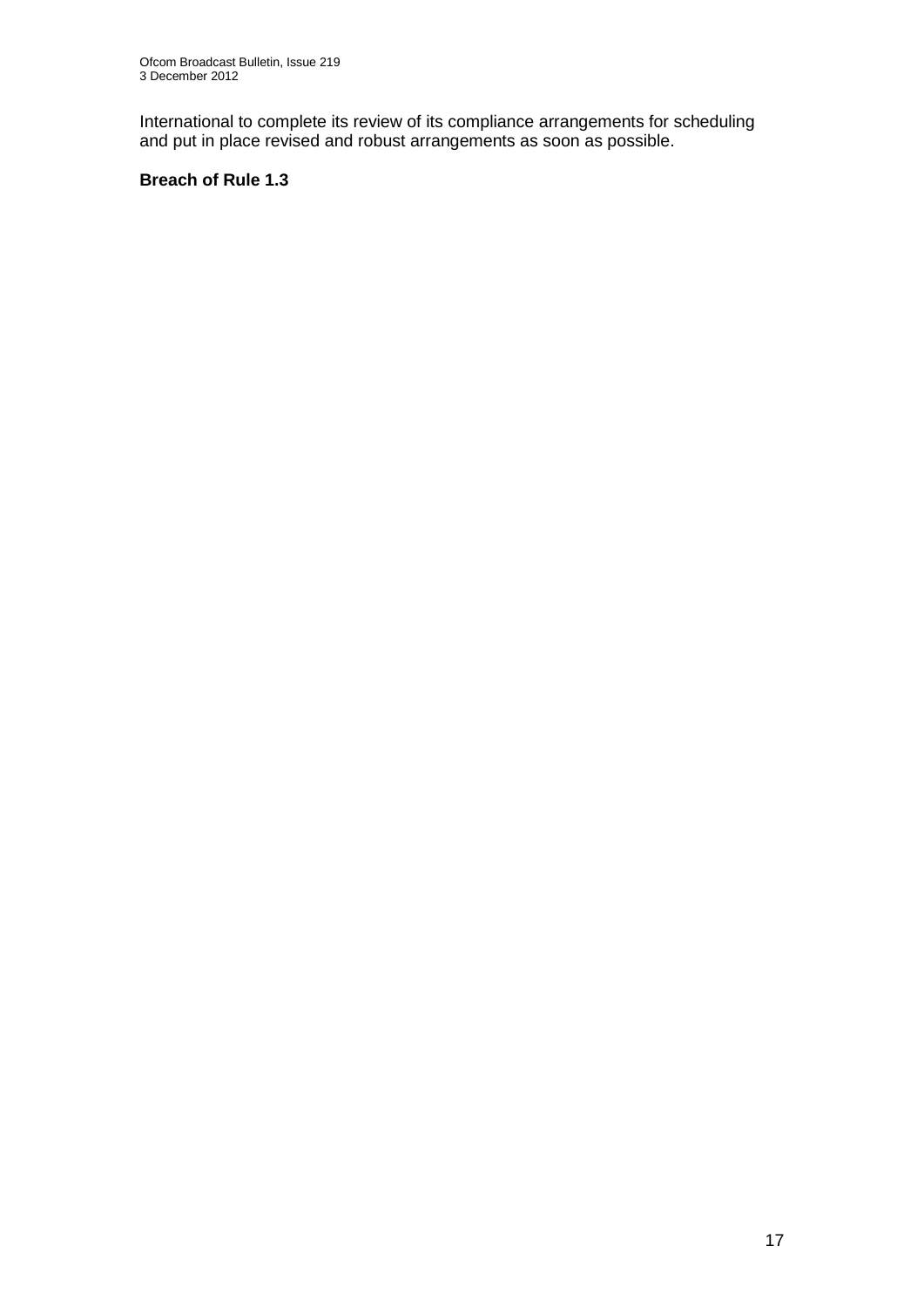## **In Breach**

**GirlGirl** *ChatGirl TV (Sky Channel 937), 22 August 2012, 07:30 to 08:30*

## **Introduction**

*GirlGirl* is a segment of interactive 'adult chat' advertising content broadcast on the licensed service known as ChatGirl TV (Sky Channel 937). The service is freely available without mandatory restricted access and is situated in the 'adult' section of the Sky electronic programme guide ("Sky EPG"). Viewers are invited to contact onscreen presenters via premium rate telephony services ("PRS"). The female presenters dress and behave in a sexually provocative way while encouraging viewers to contact the PRS numbers.

The licence for ChatGirl TV is owned and operated by Playboy UK TV Limited/ Benelux Limited ("Playboy TV" or "the Licensee"). The content is supplied by a third party, Monza Media Ltd, but Playboy TV is responsible for the compliance of the service.

Ofcom received a complaint that content on this service, broadcast between 07:30 and 08:30, contained sexual images that were too strong to be shown at this time.

Ofcom noted that the advertising content featured a female presenter on screen wearing a leopard skin print one piece outfit which consisted of a thin piece of material, covering her breasts but not her torso, under which she wore a black bra which covered the majority of her breasts. Over the top of the leopard print one piece outfit she wore skimpy black hot pants which revealed some of the buttock. She also wore black stockings which she rolled up and down intermittently.

From 07:30 the presenter adopted one particular position: she lay on her front gently thrusting and rocking her buttocks up and down and from side to side (albeit away from camera). While making these movements she rubbed and stroked her buttocks and upper thighs. On a few occasions the presenter varied her position: lying on her side, opening her legs (albeit away from camera) and gently rocking her body backwards and forwards. In addition, the presenter made several invitations to callers to telephone her. These included her saying: *"I'm helping you get up today boys in my stockings. I also have my boots today very close by... [I]f you want my boots putting on all you have to do is say the word and they will get on my long legs"*; *"come and get me"*; *"have some fun on this bed"*; *"you boys should give me a good work out!"*; *"what are you waiting for boys?*" and *"want a bit of fun on my bed right now?"*

Ofcom considered this material raised issues warranting investigation under BCAP Code Rule 32.3, which states:

"Relevant timing restrictions must be applied to advertisements that, through their content, might harm or distress children of particular ages or that are otherwise unsuitable for them."

We therefore requested comments from Playboy TV as to how the material complied with this rule.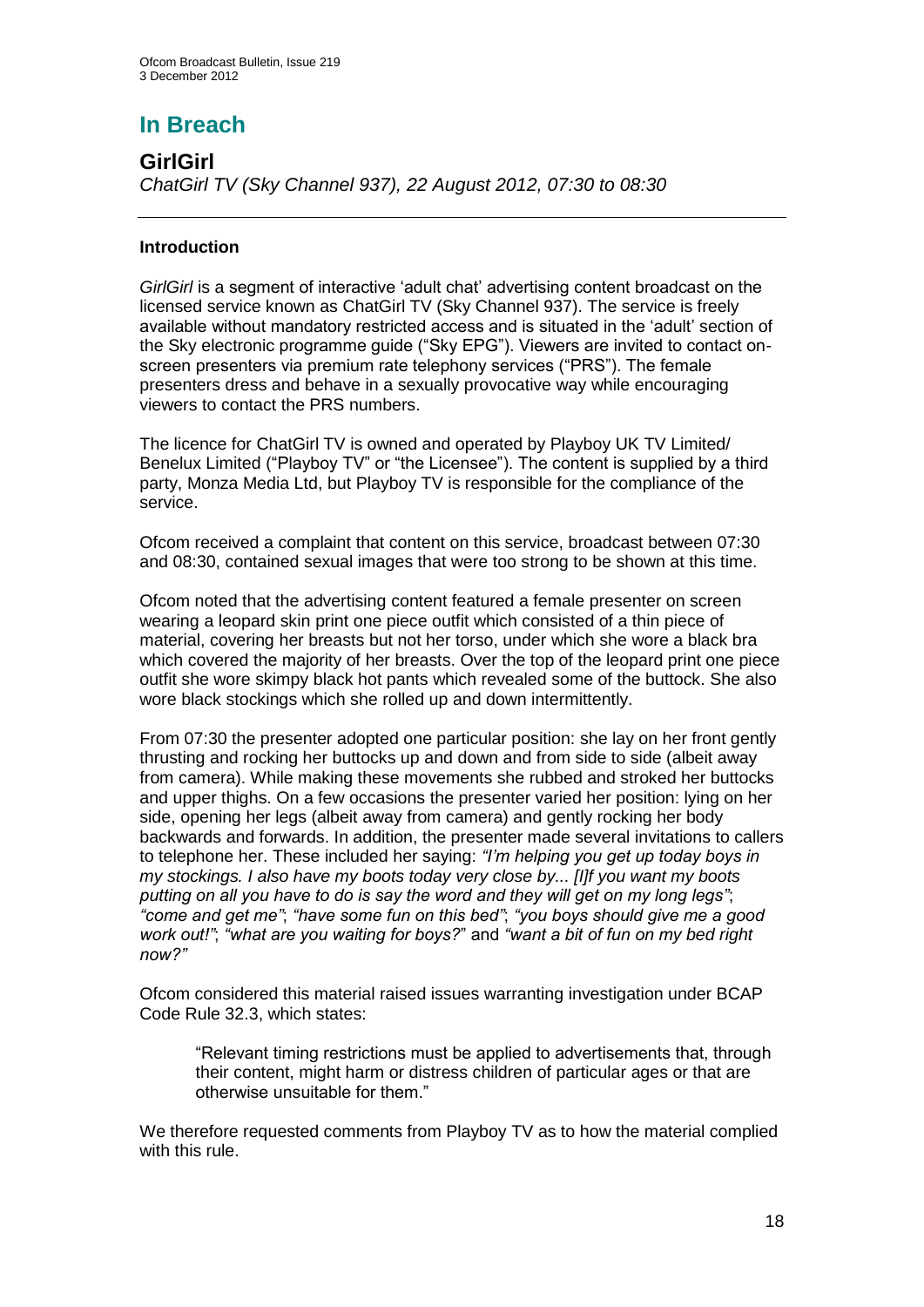## **Response**

As soon as Playboy TV was alerted to this case by Ofcom, the Licensee informed us that it investigated the matter with its content supplier to demonstrate that it had acted straightaway. The Licensee and Monza Media provided information relating to the outcome of this investigation to Ofcom.

Playboy TV said it viewed the material and confirmed that the Licensee considered the broadcast "an unfortunate blip on our compliance record" and that it immediately took steps to prevent a recurrence. The Licensee stated that with all live programming there is always "a small chance of content airing that strays close to the limits of the Code" and that it took all such issues seriously and would do all it could to prevent them.

The content supplier, Monza Media, wrote separately to Ofcom and conceded that there were "some instances of overly suggestive conduct by the presenter (mild gyrating of hips and rubbing of thighs)" and accordingly the content was "on the outer edges of acceptability".

However, Monza Media stated that the gyrating and touching of thighs were of a "relatively harmless nature" and could not be construed as the "miming of sexual acts". Further, it said the presenter was lying down with her body angled away from the camera for most of the broadcast which meant any overly intrusive images were avoided. Nonetheless, these actions were strictly prohibited and it had taken steps to avoid repetition of the problem, which included reprimanding the presenter and producer and arranging appropriate re-training. Monza Media concluded by stating that it was "absolutely clear about the appropriate standard" for daytime content and that "this was an isolated incident for which we sincerely apologise".

## **Decision**

Under the Communications Act 2003, Ofcom has a duty to set standards for broadcast content as appear to it best calculated to secure the standards objectives, including that: "[T]he inclusion of advertising which may be misleading, harmful or offensive in television and radio services is prevented." This objective is reflected in the rules set out in the BCAP Code.

The BCAP Code contains rules which permit 'adult chat' services to be advertised (and so broadcast) within prescribed times and on free-to-air channels that are specifically licensed by Ofcom for that purpose. When setting and applying standards in the BCAP Code to provide adequate protection to members of the public from serious or widespread offence, Ofcom must have regard to the need for standards to be applied in a manner that best guarantees an appropriate level of freedom of expression in accordance with Article 10 of the European Convention of Human Rights, as incorporated in the Human Rights Act 1998. However, the advertising content of 'adult chat' services has much less latitude than is typically available to editorial material in respect of context and narrative. A primary intent of advertising is to sell products and services, and consideration of acceptable standards will take that context into account.

Rule 32.3 of the BCAP Code states: "Relevant timing restrictions must be applied to advertisements that, through their content, might harm or distress children of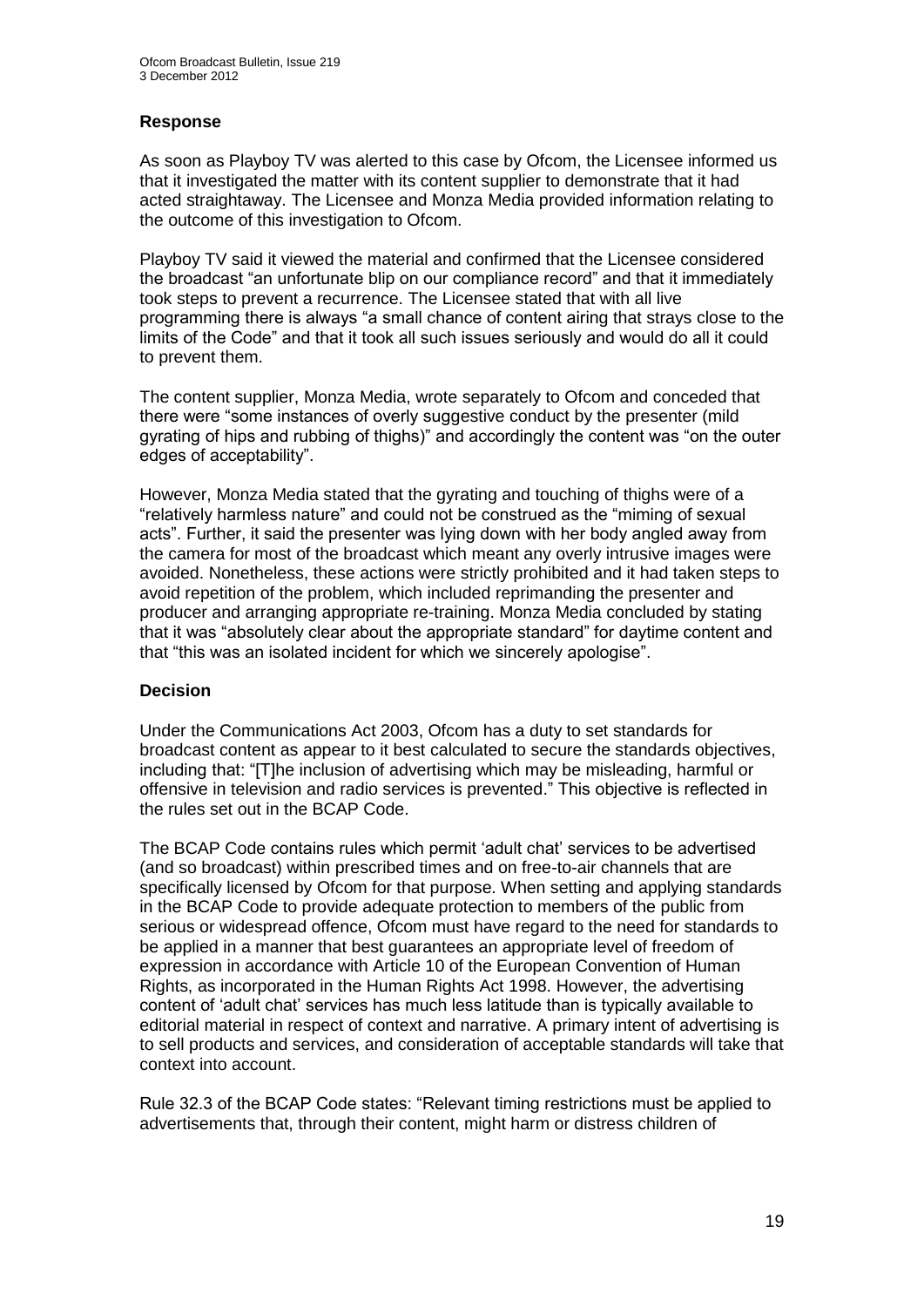particular ages or that are otherwise unsuitable for them."

Appropriate timing restrictions are judged according to factors such as: the nature of the content; the likely number of children in the audience; the likely age of those children; the time of the broadcast; the position of the channel in the relevant electronic programme guide (e.g. the 'adult' section); any warnings; and mandatory restricted access.

On 27 July 2011 Ofcom published detailed guidance on the advertising of telecommunications-based sexual entertainment services and PRS daytime chat services. This guidance clearly sets out what Ofcom considers to be acceptable for broadcast on these services, both pre- and post-watershed. For example, this guidance explicitly states that daytime chat broadcasters should:

- "ensure that presenters are wearing appropriate clothing, that adequately covers their bodies, in particular their breasts, genital areas and buttocks";
- "not broadcast images of presenters touching or stroking their bodies in a suggestive manner"; and
- "not broadcast images of presenters mimicking sexual intercourse by rocking and thrusting their bodies, or otherwise adopting sexual poses".

Ofcom has also made clear in published decisions what sort of material is unsuitable to be broadcast in daytime interactive chat advertisements.

In applying BCAP Code Rule 32.3, Ofcom had first to decide if the broadcast material was unsuitable for children.

Ofcom noted that the female presenter was wearing clothing that did not adequately cover her body, in particularly high cut hot pants that exposed some of her buttock. While wearing this outfit, the presenter acted in a sexualised manner: she was shown lying on her stomach for prolonged periods of time, repeatedly and clearly gyrating and thrusting her buttocks so as to mimic sexual intercourse (albeit away from camera). She also touched, rubbed and stroked her upper thighs, legs and buttocks in a sexually suggestive manner and invited callers to contact her in a sexually provocative way. In light of this behaviour and imagery, Ofcom concluded that this material was clearly unsuitable for children.

Ofcom then considered whether relevant timing or scheduling restrictions had been applied by the Licensee to this broadcast. Ofcom took account of the fact that the channel is in the 'adult' section of the Sky EPG. However, this material was broadcast on a channel without mandatory restricted access during the summer school holidays from 07:30, when children were available to view, some unaccompanied by an adult.

Ofcom also had regard to the likely expectations of the audience for programmes broadcast at this time of day on a channel in the 'adult' section of the Sky EPG without mandatory restricted access. In Ofcom's opinion, viewers (and in particular parents) would not expect such material to be broadcast and available to view at this time of day, particularly given that material broadcast on such services prior to 21:00 should be non-sexual in tone and apparent intent. The broadcast of such sexualised content was inappropriate to advertise 'adult chat' during the day and before the watershed. This broadcast was therefore in breach of BCAP Code Rule 32.3.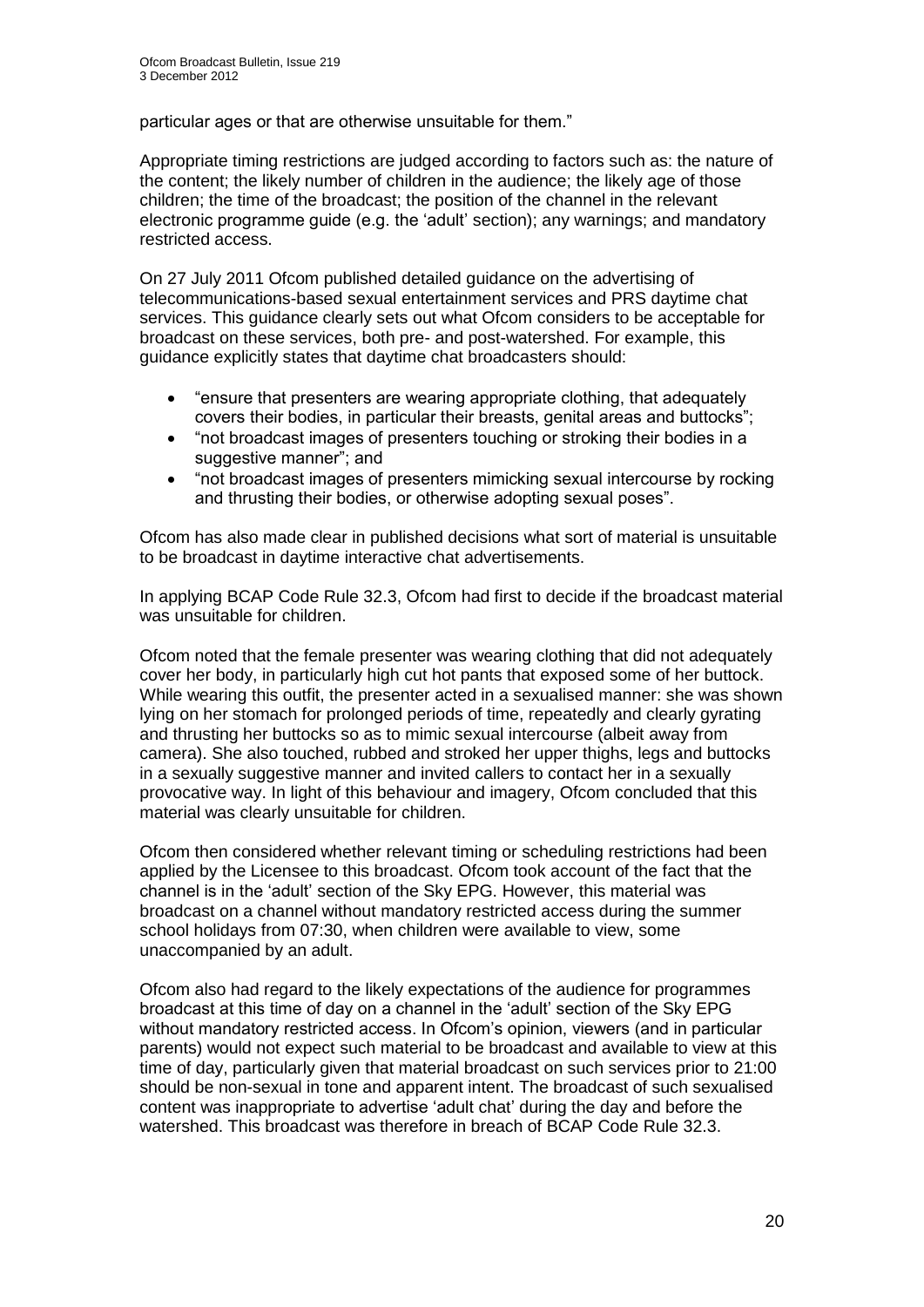In light of this breach and concerns about the Licensee's compliance, Ofcom will be monitoring the Licensee's daytime content for a period of time.

## **Breach of BCAP Code Rule 32.3**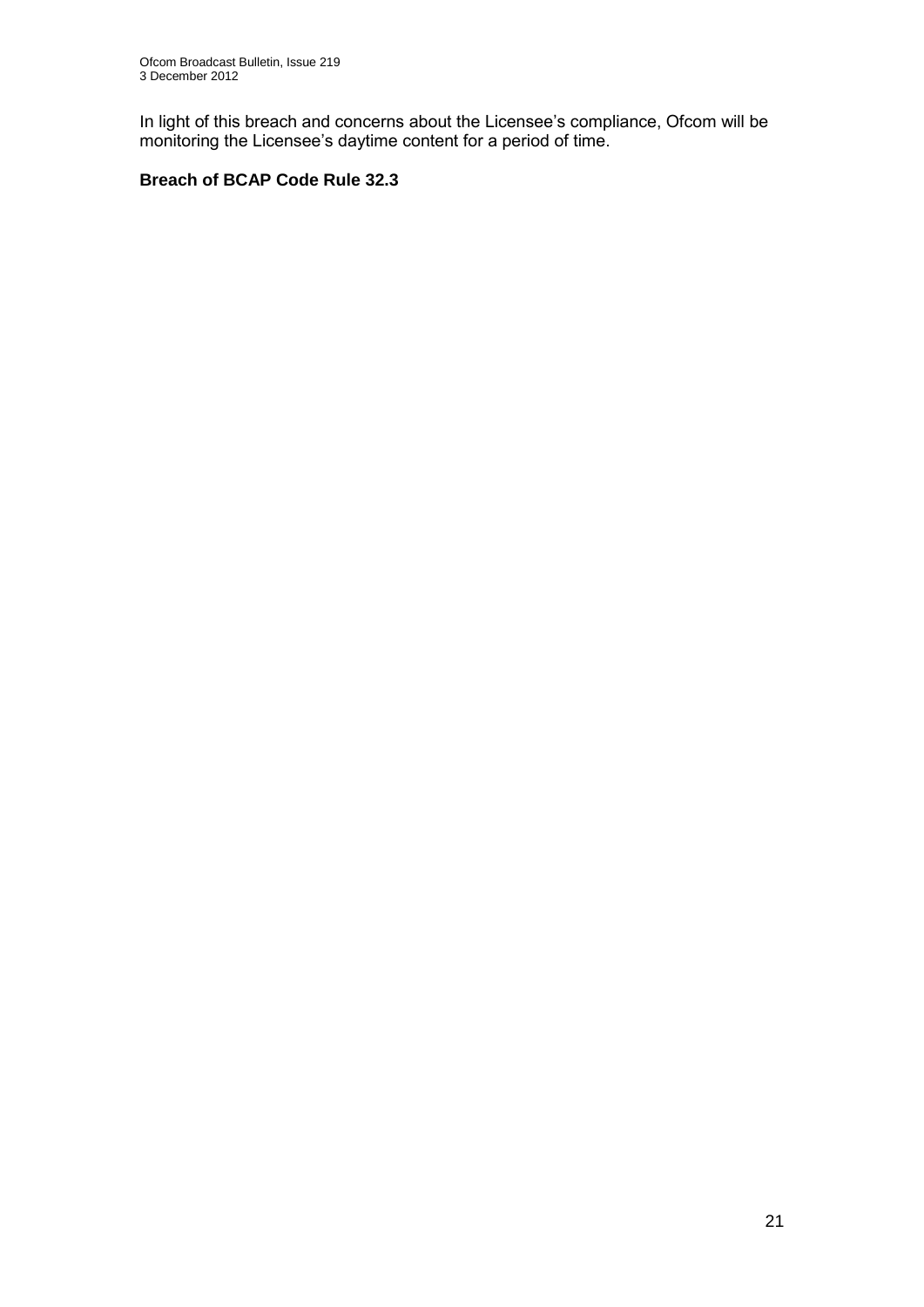# **In Breach**

## **Big Wednesday with Shawn**

*Phonic FM, 12 September 2012, 11:40*

## **Introduction**

Phonic FM is a community radio station based in Exeter, playing a broad range of music and speech. The licence for this service is held by Exeter Community Radio Limited ("the Licensee").

A complainant alerted Ofcom to the use of offensive language in a review of the film *Dead in France*, broadcast at approximately 11:40 on a Wednesday.

On assessing the material Ofcom noted the review included a montage from the soundtrack of the film, and that while some of the speech appeared to have been obscured, there were the following instances of offensive language:

*"It's a terrible thing when someone doesn't pay you what you're due."* 

*"Oh fuck yeah."*

*"Fu* [garbled] *bastard."* 

*"You are a naughty bunch of pricks aren't you?"*

Ofcom assessed whether the material raised issues warranting investigation under Rule 1.14, which states:

"The most offensive language must not be broadcast...when children are particularly likely to be listening (in the case of radio)."

The broadcast of this material occurred at approximately 11:40 during school term time, and therefore Ofcom considered that this was not a time when children would be particularly likely to be listening.

However, Ofcom did consider that the material raised issues warranting investigation under Rule 2.3 of the Code:

"In applying generally accepted standards broadcasters must ensure that material which may cause offence is justified by the context...Such material may include, but is not limited to, offensive language[.]"

Ofcom therefore requested comments from the Licensee on how the material complied with this rule.

#### **Response**

The Licensee explained that this segment of the show was a regular weekly feature, and that material for preview and review of new DVDs and films is sourced externally, in this case from the distributor of the DVD.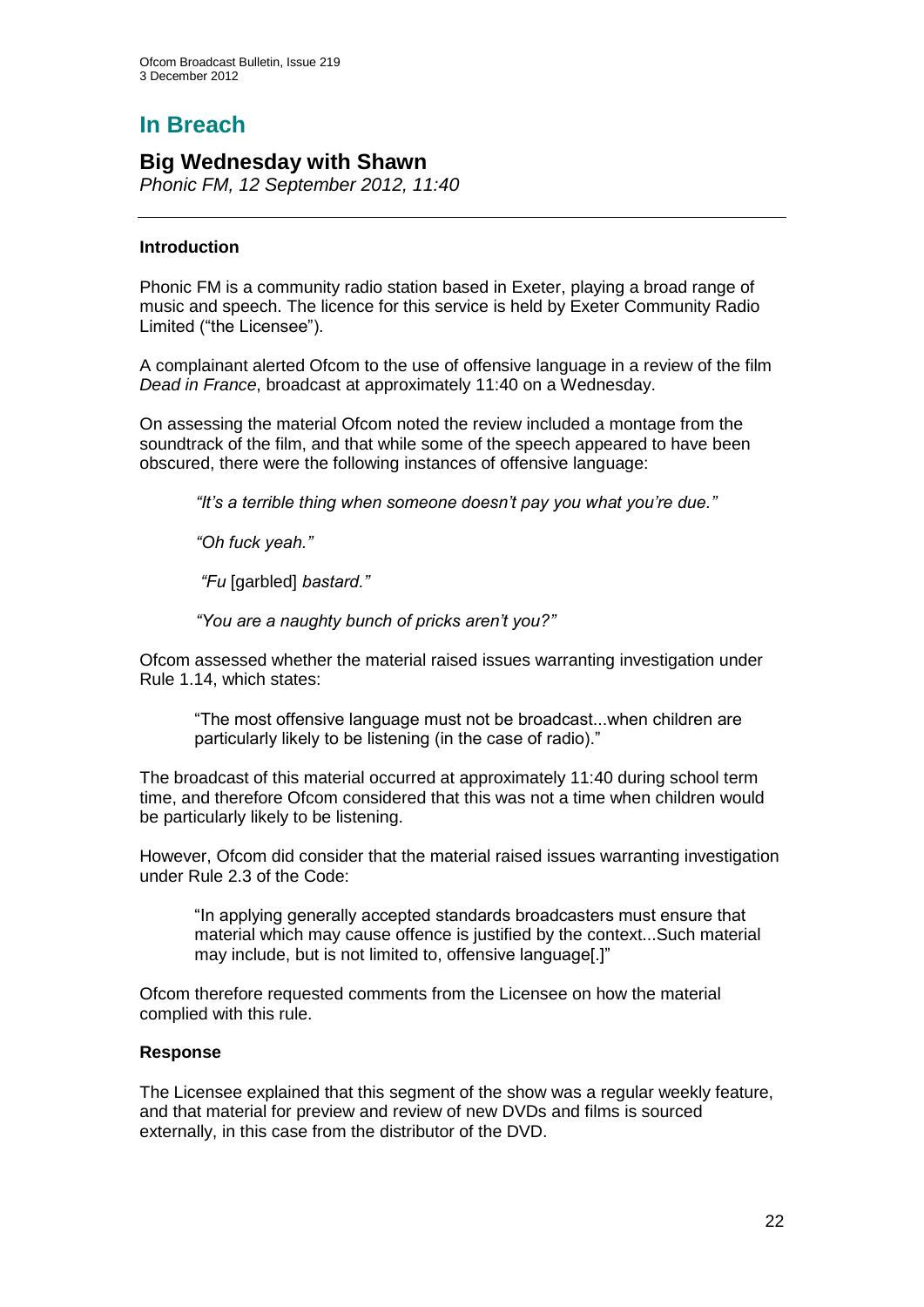The Licensee said the presenter had confirmed that the trailer was marked "Recommended for mature audiences", but included it because he thought erroneously it had been fully edited by the distributor.

The Licensee said that this show has broadcast weekly since February 2008, and the presenter is well aware that, particularly during school holiday periods, output should be appropriate to the likelihood of there being a younger listenership. The Licensee said the presenter apologises unreservedly for any offence that the item may have caused, and has been reminded about audience expectations.

## **Decision**

Under the Communications Act 2003, Ofcom has a duty to set standards for broadcast content as appear to it best calculated to secure the standards objectives, including that "generally accepted standards" are applied so as to provide adequate protection for members of the public from the inclusion of offensive and harmful material. These objectives are reflected in Section Two of the Code.

Rule 2.3 requires broadcasters to ensure that the broadcast of potentially offensive material must be justified by the context. Ofcom therefore considered first whether the language in this programme was potentially offensive; and, if so, whether the offence was justified by the context. Context includes, for example: the editorial content of the programme; the service on which it is broadcast; the time of broadcast; the likely size and composition of the potential audience; and the likely expectation of the audience.

Ofcom research on offensive language $<sup>1</sup>$  clearly notes that the word "fuck" and other</sup> variations of this word are considered by audiences to be among the most offensive language. The same research notes that words such as "bastard" and "prick" cause a lesser level of offence, though audiences still expect care to be taken over the broadcast of such words.

Ofcom therefore considered that the inclusion of this language clearly had the potential to cause offence to the audience.

Ofcom went on to assess the context. We note that our guidance $2$  on offensive language in radio states (regarding Rule 2.3): "Ofcom's 2010 audience research found that in general, listeners do not expect to hear strong language during the day on radio...In reaching any decision about compliance with the Code, Ofcom will take into account the likely audience expectations of a particular radio station at the time of broadcast."

In our opinion the majority of listeners to a community radio station playing a broad range of music and speech at this time of day would not expect programmes to contain examples of the most offensive language, as occurred here. As a result we concluded that the broadcast of this language was not justified by the context. The Licensee therefore did not apply generally accepted standards and breached Rule 2.3 of the Code.

<sup>1</sup>  $1$  Audience attitudes towards offensive language on television and radio, August 2010 [\(http://stakeholders.ofcom.org.uk/binaries/research/tv-research/offensive-lang.pdf\)](http://stakeholders.ofcom.org.uk/binaries/research/tv-research/offensive-lang.pdf)

 $2$  Ofcom Guidance: Offensive Language on Radio, December 2011 [\(http://stakeholders.ofcom.org.uk/binaries/broadcast/guidance/831193/offensive](http://stakeholders.ofcom.org.uk/binaries/broadcast/guidance/831193/offensive-language.pdf)[language.pdf\)](http://stakeholders.ofcom.org.uk/binaries/broadcast/guidance/831193/offensive-language.pdf)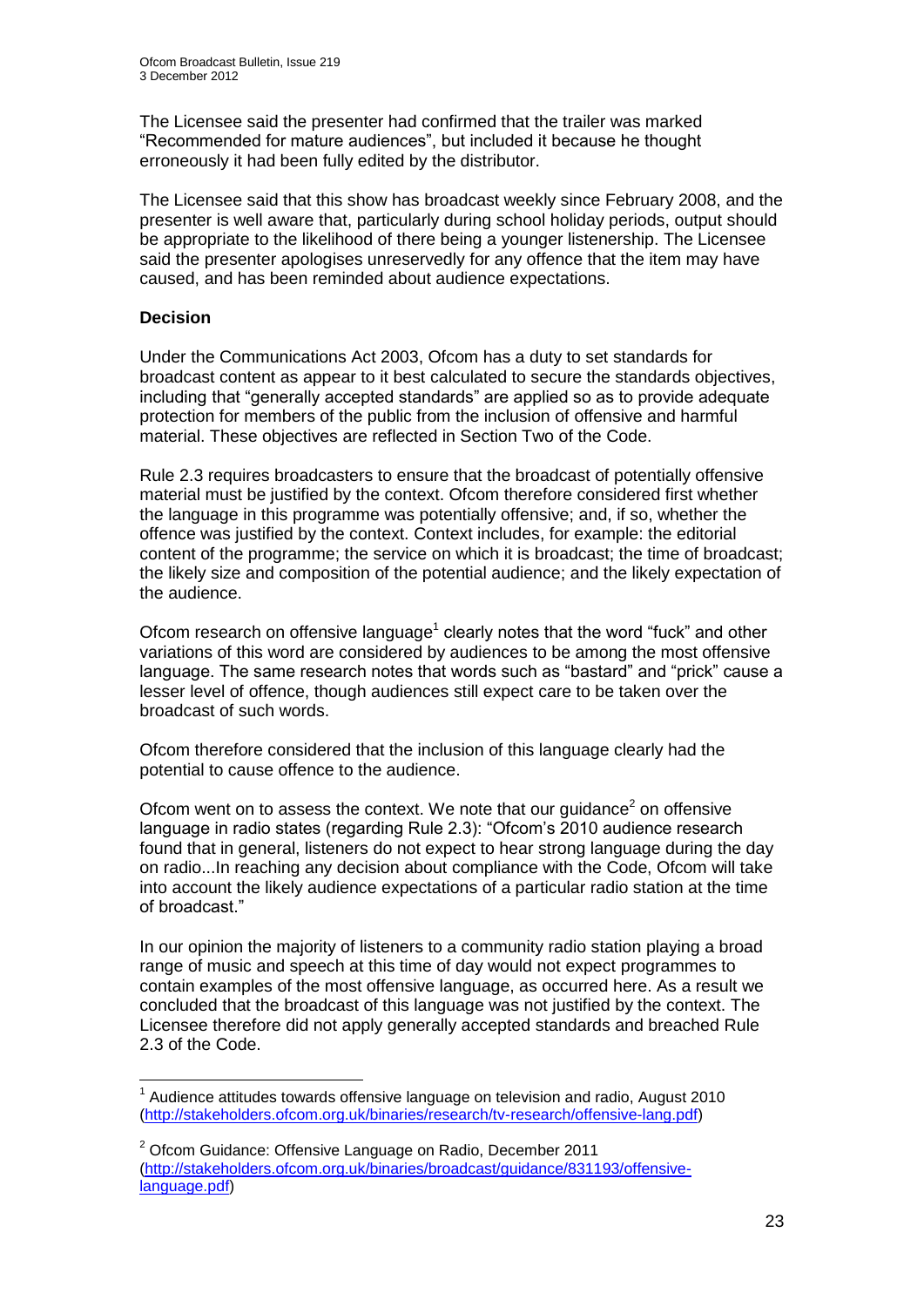Ofcom was concerned that the presenter had made an assumption that material clearly marked as "Recommended for mature audiences" would be suitable for general broadcast. In Ofcom's view, this does not reflect a robust approach to compliance with the Code.

Furthermore, we note that this is the second occasion when the Licensee has breached the Code as a result of the broadcast of the most offensive language (see Ofcom Broadcast Bulletin 216 $3$ ). Ofcom expects the Licensee to take particular care with future broadcasts. If similar compliance issues arise, Ofcom may consider further regulatory action.

## **Breach of Rule 2.3**

 3 [http://stakeholders.ofcom.org.uk/binaries/enforcement/broadcast](http://stakeholders.ofcom.org.uk/binaries/enforcement/broadcast-bulletins/obb216/obb216.pdf)[bulletins/obb216/obb216.pdf](http://stakeholders.ofcom.org.uk/binaries/enforcement/broadcast-bulletins/obb216/obb216.pdf)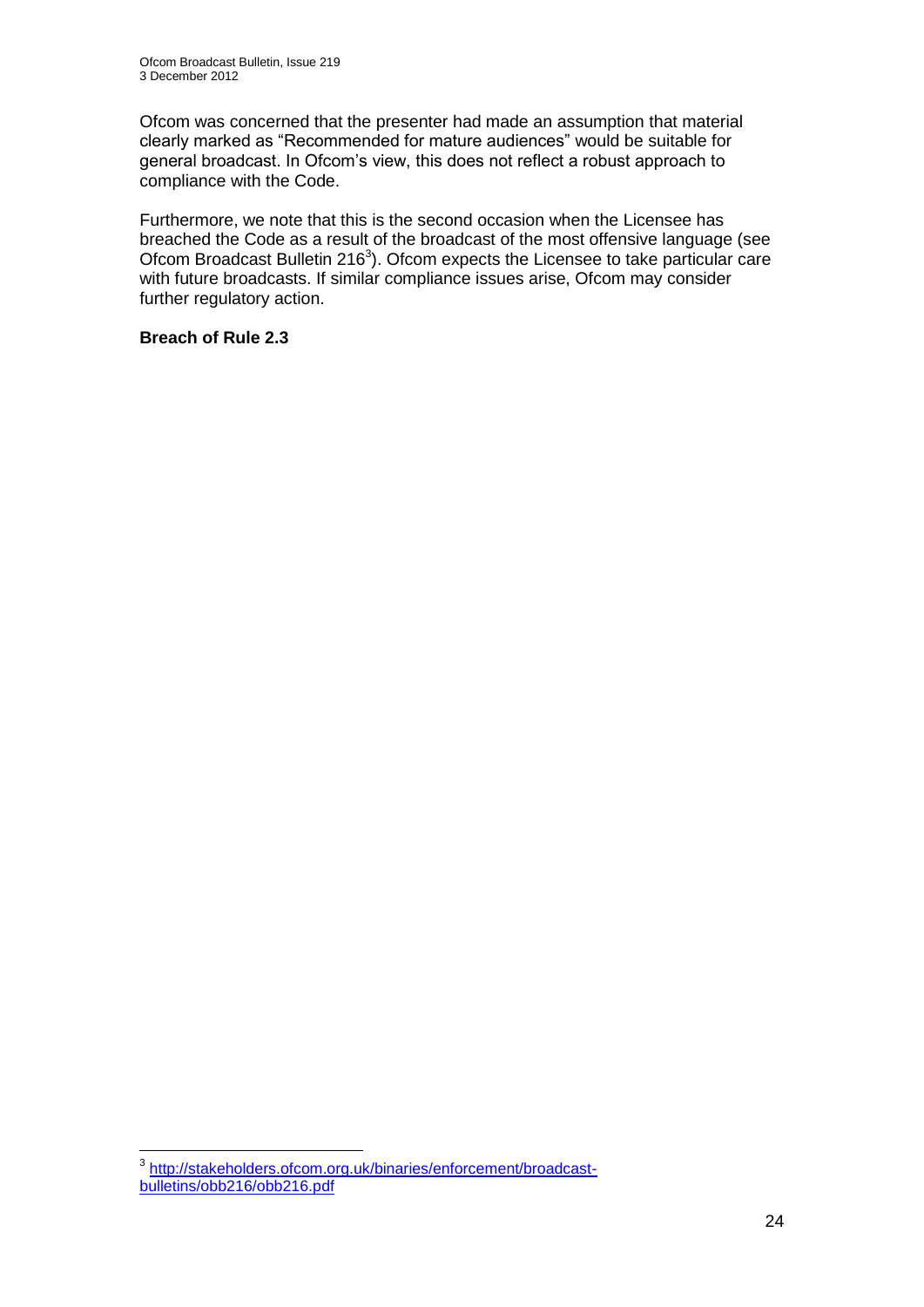## **In Breach**

**Borkotmoy Sehri** *NTV, 30 July 2012, 02:00*

## **Introduction**

NTV is a news and general entertainment channel that is broadcast in Bangla and serves the Bangladeshi community in the UK and Europe. The licence for NTV is held by International Television Channel Europe Limited ("the Licensee").

The channel broadcasts a delayed feed of content originally broadcast in Bangladesh.

*Borkotmoy Sehri* was a studio-based programme broadcast during the holy month of Ramadan. It included discussions about the Qur'an and Islamic issues, as well as recitations from the Qur'an.

The opening credits of the programme contained a logo for Luminous Real Estate Limited underneath which appeared some on-screen text in Bengali which translates in English as *"Committed to a better future"*. There was no on-screen text or voiceover to indicate to viewers that the programme was sponsored by the company.

At the beginning of the programme, one of the presenters stated that the programme was sponsored by Luminous Real Estate Limited: *"Assalamu Alikum* [peace be upon you]*. Dear viewers, we welcome you to watch our show Borkotmoy Sheri supported by Luminous Real Estate Limited."*

In the three areas of the studio in which the programme was filmed, a number of large logos for the sponsor were displayed.

At the beginning of the programme there was one large logo clearly visible behind the presenter. After approximately 20 seconds, the programme featured a second presenter in another part of the studio, who recited an extract of the Qur'an for approximately four and a half minutes. There were four large logos for the sponsor, one behind this second presenter, one behind him to his left, one directly to his left and another directly to his right. In the majority of the camera shots two of the logos were visible and in a few of the camera shots three of the logos were clearly visible.

A third presenter then spoke for approximately 24 minutes in a different part of the studio, where two large logos for the sponsor were clearly displayed behind him. The programme then moved the same part of the studio in which the second presenter recited an extract of the Qur'an, where four large logos were visible. Here, a fourth presenter recited the Qur'an for approximately three and half minutes. In a large number of the camera shots two of the logos were visible and in a few of the camera shots three of the logos were clearly visible.

Throughout the programme, most shots clearly displayed the sponsor's logo.

A viewer was concerned that the company logo appeared during the programme.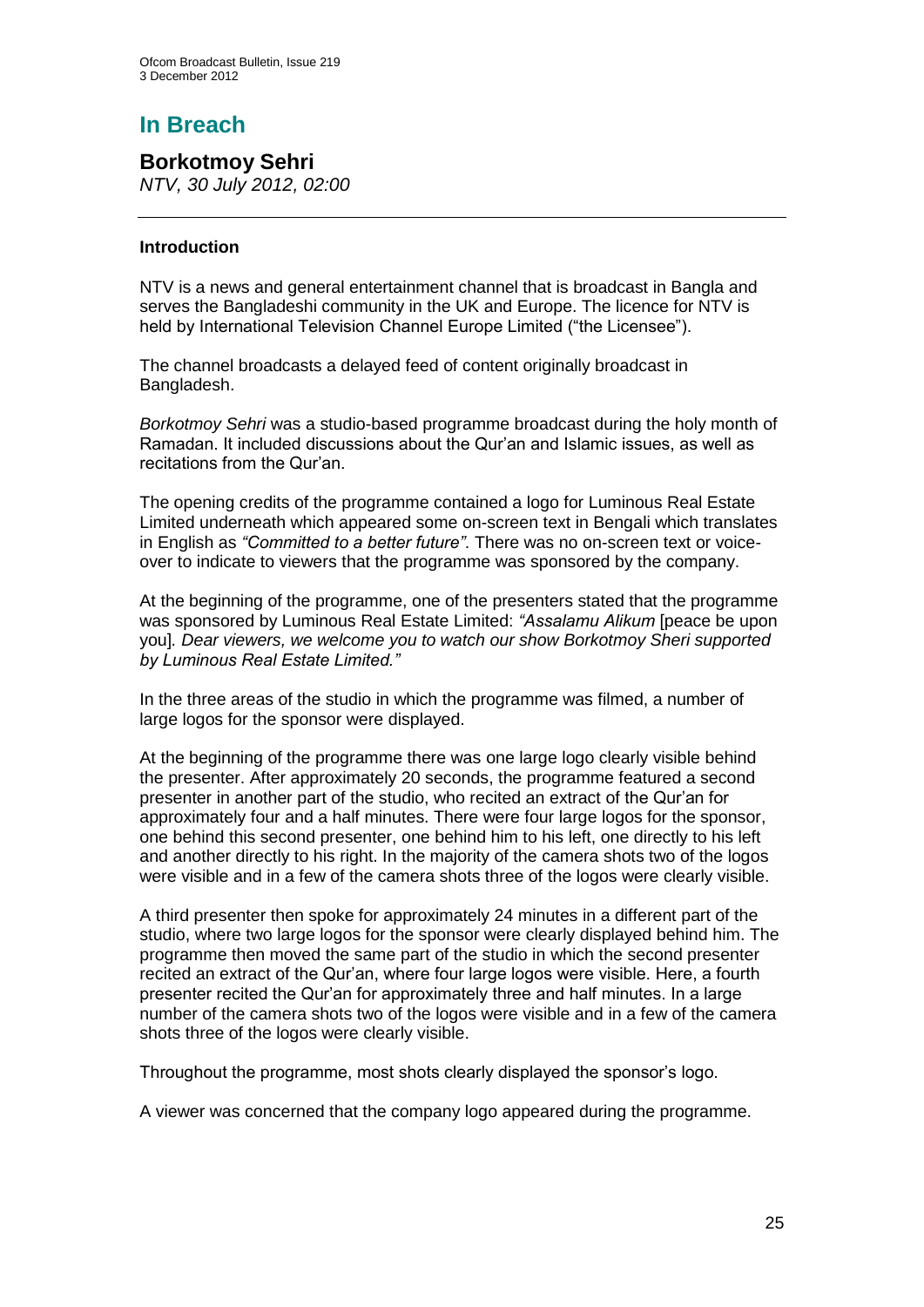The Licensee confirmed to Ofcom that neither it, nor any connected person<sup>1</sup>, had received any payment or other valuable consideration for the inclusion of the references to Luminous Real Estate Limited during the programme, and therefore the references had not been subject to any product placement arrangement in the UK.

Ofcom therefore considered the material raised issues warranting investigation under the following Code rules:

- Rule 9.19: "Sponsorship must be clearly identified by means of sponsorship credits. These must make clear:
	- a) the identity of the sponsor by reference to its name or trade mark; and
	- b) the association between the sponsor and the sponsored content."
- Rule 9.22: "Sponsorship credits must be distinct from advertising. In particular:...
	- b) Sponsorship credits broadcast **during programmes** must not be unduly prominent. Such credits must consist of a brief, neutral visual or verbal statement identifying the sponsorship arrangement. This can be accompanied only by a graphic of the name, logo, or any other distinctive symbol of the sponsor. The content of the graphic must be static and must contain no advertising messages, calls to action or any other information about the sponsor, its products, services or trade marks."

We therefore asked the Licensee for its comments as to how the content complied with Rules 9.19 and 9.22(b).

## **Response**

The Licensee explained that there was a delay of several hours between receiving the content and transmitting it on NTV to enable it to undertake compliance checks. However, on this occasion, the member of staff who was responsible for ensuring the compliance of the content believed that as the company whose name appeared on the programme was a Bangladeshi company with no business or other commercial interests in the UK, any form of promotion would not be beneficial to them and would therefore not be an issue under the Code. The Licensee explained that it has taken internal disciplinary action against the staff member and has provided further training to all staff to ensure no similar breaches occur in future. The Licensee accepted that it did not comply with the Code on this occasion and has confirmed to Ofcom that it will not broadcast the programme again.

## **Decision**

Under the Communications Act 2003, Ofcom has a statutory duty to set standards for broadcast content as appear to it best calculated to secure the standards objectives, one of which is that "the international obligations of the United Kingdom with respect to advertising included in television and radio services are complied with". The rules in Section Nine of the Code, among others, reflect this objective.

 1 "Connected person" is defined in Part 1 of Schedule 2 of the Broadcasting Act 1990.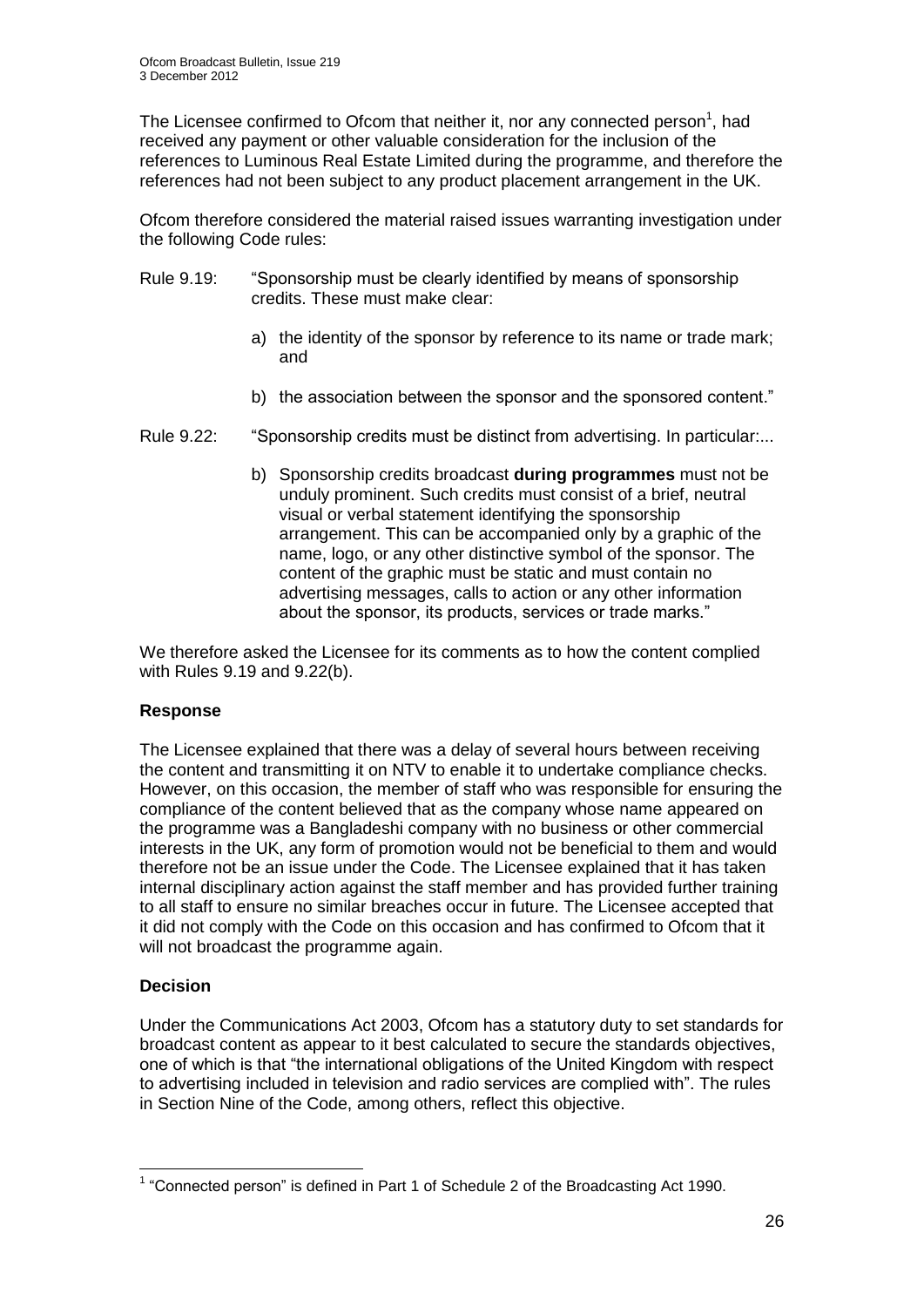## Rule 9.19

The EU Audiovisual Media Services ("AVMS") Directive requires that viewers be clearly informed of sponsorship arrangements. Rule 9.19 of the Code therefore requires that sponsorship is clearly identified by means of sponsorship credits, which must make clear the identity of the sponsor and the association between the sponsor and the sponsored content.

In this case, the opening credits of the programme contained the sponsor's logo, but no visual or verbal reference to the company being the sponsor of the programme. As the sponsorship arrangement was not clearly identified in the opening sponsorship credit, the credit was in breach of Rule 9.19.

## Rule 9.22(b)

The AVMS Directive limits the amount of advertising a broadcaster can transmit and requires that advertising is distinguishable from other parts of the programme service. Sponsorship credits are treated as part of the sponsored content and do not count towards the amount of airtime a broadcaster is allowed to use for advertising. To prevent credits effectively becoming advertisements, and therefore increasing the amount of advertising transmitted, broadcasters are required to ensure that sponsorship credits do not contain advertising messages.

Rule 9.22 of the Code therefore requires that sponsorship credits must be distinct from advertising. Further, Rule 9.22(b) of the Code requires that sponsorship credits broadcast during programmes must not be unduly prominent. The rule also requires that such credits consist of a brief, neutral visual or verbal statement identifying the sponsorship arrangement, accompanied by only a static graphic of the name, logo, or any other distinctive symbol of the sponsor. In addition, sponsorship credits during programmes must not contain advertising messages or calls to action, or any other information about the sponsor or its products.

In this case, Ofcom judged that the frequency and duration of the number of sponsor logos which appeared in the studio provided the sponsor with greater prominence than was necessary. Further, although there was a brief verbal reference to the sponsorship arrangement at the start of the programme, the frequent sponsor logos throughout the rest of the programme were not accompanied by a statement identifying the sponsorship arrangement. Ofcom therefore found the references to the programme sponsor during the programme in breach of Rule 9.22(b).

We were concerned that the Licensee had admitted that the staff member in question had not had a clear understanding of the relevant requirements of the Code and therefore welcome the steps it says it has taken to rectify this. All licensees must ensure not only that they have sufficient procedures in place to ensure compliance with the Code, but that they have appropriately trained and experienced staff to adhere to those procedures.

## **Breaches of Rules 9.19 and 9.22(b)**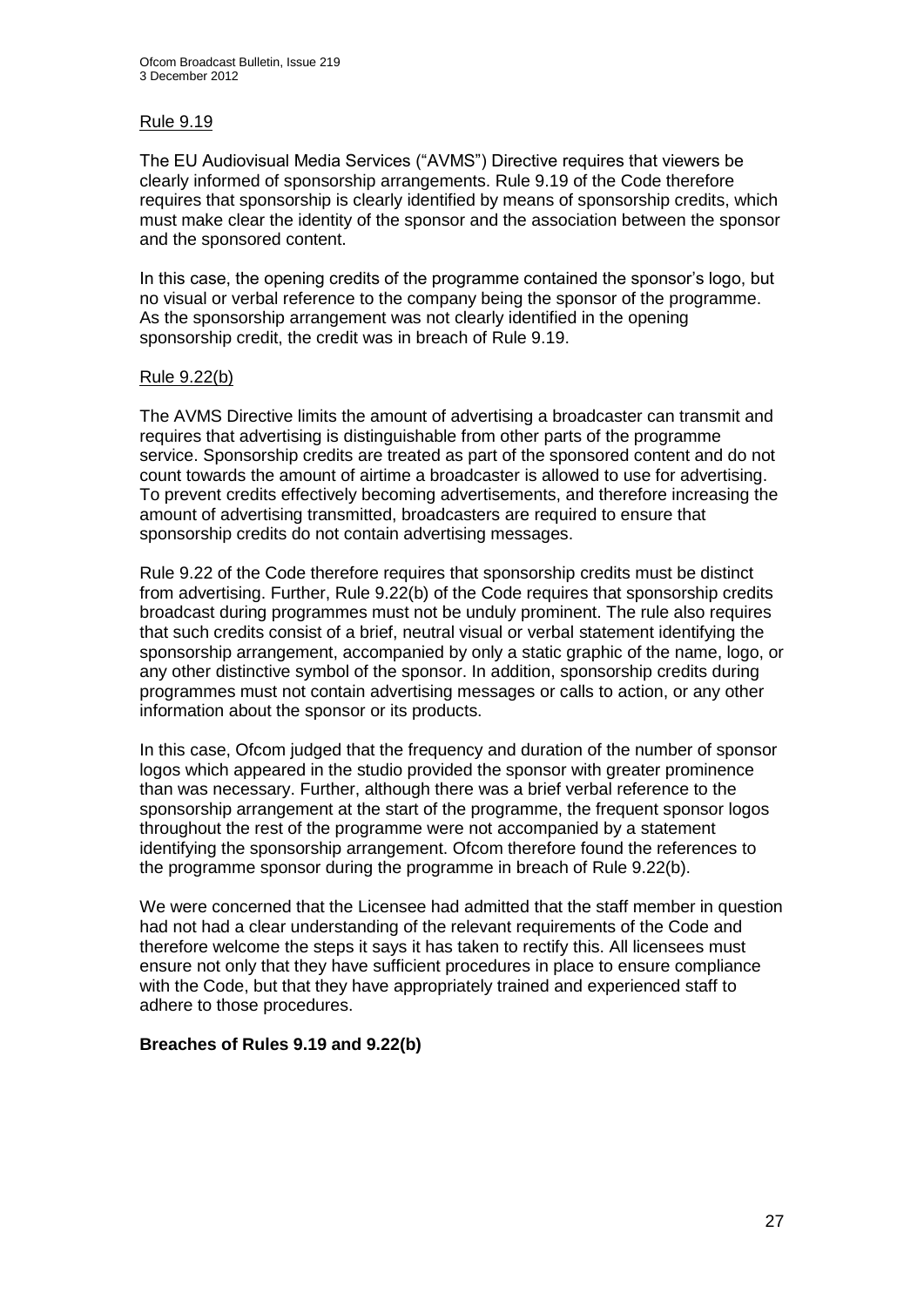# **Advertising scheduling cases**

## **In Breach**

## **Advertising minutage and advertising break patterns**

*Sahara One, 16 July 2012 to 31 July 2012, various times*

#### **Introduction**

Sahara One is licensed in the UK by Ofcom. The license is held by Globosat Entertainment Ltd ("Sahara One" or "the Licensee").

Rule 4 of the Code on the Scheduling of Television Advertising ("COSTA") states:

"[T]ime devoted to television advertising and teleshopping spots on any channel in any one hour must not exceed 12 minutes."

During monitoring of licencees' compliance with COSTA, Ofcom noted that there were six instances when this channel exceeded the maximum allowance per clock hour. The overruns in the affected clock hours ranged from four seconds to 60 seconds.

In addition, Rule 16 of COSTA states:

"Restrictions apply when inserting advertising breaks during the following programmes:

a) Films and news programmes may only include one advertising or teleshopping break for each scheduled period of at least 30 minutes."

Ofcom's monitoring also uncovered 31 instances where films broadcast by Sahara One contained more internal breaks than is permitted by COSTA. These included nine instances where there were ten internal breaks in films scheduled at 150 minutes (the maximum number of breaks allowed for films of this length is five), and 16 instances where there were 11 or more internal breaks in films scheduled at 180 minutes (where a maximum of six breaks is permitted).

Ofcom considered the case raised issues warranting investigation under Rules 4 and 16(a) of COSTA and therefore sought formal comments from the Licensee about how the material complied with these rules.

## **Response**

The Licensee said that it had recently outsourced its playout and scheduling systems to a third party but its Technical Manager had briefed this party about Ofcom compliance issues. The Licensee also said that the third party company had reported the findings of an internal investigation of the issues raised by Ofcom back to Sahara One.

## Rule 4

The Licensee said that all six instances identified were "not intentional or due to any operational reasons". Sahara One said that the programmes in the previous clock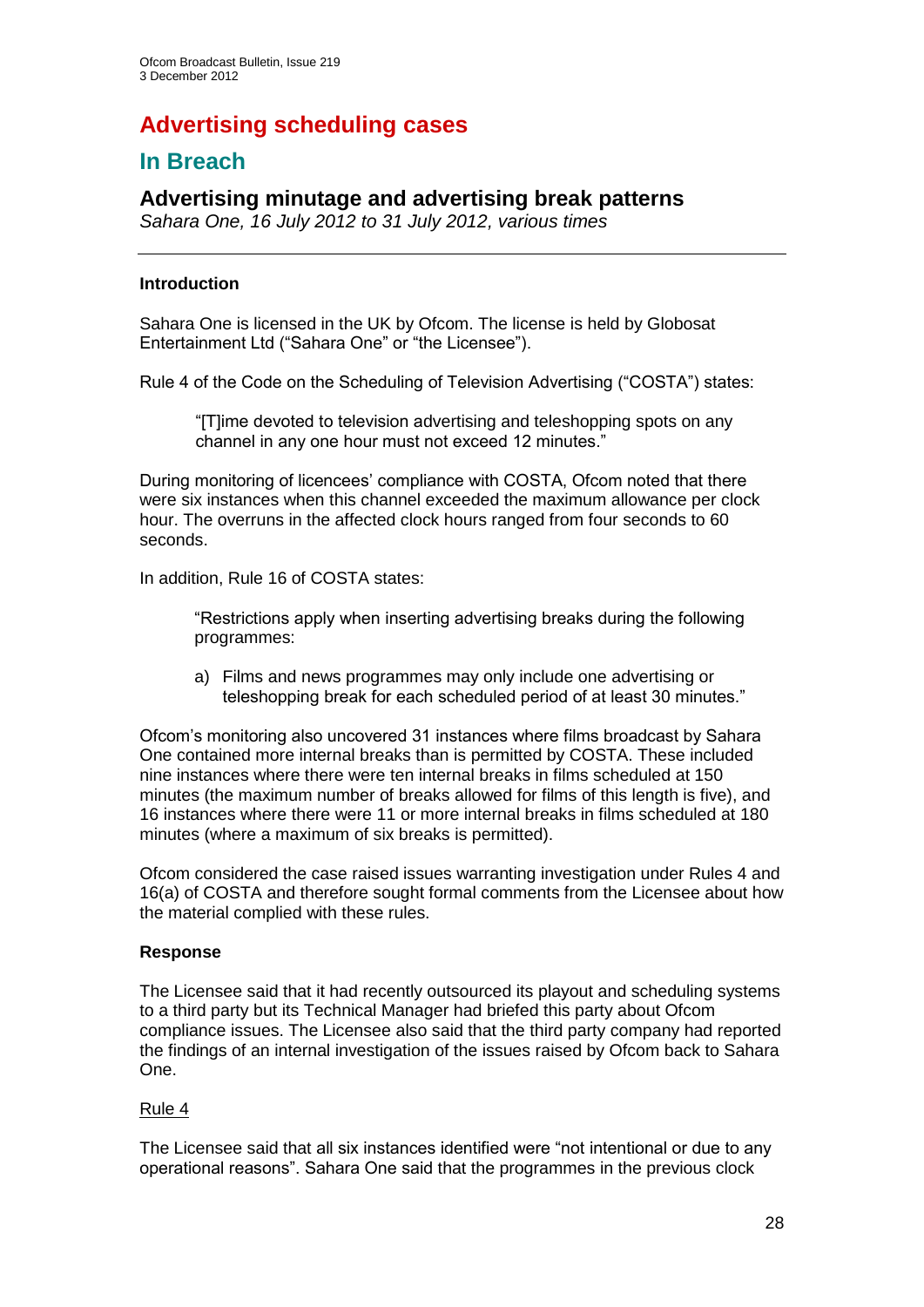hour overran and as a consequence some advertising fell into the next clock hour, making the commercial duration longer. The Licensee said that it has made "a note of this abnormality in the content and will watch for such instances" in the future.

#### Rule 16(a)

Sahara One said that the films came in a "predefined break pattern following the norms in the international market" and were broadcast as they were acquired, without any changes to the break patterns. The Licensee said it will now introduce a threestep process for film acquisition. It said that films which have many breaks in a short period will be identified and be allocated for editing so the breaks "will be at least after 30 minutes". The Licensee said that the changes will then be verified by a compliance supervisor to make sure they conform to COSTA.

Sahara One said that it has initiated internal checks to ensure compliance with COSTA. Before a programme is transmitted, a compliance supervisor will check the playout schedule compiled by the outsourcing company. The Licensee said that it has also informed its advertising sales agency to double check the advertising bookings made for film breaks.

## **Decision**

Under the Communications Act 2003, Ofcom has a statutory duty to set standards for broadcast content as appear to it best calculated to secure the standards objectives, including that "the international obligations of the United Kingdom with respect to advertising included in television and radio services are complied with".

Articles 20 and 23 of the EU Audiovisual Media Services Directive set out strict limits on the amount and scheduling of television advertising. Ofcom has transposed these requirements by means of key rules in COSTA. Ofcom undertakes routine monitoring of its licensees' compliance with COSTA.

In this case, Ofcom found that the amount of advertising broadcast on Sahara One was in breach of Rule 4 of COSTA in the instances highlighted. Furthermore, the Licensee exceeded the number of advertising breaks permitted during the 31 films, in breach of Rule 16(a) of COSTA.

While Ofcom noted the explanation given for the amount of advertising taken in the six clock hours, we were of the view that Sahara One should have been aware of the effect of any programme overruns and planned for such an occurrence.

Ofcom also noted Sahara One's comments that it had broadcast the 31 films with the acquired break pattern format, and that it considered this to be "following the norms in the international market". This was not an acceptable assumption for the Licensee to make and it clearly did not apply appropriate procedures for ensuring the content complied with COSTA.

While the Licensee has had no previous breach findings in relation to COSTA, it is apparent Sahara One did not have a full understanding of the requirements of COSTA. Ofcom therefore intends to continue to monitor the Licensee's compliance and will consider further regulatory action should repeated COSTA compliance issues arise.

## **Breaches of Rule 4 and Rule 16(a) of COSTA**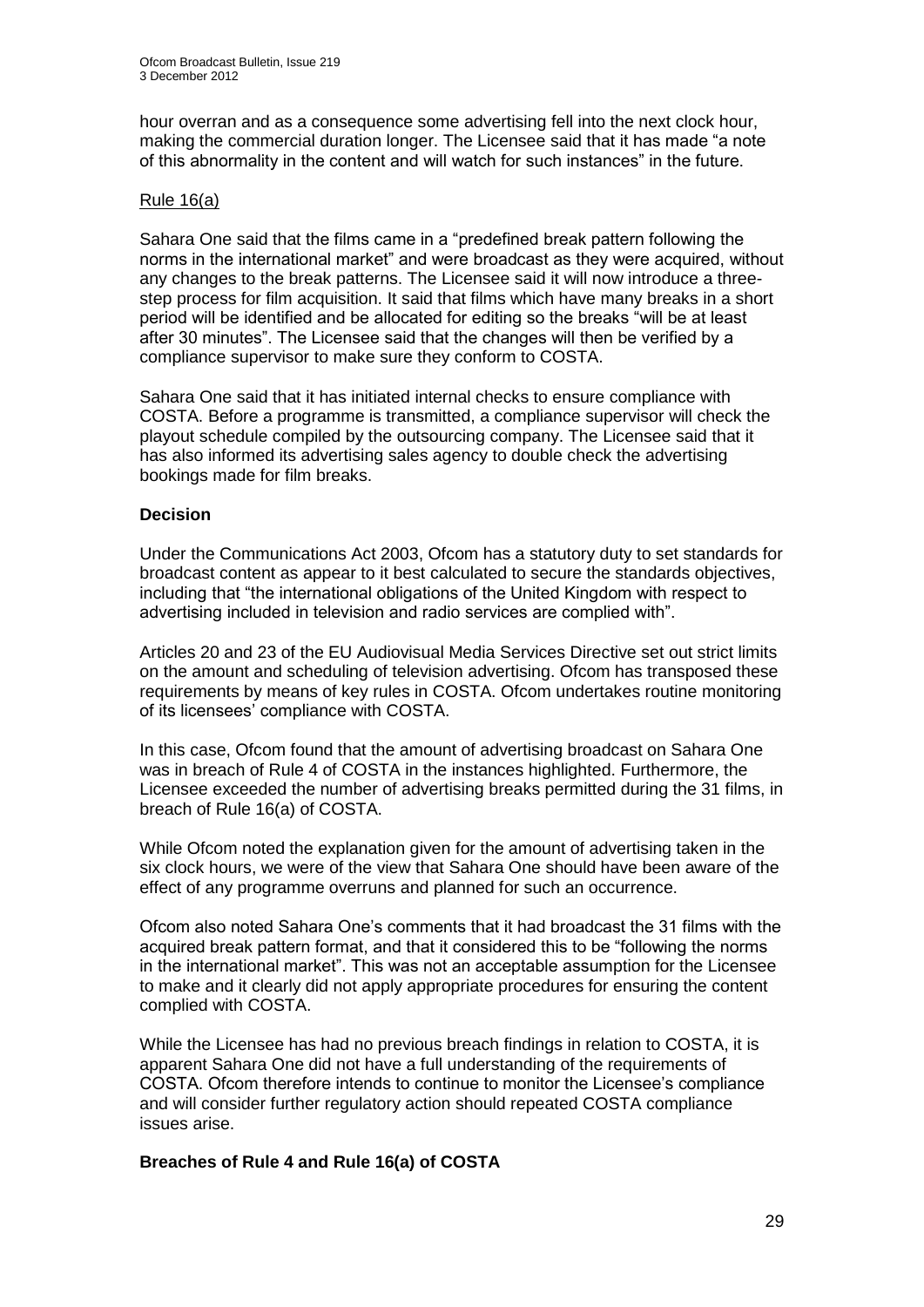# **In Breach**

## **Advertising minutage**

*Vox Africa, 1 June 2012 to 5 July 2012, various times*

## **Introduction**

Vox Africa is licensed in the UK by Ofcom. The license is held by Vox Africa Plc ("Vox Africa" or "the Licensee").

Rule 4 of the Code on the Scheduling of Television Advertising ("COSTA") states:

"[T]ime devoted to television advertising and teleshopping spots on any channel in any one hour must not exceed 12 minutes."

During monitoring of licencees' compliance with COSTA, Ofcom noted that there were 19 instances when the channel exceeded the maximum allowance per clock hour. The overruns in the affected clock hours ranged from seven seconds to two minutes and 53 seconds.

Ofcom considered the case raised issues warranting investigation under Rule 4 of COSTA and therefore sought formal comments from Vox Africa about how the material complied with this rule.

## **Response**

The Licensee apologised for exceeding the amount of advertising time permitted. It said this was due to last minute schedule changes, where the replacement programmes were longer in duration than the programmes originally scheduled. Vox Africa said this pushed the advertising minutage beyond the scheduled hour to the next hour, resulting in the extra minutes of advertising in those hours.

Vox Africa said it had put in place procedures to rectify this issue. It said the programme scheduler will perform a "system check" of all advertising minutage for each day. If there are any overruns the Licensee said the system will 'red flag' these and the situation will be "instantly rectified" before the material is aired. In addition, Vox Africa said the system check will produce a report which the Programme Manager and Head of Administration will check and sign off to ensure the advertising minutage is not exceeded.

## **Decision**

Under the Communications Act 2003, Ofcom has a statutory duty to set standards for broadcast content as appear to it best calculated to secure the standards objectives, including that "the international obligations of the United Kingdom with respect to advertising included in television and radio services are complied with".

Articles 20 and 23 of the EU Audiovisual Media Services Directive set out strict limits on the amount and scheduling of television advertising. Ofcom has transposed these requirements by means of key rules in COSTA. Ofcom undertakes routine monitoring of its licensees' compliance with COSTA.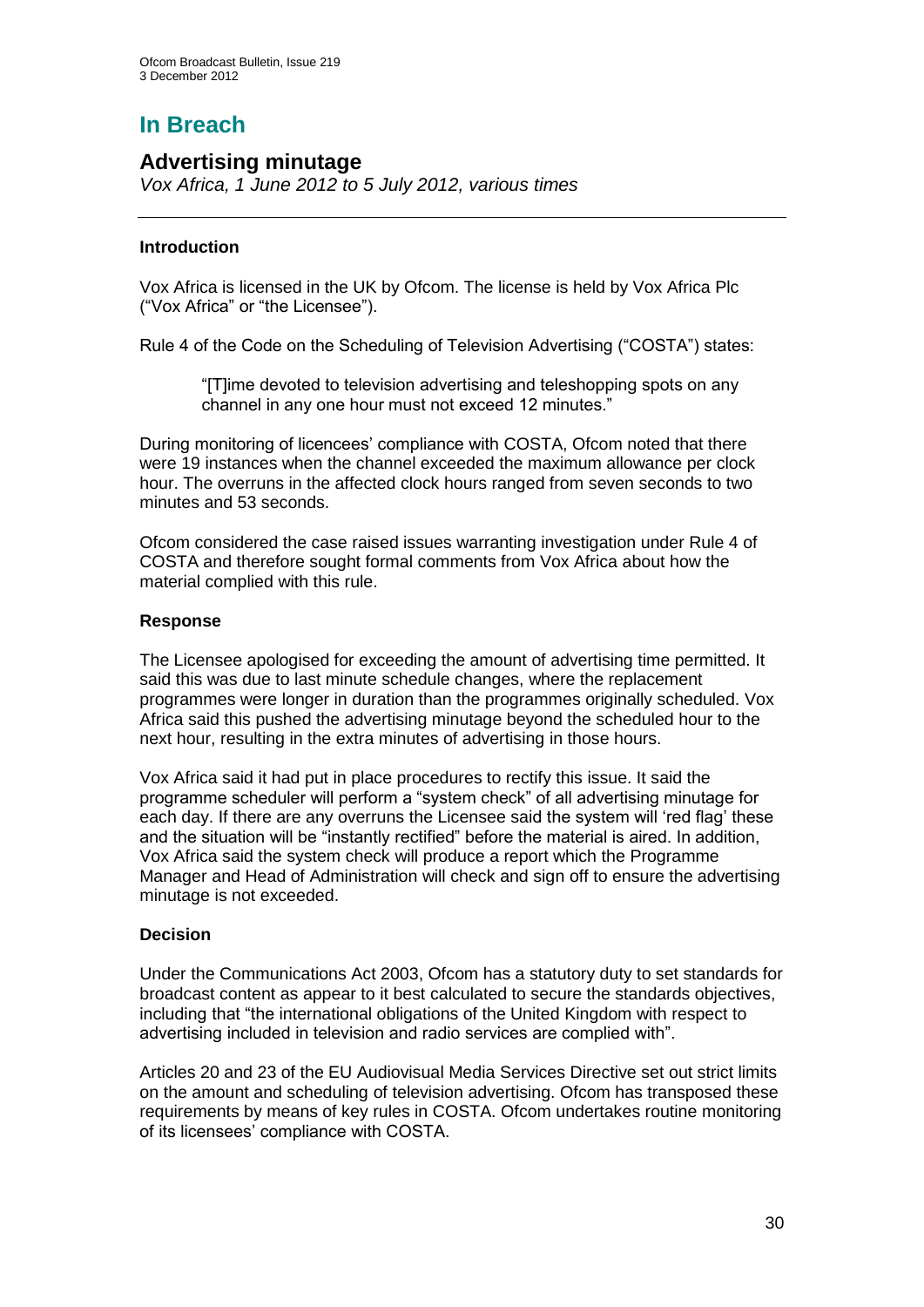In this case, Ofcom found that the amount of advertising broadcast on Vox Africa breached Rule 4 of COSTA on 19 occasions.

Ofcom noted that the Licensee had given assurances that new procedures have been put in place to avoid any repeat of these incidents. However, in Ofcom's view, it should have been obvious to the Licensee that a schedule change in which one programme was replaced with a longer programme would have had an impact on the amount of advertising broadcast. We were also concerned that this issue had occurred as many as 19 times over a period of just over one month.

Ofcom concluded that these breaches demonstrated that the Licensee did not have a full understanding of the requirements of COSTA. We noted, however, that the Licensee has had no previous breach findings in this area. While we welcome the Licensee's assurances about its introduction of improved compliance procedures, Ofcom intends to continue to monitor the Licensee's compliance with COSTA and will consider further regulatory action should repeated COSTA compliance issues arise.

## **Breaches of Rule 4 of COSTA**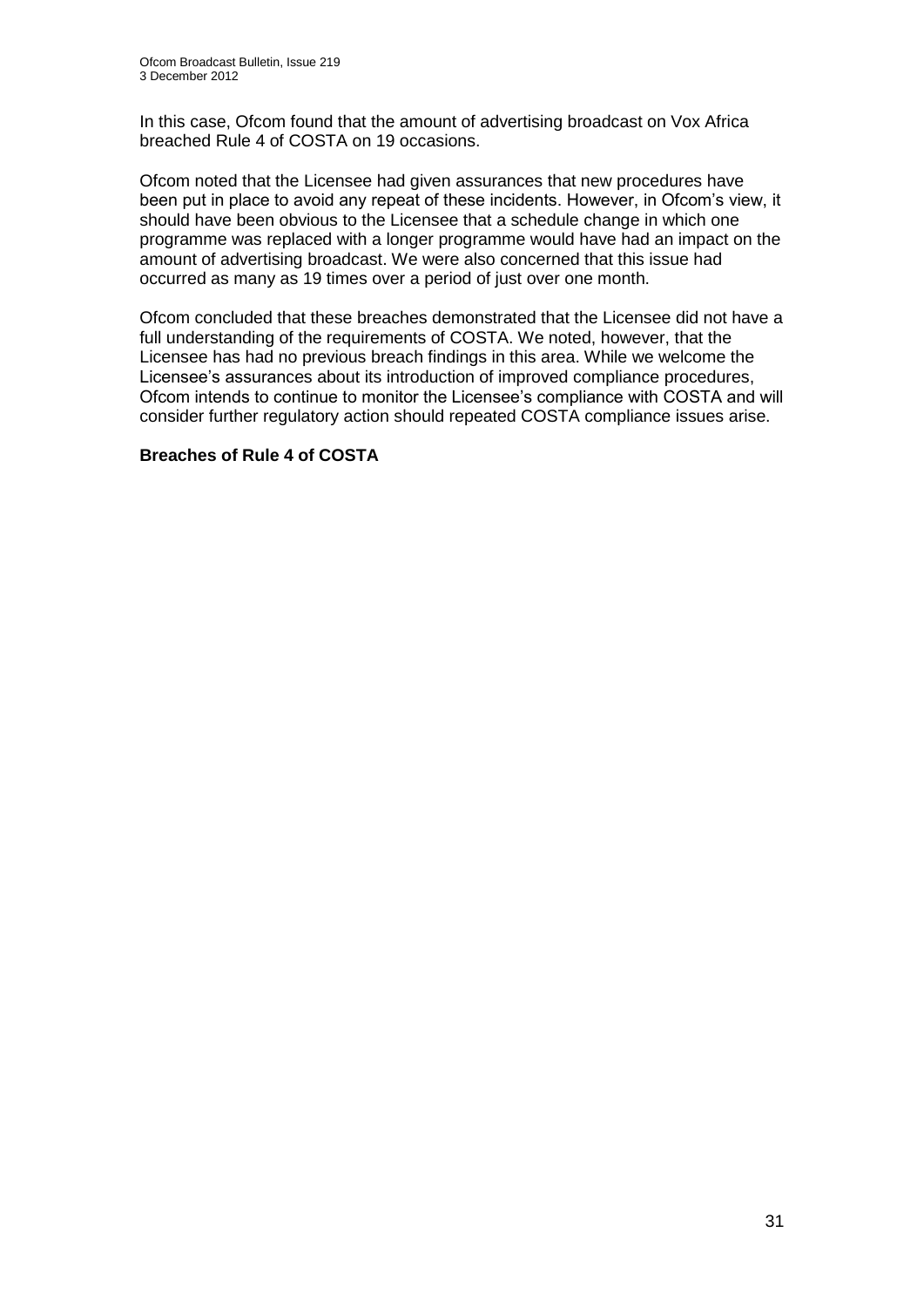# **Other Programmes Not in Breach**

## **Up to 12 November 2012**

| Programme  | <b>Broadcaster</b> | Transmission<br>Date | <b>Categories</b>                 |
|------------|--------------------|----------------------|-----------------------------------|
| Fresh Meat | Channel 4          | 16/10/2012           | Promotion of<br>products/services |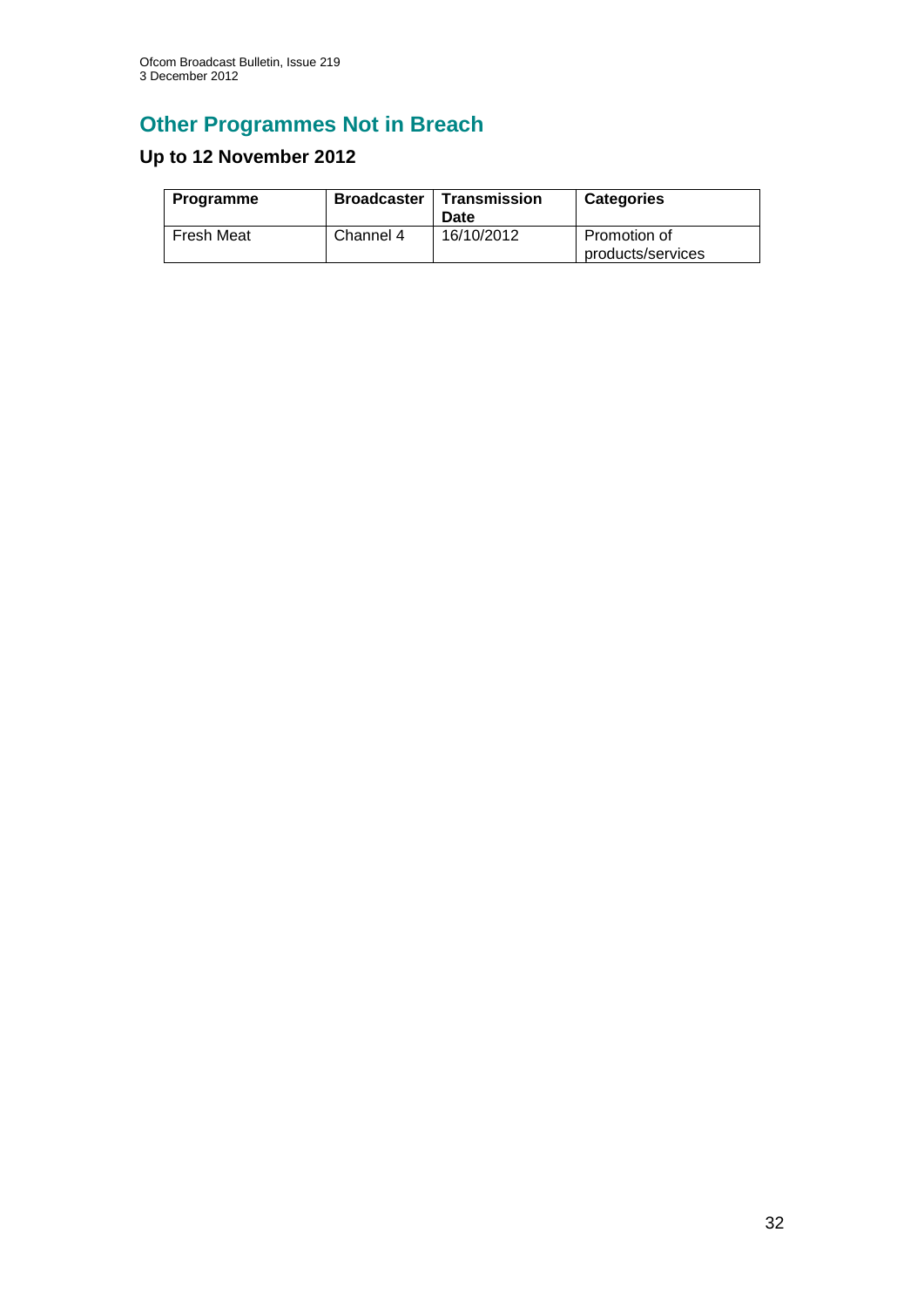## **Complaints Assessed, not Investigated**

## **Between 30 October and 12 November 2012**

This is a list of complaints that, after careful assessment, Ofcom has decided not to pursue because they did not raise issues warranting investigation.

| Programme                                        | <b>Broadcaster</b>     | <b>Transmission</b> | <b>Categories</b>                           | <b>Number of</b> |
|--------------------------------------------------|------------------------|---------------------|---------------------------------------------|------------------|
|                                                  |                        | <b>Date</b>         |                                             | complaints       |
| 4thought.tv                                      | Channel 4              | 27/10/2012          | Religious/Beliefs<br>discrimination/offence |                  |
| 4thought.tv                                      | Channel 4              | 06/11/2012          | Generally accepted                          | 1                |
|                                                  |                        |                     | standards                                   |                  |
| 5 News at 5                                      | Channel 5              | 30/10/2012          | Outside of remit / other                    | $\mathbf 1$      |
| 999: What's Your                                 | Channel 4              | 05/11/2012          | Generally accepted                          | 1                |
| Emergency?                                       |                        |                     | standards                                   |                  |
| Adult programming                                | Freeview               | 03/11/2012          | Outside of remit / other                    | 1                |
| Alan Carr: Chatty Man                            | Channel 4              | 26/10/2012          | <b>Disability</b><br>discrimination/offence | 1                |
| Alan Carr: Chatty Man                            | Channel 4              | 02/11/2012          | Generally accepted                          | $\mathbf 1$      |
|                                                  |                        |                     | standards                                   |                  |
| America Decides 2012                             | ITV1                   | 06/11/2012          | Generally accepted                          | 1                |
|                                                  |                        |                     | standards                                   |                  |
| Away We Go                                       | Film4                  | 26/10/2012          | Offensive language                          | 1                |
| Baggage                                          | Channel 4              | 02/11/2012          | Generally accepted                          | 6                |
| <b>BBC News</b>                                  | <b>BBC</b>             | n/a                 | standards                                   | $\mathbf{1}$     |
|                                                  |                        |                     | Generally accepted<br>standards             |                  |
| <b>BBC News</b>                                  | <b>BBC News</b>        | 07/11/2012          | Outside of remit / other                    | 1                |
|                                                  | Channel                |                     |                                             |                  |
| Bid TV & Pricedrop TV                            | Bid TV &               | n/a                 | Outside of remit / other                    | 1                |
|                                                  | Pricedrop TV           |                     |                                             |                  |
| Bombardier's                                     | Dave                   | n/a                 | Generally accepted                          | 1                |
| sponsorship of Dave<br><b>Bowie at Breakfast</b> | Clyde 1                | 18/10/2012          | standards<br>Harm                           | 1                |
|                                                  |                        |                     |                                             |                  |
| <b>Brazil with Michael</b><br>Palin              | BBC <sub>1</sub>       | 24/10/2012          | Nudity                                      | 1                |
| <b>Breakfast</b>                                 | BBC <sub>1</sub>       | n/a                 | Outside of remit / other                    | 1                |
| <b>Breakfast</b>                                 | BBC <sub>1</sub>       | 01/11/2012          | Generally accepted                          | 1                |
|                                                  |                        |                     | standards                                   |                  |
| <b>Breakfast</b>                                 | BBC <sub>1</sub>       | 12/11/2012          | Race                                        | 1                |
|                                                  |                        |                     | discrimination/offence                      |                  |
| <b>Breaking News</b>                             | Kanal 5                | 27/09/2012          | Generally accepted                          | 1                |
| <b>Buzz Asia Breakfast</b>                       | <b>Buzz Asia Radio</b> | 11/10/2012          | standards<br>Offensive language             | 1                |
|                                                  |                        |                     |                                             |                  |
| <b>Calendar News</b>                             | <b>ITV1 Yorkshire</b>  | 31/10/2012          | Due accuracy                                | 1                |
| <b>Calendar News</b>                             | <b>ITV1 Yorkshire</b>  | 06/11/2012          | Generally accepted<br>standards             | 1                |
| Carry on Jack                                    | ITV1                   | 28/10/2012          | Advertising scheduling                      | 1                |
| Cash in the Attic                                | BBC 1                  | 07/11/2012          | Outside of remit / other                    | 1                |
| Celebrity Juice (trailer)                        | ITV2                   | 06/11/2012          | Scheduling                                  | 1                |
| <b>Celebrity Who Wants</b>                       | ITV1                   | 09/11/2012          | Outside of remit / other                    | 1                |
| to be a Millionaire?                             |                        |                     |                                             |                  |
| Channel 4 News                                   | Channel 4              | 24/10/2012          | Due impartiality/bias                       | 3                |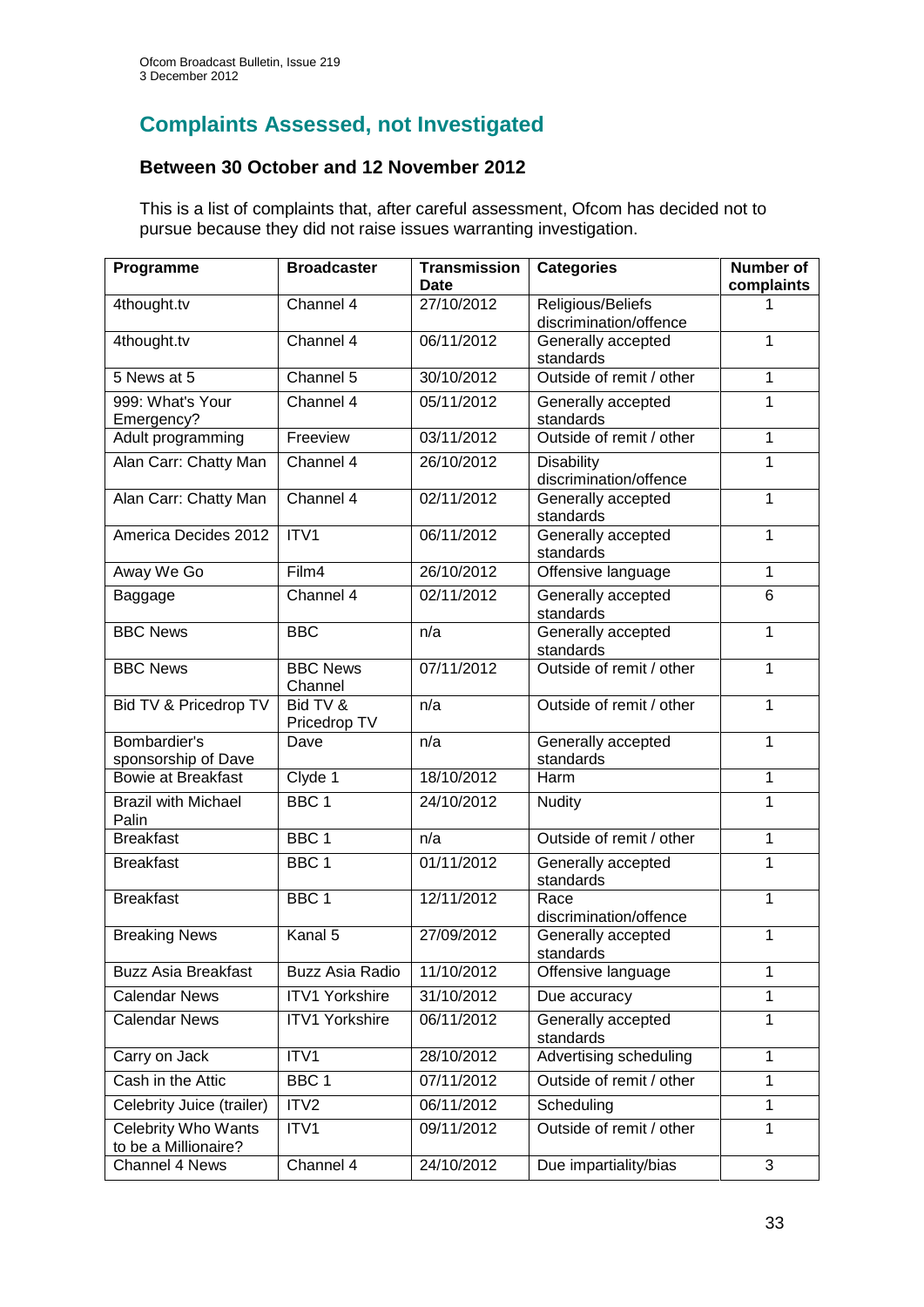| Channel 4 News                | Channel 4      | 24/10/2012 | Offensive language                           | 1              |
|-------------------------------|----------------|------------|----------------------------------------------|----------------|
| Channel 4 News                | Channel 4      | 31/10/2012 | Generally accepted<br>standards              | 1              |
| Channel 4 News                | Channel 4      | 07/11/2012 | Race<br>discrimination/offence               | 1              |
| Channel 4 News                | Channel 4      | 09/11/2012 | Generally accepted<br>standards              | 1              |
| Channel 4 News<br>Summary     | Channel 4      | 01/11/2012 | Generally accepted<br>standards              | 1              |
| <b>Channel Ident</b>          | More4          | 05/10/2012 | Harm                                         | 1              |
| <b>Classic Car Rescue</b>     | Channel 5      | 08/10/2012 | Participation TV -<br>Misleadingness         | 1              |
| <b>Classic Car Rescue</b>     | Channel 5      | 15/10/2012 | Violence and dangerous<br>behaviour          | 1              |
| <b>Classic Car Rescue</b>     | Channel 5      | 29/10/2012 | Materially misleading                        | $\overline{2}$ |
| Classic Car Rescue            | Channel 5      | 29/10/2012 | Materially misleading                        | 1              |
| Cleaner                       | 5 USA          | 16/10/2012 | Offensive language                           | $\mathbf{1}$   |
| Come Dine with Me             | Channel 4      | 29/10/2012 | <b>Nudity</b>                                | $\overline{1}$ |
| Come Dine with Me             | Channel 4      | 30/10/2012 | Generally accepted<br>standards              | 1              |
| Come Dine with Me             | Channel 4      | 30/10/2012 | <b>Nudity</b>                                | 1              |
| Come Dine with Me             | Channel 4      | 09/11/2012 | Fairness                                     | 1              |
| Competitions                  | Various        | n/a        | Competitions                                 | $\mathbf{1}$   |
| <b>Coronation Street</b>      | ITV1           | 26/10/2012 | Animal welfare                               | 3              |
| <b>Coronation Street</b>      | ITV1           | 09/11/2012 | Sexual orientation<br>discrimination/offence | $\overline{2}$ |
| <b>Coronation Street</b>      | ITV1           | 09/11/2012 | Generally accepted<br>standards              | $\overline{2}$ |
| <b>Curb Your Enthusiasm</b>   | More4          | 23/10/2012 | Generally accepted<br>standards              | $\mathbf{1}$   |
| Daybreak                      | ITV1           | 31/10/2012 | Generally accepted<br>standards              | 1              |
| Daybreak                      | <b>STV</b>     | 07/11/2012 | Outside of remit / other                     | 1              |
| <b>DCI Banks</b>              | ITV1           | 07/11/2012 | Generally accepted<br>standards              | 1              |
| <b>DCI Banks</b>              | ITV1           | 07/11/2012 | Generally accepted<br>standards              | 1              |
| Deal or No Deal               | Channel 4      | 13/02/2012 | Offensive language                           | 1              |
| Derren Brown                  | Channel 4      | 09/11/2012 | Outside of remit / other                     | $\mathbf{1}$   |
| Derren Brown:<br>Apocalypse   | Channel 4      | 26/10/2012 | Materially misleading                        | 1              |
| Derren Brown:<br>Apocalypse   | Channel 4      | 26/10/2012 | Generally accepted<br>standards              | 19             |
| Derren Brown:<br>Apocalypse   | Channel 4      | 02/11/2012 | Generally accepted<br>standards              | $\overline{4}$ |
| Derren Brown:<br>Apocalypse   | Channel 4      | 04/11/2012 | Generally accepted<br>standards              | 1              |
| Derren Brown:<br>Apocalypse   | E <sub>4</sub> | 05/11/2012 | Generally accepted<br>standards              | $\overline{2}$ |
| Derren Brown: Fear &<br>Faith | Channel 4      | 09/11/2012 | Violence and dangerous<br>behaviour          | $\mathbf{1}$   |
| Dick and Dom's<br>Hoopla      | <b>CBBC</b>    | 02/11/2012 | Generally accepted<br>standards              | 1              |
| Digital radio<br>programming  | Various        | n/a        | Outside of remit / other                     | $\mathbf{1}$   |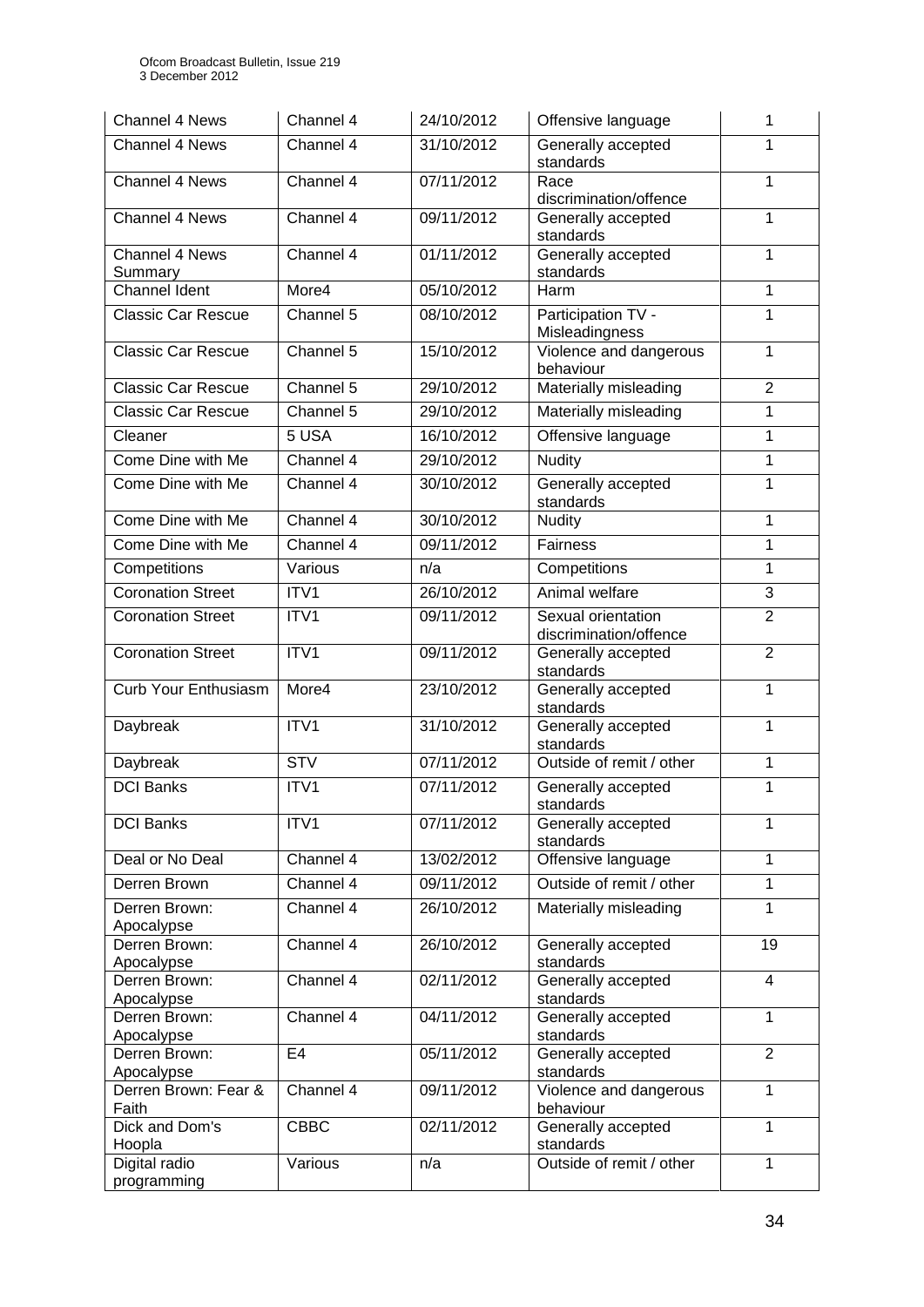| Dispatches                                             | Channel 4           | 05/11/2012 | Due impartiality/bias                        | 3            |
|--------------------------------------------------------|---------------------|------------|----------------------------------------------|--------------|
| Doctors                                                | BBC <sub>1</sub>    | 05/11/2012 | Generally accepted<br>standards              | 1            |
| Dog the Bounty<br>Hunter                               | Sky1                | 16/10/2012 | Offensive language                           | 1            |
| Don't Tell the Bride                                   | BBC <sub>3</sub>    | 16/10/2012 | Generally accepted<br>standards              | 1            |
| Downton Abbey                                          | ITV1                | 04/11/2012 | Advertising minutage                         | 1            |
| Dragons' Den                                           | BBC <sub>2</sub>    | 30/10/2012 | Outside of remit / other                     | 1            |
| <b>Drivetime</b>                                       | Talksport           | 12/10/2012 | Race<br>discrimination/offence               | 1            |
| EastEnders                                             | BBC <sub>1</sub>    | 01/11/2012 | Harm                                         | 1            |
| Electric Horseman                                      | Film4               | 06/11/2012 | Generally accepted<br>standards              | 1            |
| Emmerdale                                              | ITV1                | 31/10/2012 | Religious/Beliefs<br>discrimination/offence  | 1            |
| Emmerdale                                              | ITV <sub>1</sub>    | 08/11/2012 | Scheduling                                   | 1            |
| Excess Baggage                                         | <b>BBC Radio 4</b>  | 18/02/2012 | Due accuracy                                 | $\mathbf{1}$ |
| F1: Grand Prix                                         | BBC <sub>1</sub>    | 04/11/2012 | Outside of remit / other                     | 1            |
| Five More Ages of<br><b>Brandreth</b>                  | <b>BBC Radio 4</b>  | 03/10/2012 | Generally accepted<br>standards              | 1            |
| Formula 1: The Indian<br><b>Grand Pix</b>              | BBC <sub>1</sub>    | 28/10/2012 | Violence and dangerous<br>behaviour          | 1            |
| Fosters' sponsorship<br>of Original Comedy on<br>4     | Channel 4           | n/a        | Gender<br>discrimination/offence             | 1            |
| Fracture                                               | Film4               | 30/10/2012 | Offensive language                           | 1            |
| Friday Afternoon with<br>Jazzy B                       | <b>Bishop FM</b>    | 02/11/2012 | Offensive language                           | 1            |
| Friends                                                | Comedy Central      | 02/10/2012 | Offensive language                           | 1            |
| Full English (trailer)                                 | Channel 4           | 04/11/2012 | Scheduling                                   | $\mathbf{1}$ |
| Gay to Straight:<br>Stacey Dooley in the<br><b>USA</b> | BBC <sub>3</sub>    | 29/10/2012 | Sexual orientation<br>discrimination/offence | 1            |
| Geordie Shore                                          | <b>MTV HD</b>       | 30/10/2012 | Outside of remit / other                     | 1            |
| George Clarke's<br><b>Amazing Spaces</b>               | Channel 4           | 06/11/2012 | Religious/Beliefs<br>discrimination/offence  | 1            |
| George Clarke's<br><b>Amazing Spaces</b>               | Channel 4           | 10/11/2012 | Offensive language                           | 1            |
| Giff Gaff's sponsorship<br>of The Big Bang<br>Theory   | E <sub>4</sub>      | 18/10/2012 | Materially misleading                        | 1            |
| Gigglebiz                                              | <b>CBeebies</b>     | 08/11/2012 | Generally accepted<br>standards              | 1            |
| Granada Reports                                        | <b>ITV1 Granada</b> | 01/11/2012 | Sexual orientation<br>discrimination/offence | 1            |
| Grey's Anatomy                                         | Sky Living          | 07/11/2012 | Outside of remit / other                     | 1            |
| <b>Harry and Paul</b>                                  | BBC <sub>2</sub>    | 28/10/2012 | Generally accepted<br>standards              | 1            |
| Harry and Paul                                         | BBC <sub>2</sub>    | 28/10/2012 | Offensive language                           | 1            |
| <b>Hatfields and McCoys</b>                            | Channel 5           | 08/11/2012 | Animal welfare                               | 1            |
| <b>Holby City</b>                                      | BBC <sub>1</sub>    | 30/10/2012 | Offensive language                           | 1            |
| Hollyoaks                                              | Channel 4           | 30/10/2012 | Sexual orientation                           | 1            |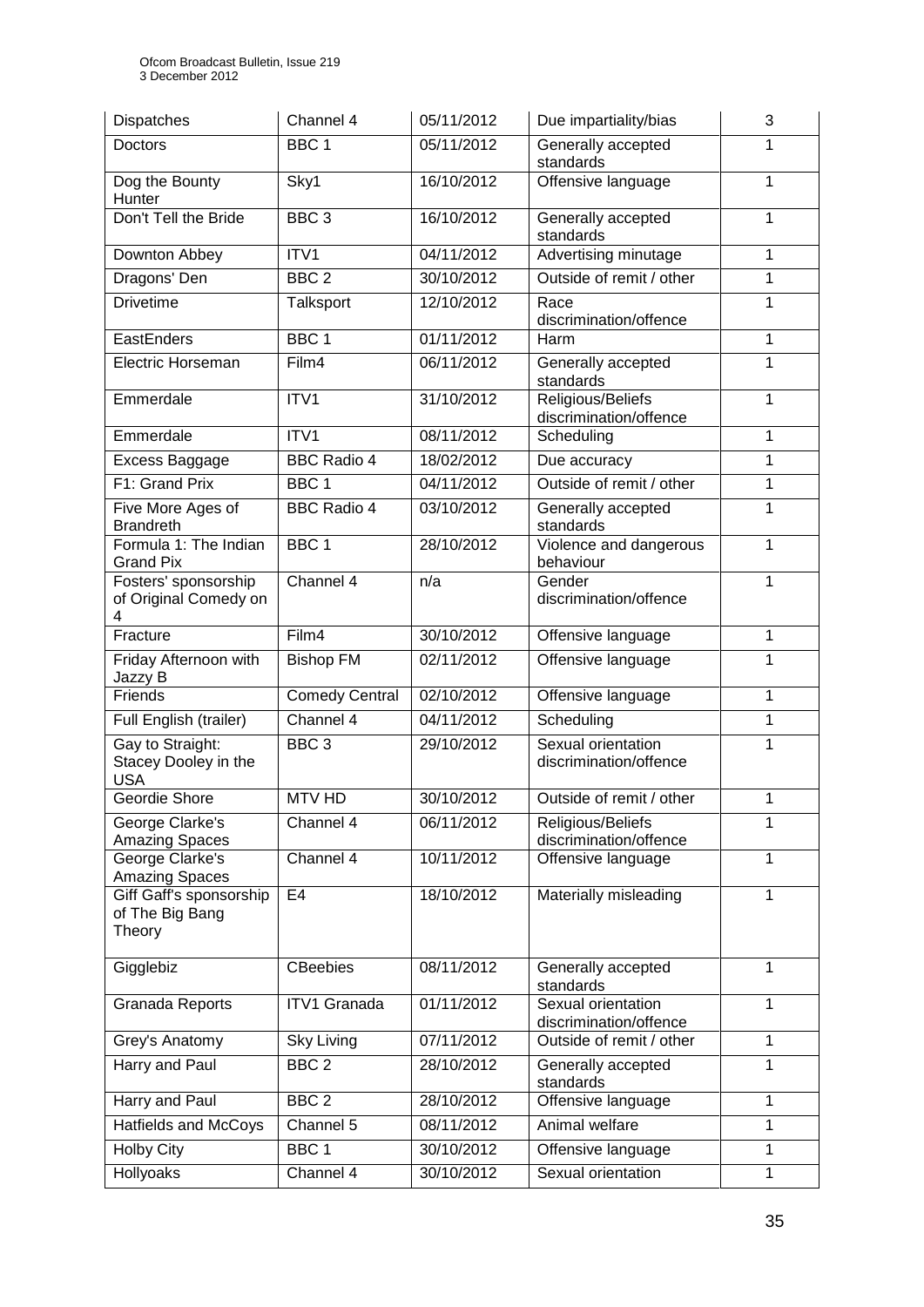|                                                                 |                                     |            | discrimination/offence                      |                |
|-----------------------------------------------------------------|-------------------------------------|------------|---------------------------------------------|----------------|
| Hollyoaks                                                       | Channel 4                           | 02/11/2012 | Generally accepted<br>standards             | 1              |
| Ibuleve's sponsorship<br>of The Alan<br><b>Titchmarsh Show</b>  | ITV1                                | n/a        | Sponsorship credits                         | 1              |
| I'm a Celebrity, Get<br>Me Out of Here!                         | ITV1                                | n/a        | Animal welfare                              | 30             |
| I'm a Celebrity, Get<br>Me Out of Here!                         | ITV1                                | 07/11/2012 | Generally accepted<br>standards             | 1              |
| I'm a Celebrity, Get<br>Me Out of Here!                         | ITV1                                | 11/11/2012 | Animal welfare                              | 3              |
| I'm A Celebrity, Get<br>Me Out of Here!<br>(trailer)            | ITV1                                | n/a        | Generally accepted<br>standards             | 1              |
| I'm a Celebrity, Get<br>Me Out of Here!<br>(trailer)            | ITV1                                | 29/10/2012 | Generally accepted<br>standards             | 1              |
| <b>ITV News</b>                                                 | $\overline{IV1}$                    | 06/11/2012 | Generally accepted<br>standards             | 1              |
| <b>ITV News and</b><br>Weather                                  | ITV1                                | 03/11/2012 | <b>Nudity</b>                               | 1              |
| Jamie's 15 Minute<br>Meals                                      | Channel 4+1                         | 28/10/2012 | Generally accepted<br>standards             | 1              |
| Jasper, Texas                                                   | True Movies 1                       | 05/11/2012 | Race<br>discrimination/offence              | $\mathbf{1}$   |
| Jeremy Kyle                                                     | <b>ITV</b>                          | n/a        | Scheduling                                  | 1              |
| Johnny English                                                  | <b>UTV</b>                          | 04/11/2012 | Religious/Beliefs<br>discrimination/offence | 1              |
| Kirky Kirkbride's<br><b>Musical Mystery Tour</b>                | <b>Bishop FM</b>                    | 31/10/2012 | Offensive language                          | 1              |
| <b>LBC Radio</b>                                                | LBC                                 | 01/11/2012 | Outside of remit / other                    | 1              |
| Lidl's sponsorship of<br>The Pride of Britain<br>Awards 2012    | ITV1                                | 30/10/2012 | Harm                                        | 1              |
| Live International<br>Football                                  | ITV1                                | 17/10/2012 | Offensive language                          | 1              |
| Look North                                                      | BBC 1                               | 25/10/2012 | Generally accepted<br>standards             | 1              |
| Man Vs Food                                                     | Dave                                | 11/11/2012 | Harm                                        | 1              |
| Marc Riley                                                      | <b>BBC 6 Music</b>                  | 18/10/2012 | Offensive language                          | 1              |
| Match of the Day 2                                              | <b>BBC 1 Scotland</b>               | 21/10/2012 | Generally accepted<br>standards             | 1              |
| Meet the Foxes                                                  | <b>Blighty</b>                      | 31/10/2012 | Animal welfare                              | 1              |
| <b>Misfits</b>                                                  | E <sub>4</sub>                      | 04/11/2012 | Gender<br>discrimination/offence            | $\mathbf{1}$   |
| <b>Morning Show</b>                                             | <b>BRFM 95.6</b>                    | 23/10/2012 | Generally accepted<br>standards             | $\overline{2}$ |
| MotoGP                                                          | <b>BBC Red Button</b>               | 11/11/2012 | Outside of remit / other                    | 1              |
| Murine Eyedrops'<br>sponsorship of prime<br>time drama on Alibi | Alibi                               | 23/10/2012 | Sponsorship                                 | $\mathbf{1}$   |
| Neighbours                                                      | Channel 5                           | 08/11/2012 | Competitions                                | 1              |
| News programming                                                | BBC, ITV, Sky<br>News, Channel<br>5 | 25/10/2012 | Outside of remit / other                    | 1              |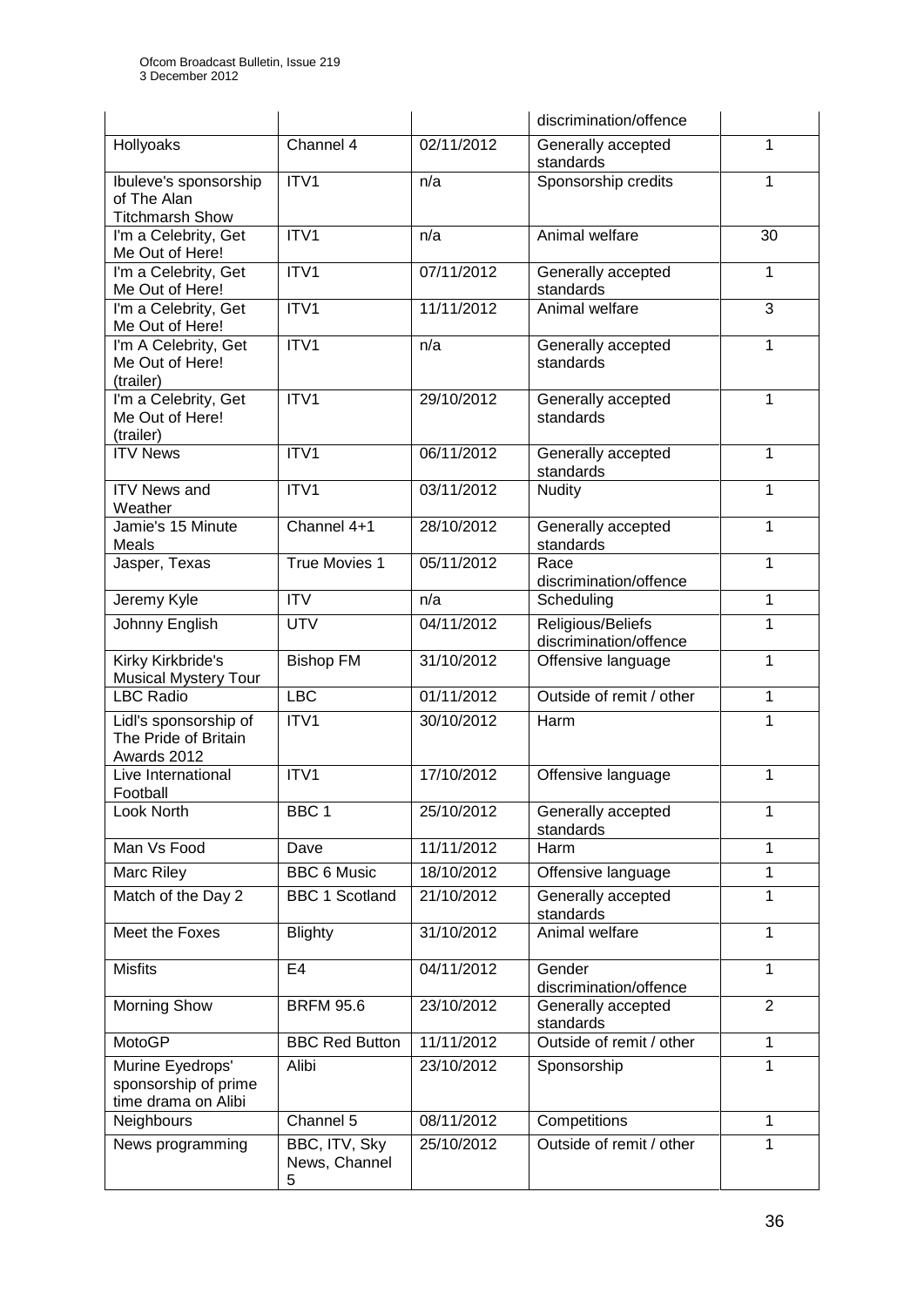| Nihal                                             | <b>BBC Asian</b><br>Network | 29/10/2012 | Religious/Beliefs<br>discrimination/offence  | $\overline{2}$ |
|---------------------------------------------------|-----------------------------|------------|----------------------------------------------|----------------|
| Nina and the Neurons                              | <b>CBeebies</b>             | 20/10/2012 | Harm                                         | 1              |
| One Born Every<br>Minute                          | Really                      | n/a        | Generally accepted<br>standards              | 1              |
| Panorama                                          | BBC <sub>1</sub>            | 29/10/2012 | Generally accepted<br>standards              | 1              |
| Perry and Louise at<br><b>Breakfast</b>           | Signal 1                    | 25/10/2012 | Generally accepted<br>standards              | 1              |
| Perry and Louise at<br><b>Breakfast</b>           | Signal 1                    | 26/10/2012 | Generally accepted<br>standards              | 1              |
| Phones 4U's<br>sponsorship of Films<br>on $4$     | Film4                       | 30/10/2012 | Generally accepted<br>standards              | 1              |
| Phones 4U's<br>sponsorship of Films<br>on $4$     | Channel 4                   | 04/11/2012 | Generally accepted<br>standards              | 1              |
| Pound Shop Wars                                   | BBC <sub>1</sub>            | 07/11/2012 | Materially misleading                        | $\mathbf{1}$   |
| <b>Press Preview</b>                              | <b>Sky News</b>             | 29/10/2012 | Race<br>discrimination/offence               | 1              |
| Pringles' sponsorship<br>of Channel 5 Movies      | Channel 5                   | 28/10/2012 | Sponsorship credits                          | $\mathbf{1}$   |
| Programming                                       | Radio Clyde 2               | n/a        | Competitions                                 | 1              |
| Programming                                       | Various                     | n/a        | Sexual orientation<br>discrimination/offence | 1              |
| Programming                                       | 2BR Radio                   | 31/10/2012 | Materially misleading                        | 1              |
| Programming                                       | CBeebies,<br>CBBC and CITV  | 07/11/2012 | Outside of remit / other                     | $\mathbf{1}$   |
| Programming                                       | <b>STREET FM</b><br>94.4FM  | 07/11/2012 | Outside of remit / other                     | 1              |
| QI                                                | BBC <sub>2</sub>            | 09/11/2012 | Offensive language                           | $\mathbf{1}$   |
| <b>Red Light Central</b>                          | <b>Red Light</b>            | 08/10/2012 | Sexual material                              | 1              |
| Regional News and<br>Weather                      | BBC <sub>1</sub>            | 02/11/2012 | Scheduling                                   | $\mathbf{1}$   |
| Religious<br>programming                          | Various                     | n/a        | Outside of remit / other                     | 1              |
| Rickie, Melvin &<br>Charlie in the Morning        | <b>Kiss FM</b>              | 29/10/2012 | Transgender<br>discrimination/offence        | 1              |
| <b>Rolf's Animal Clinic</b>                       | Channel 5                   | 08/11/2012 | Animal welfare                               | $\mathbf{1}$   |
| <b>Russell Howard's</b><br><b>Good News Extra</b> | $BBC$ 3                     | 05/10/2012 | Religious/Beliefs<br>discrimination/offence  | 1              |
| <b>Russell Howard's</b><br>Good News Extra        | BBC <sub>3</sub>            | 02/11/2012 | Animal welfare                               | 1              |
| Sangat TV                                         | Sangat TV                   | 24/08/2012 | Religious/Beliefs<br>discrimination/offence  | $\mathbf{1}$   |
| Scooby-Doo! Mystery<br>Incorporated               | <b>CBBC</b>                 | 06/11/2012 | Scheduling                                   | 1              |
| Sex, Death and The<br>Meaning of Life             | More4                       | 15/10/2012 | Religious/Beliefs<br>discrimination/offence  | 1              |
| Sex, Death and the<br>Meaning of Life             | More4                       | 22/10/2012 | Religious/Beliefs<br>discrimination/offence  | $\mathbf{1}$   |
| Shockwaves's<br>sponsorship of The<br>Simpsons    | Channel 4                   | n/a        | Generally accepted<br>standards              | $\mathbf{1}$   |
| <b>Sky News</b>                                   | <b>Sky News</b>             | 27/10/2012 | Due accuracy                                 | 1              |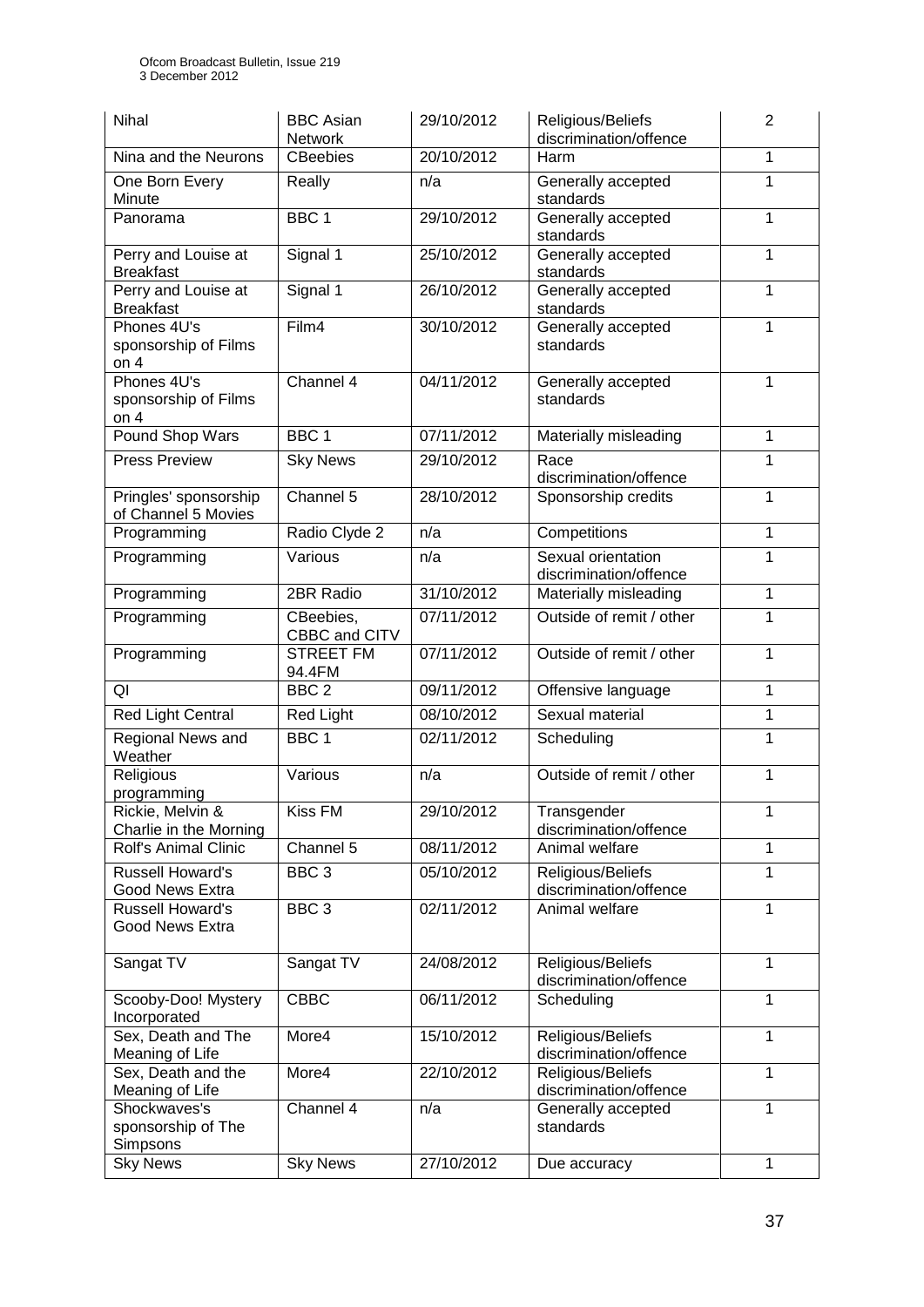| <b>Sky News</b>                                  | <b>Sky News</b>            | 01/11/2012 | Generally accepted<br>standards             | 1              |
|--------------------------------------------------|----------------------------|------------|---------------------------------------------|----------------|
| <b>Sky News</b>                                  | <b>Sky News</b>            | 01/11/2012 | Product placement                           | $\mathbf{1}$   |
| <b>Sky News</b>                                  | <b>Sky News</b>            | 06/11/2012 | Due impartiality/bias                       | $\mathbf{1}$   |
| <b>Sky News</b>                                  | <b>Sky News</b>            | 07/11/2012 | Outside of remit / other                    | $\mathbf{1}$   |
| <b>Sky News with</b><br><b>Charlotte Hawkins</b> | <b>Sky News</b>            | 30/10/2012 | Product placement                           | 1              |
| Songs of Praise                                  | BBC <sub>1</sub>           | 11/11/2012 | Generally accepted<br>standards             | 1              |
| Stand Up To Cancer                               | Channel 4                  | 19/10/2012 | Generally accepted<br>standards             | 1              |
| Stephen Nolan                                    | <b>BBC Radio 5</b><br>Live | 17/08/2012 | Gender<br>discrimination/offence            | $\mathbf{1}$   |
| <b>Steve Allen</b>                               | <b>LBC Radio</b>           | 22/10/2012 | Materially misleading                       | $\mathbf{1}$   |
| <b>Steve Allen</b>                               | LBC 97.3 FM                | 23/10/2012 | Generally accepted<br>standards             | $\mathbf{1}$   |
| <b>Strictly Come Dancing</b>                     | BBC <sub>1</sub>           | 28/10/2012 | Materially misleading                       | $\mathbf{1}$   |
| <b>Strictly Come Dancing</b>                     | BBC <sub>1</sub>           | 03/11/2012 | Gender<br>discrimination/offence            | $\mathbf{1}$   |
| <b>Strictly Come Dancing</b>                     | BBC <sub>1</sub>           | 04/11/2012 | Outside of remit / other                    | $\overline{2}$ |
| <b>Strictly Come Dancing</b>                     | BBC <sub>1</sub>           | 04/11/2012 | Violence and dangerous<br>behaviour         | $\overline{3}$ |
| Student of the year                              | Various                    | n/a        | Religious/Beliefs<br>discrimination/offence | $\mathbf{1}$   |
| Studio 66 TV2 Nights                             | Studio 66 TV2              | 12/10/2012 | Participation TV -<br>Offence               | $\mathbf{1}$   |
| <b>Subtitles</b>                                 | Dave / Quest               | n/a        | <b>Television Access</b><br>Services        | $\mathbf{1}$   |
| Sunday Afternoon with<br>Karen Vincent           | <b>Real Radio</b><br>Wales | 28/10/2012 | Crime                                       | $\mathbf{1}$   |
| Sunday Brunch                                    | Channel 4                  | 28/10/2012 | Scheduling                                  | $\mathbf{1}$   |
| Sunrise Radio - Drive<br>Time                    | Various                    | 05/11/2012 | Religious/Beliefs<br>discrimination/offence | $\mathbf{1}$   |
| <b>Surprise Surprise</b>                         | ITV1                       | 04/11/2012 | Outside of remit / other                    | 1              |
| Swarovoski Crystal<br>Collection                 | The Jewellery<br>Channel   | 20/10/2012 | Advertising content                         | $\mathbf 1$    |
| Tales From the Wild<br>Wood                      | BBC <sub>4</sub>           | 07/11/2012 | Animal welfare                              | 1              |
| <b>Taraweeh Recitation</b>                       | <b>Islam Channel</b>       | 01/10/2012 | Generally accepted<br>standards             | 1              |
| The Alan Titchmarsh<br>Show                      | ITV1                       | 01/11/2012 | Generally accepted<br>standards             | 3              |
| The American Road<br>Trip: Obama's Story         | Channel 4                  | 28/10/2012 | Elections/Referendums                       | $\mathbf{1}$   |
| The Big Bang Theory                              | E <sub>4</sub>             | 22/10/2012 | Scheduling                                  | 1              |
| The Breakfast Show                               | <b>Key 103</b>             | 07/11/2012 | Generally accepted<br>standards             | $\mathbf{1}$   |
| The Devil Wears<br>Prada (sponsorship<br>credit) | Film4                      | 29/10/2012 | Generally accepted<br>standards             | $\mathbf{1}$   |
| The Graham Norton<br>Show                        | BBC <sub>1</sub>           | 26/10/2012 | Generally accepted<br>standards             | $\mathbf{1}$   |
| The Graham Norton<br>Show                        | BBC <sub>1</sub>           | 02/11/2012 | Generally accepted<br>standards             | 4              |
| The Human                                        | Channel 4                  | 01/11/2012 | <b>Disability</b>                           | 1              |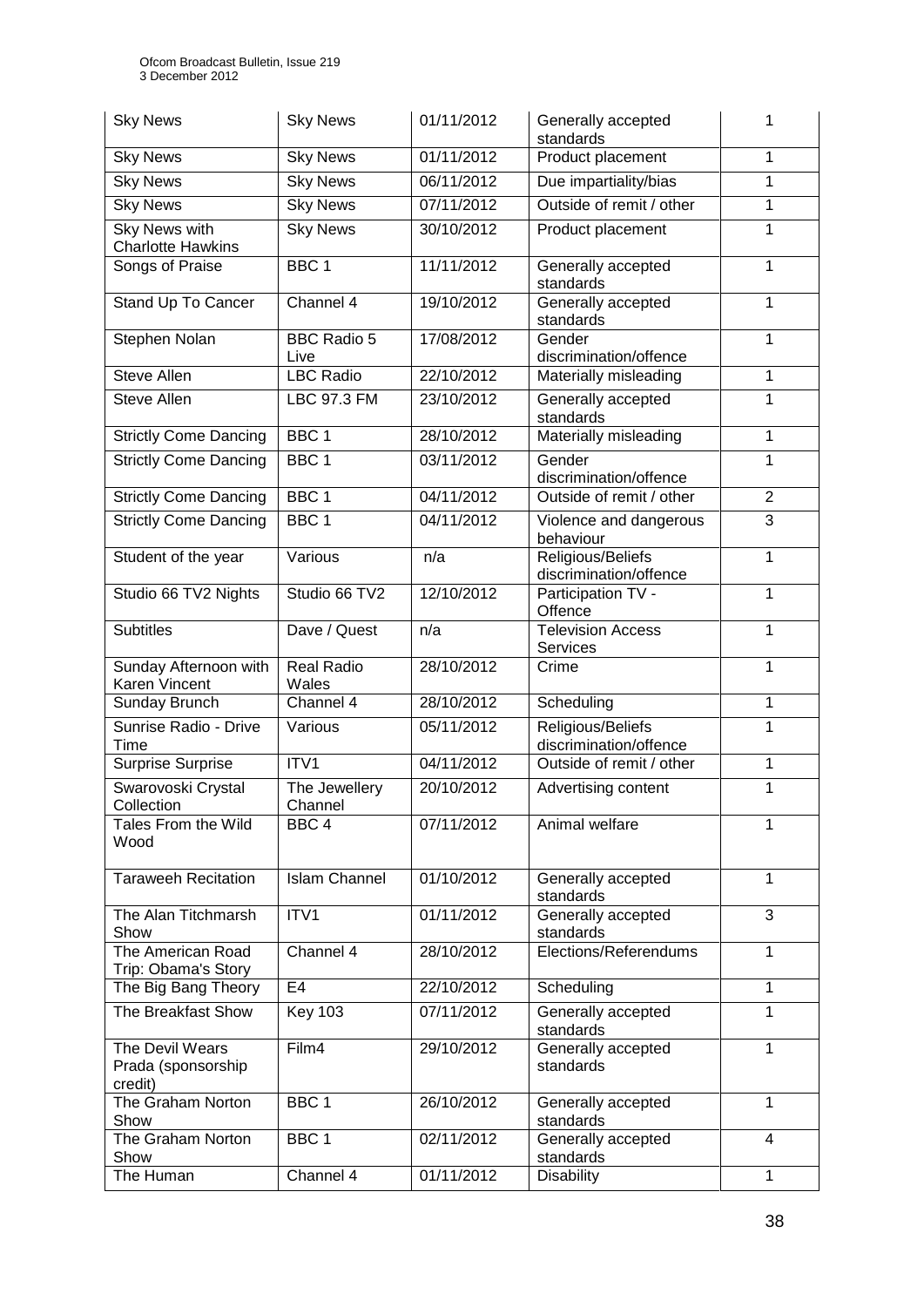| Mannequin                                           |                       |            | discrimination/offence                          |                |
|-----------------------------------------------------|-----------------------|------------|-------------------------------------------------|----------------|
| The Inbetweeners<br>Movie                           | Channel 4             | 08/11/2012 | Generally accepted<br>standards                 | 1              |
| The Jeremy Kyle<br>Show                             | ITV2                  | 05/11/2012 | Offensive language                              | 1              |
| The Jeremy Kyle<br>Show (sponsorship<br>credit)     | ITV1                  | 29/10/2012 | Offensive language                              | 1              |
| The Jonathan Ross<br>Show                           | ITV <sub>1</sub>      | 27/10/2012 | Animal welfare                                  | 9              |
| The Jonathan Ross<br>Show                           | ITV1                  | 10/11/2012 | Religious/Beliefs<br>discrimination/offence     | 1              |
| The News Quiz                                       | <b>BBC Radio 4</b>    | 19/10/2012 | Offensive language                              | 1              |
| The One Show                                        | BBC <sub>1</sub>      | 02/11/2012 | Generally accepted<br>standards                 | 1              |
| The Only Way is<br><b>Essex</b>                     | ITV2                  | 14/10/2012 | Violence and dangerous<br>behaviour             | $\mathbf{1}$   |
| The Preview Show                                    | <b>Sky Box Office</b> | 26/10/2012 | Scheduling                                      | 1              |
| The Radio 1 Breakfast<br>Show with Nick<br>Grimshaw | <b>BBC Radio 1</b>    | 02/11/2012 | Scheduling                                      | $\mathbf{1}$   |
| The Thick of It                                     | BBC <sub>2</sub>      | 27/10/2012 | Offensive language                              | $\overline{2}$ |
| The Valleys                                         | <b>MTV</b>            | 09/10/2012 | Race<br>discrimination/offence                  | 1              |
| The Valleys                                         | <b>MTV</b>            | 03/11/2012 | Offensive language                              | 1              |
| The Work Experience                                 | E <sub>4</sub>        | 07/11/2012 | Generally accepted<br>standards                 | 1              |
| The Wright Stuff                                    | Channel 5             | 29/10/2012 | Offensive language                              | 1              |
| The Wright Stuff                                    | Channel 5             | 31/10/2012 | Religious/Beliefs<br>discrimination/offence     | 1              |
| The Wright Stuff                                    | Channel 5             | 12/11/2012 | Generally accepted<br>standards                 | 1              |
| The X Factor                                        | ITV1                  | 27/10/2012 | Flashing images/risk to<br>viewers who have PSE | $\mathbf{1}$   |
| The X Factor                                        | ITV1                  | 27/10/2012 | Generally accepted<br>standards                 | $\overline{7}$ |
| The X Factor                                        | ITV1                  | 27/10/2012 | Offensive language                              | 1              |
| The X Factor                                        | ITV1                  | 27/10/2012 | Scheduling                                      | 1              |
| The X Factor                                        | ITV1                  | 03/11/2012 | Generally accepted<br>standards                 | 1              |
| The X Factor                                        | ITV1                  | 03/11/2012 | Scheduling                                      | 1              |
| The X Factor                                        | ITV1                  | 10/11/2012 | Generally accepted<br>standards                 | 3              |
| The X Factor                                        | ITV1                  | 10/11/2012 | Materially misleading                           | 1              |
| The X Factor                                        | ITV1                  | 10/11/2012 | Offensive language                              | $\overline{2}$ |
| The X Factor                                        | ITV1                  | 10/11/2012 | Outside of remit / other                        | 3              |
| The X Factor                                        | ITV1                  | 10/11/2012 | Religious/Beliefs<br>discrimination/offence     | 1              |
| The X Factor                                        | ITV1                  | 10/11/2012 | Scheduling                                      | 1              |
| The X Factor                                        | ITV1                  | 10/11/2012 | Voting                                          | 1              |
| The X Factor Results<br>Show                        | ITV1                  | 07/10/2012 | Offensive language                              | $\mathbf 1$    |
| The X Factor Results<br>Show                        | ITV1                  | 28/10/2012 | Scheduling                                      | $\mathbf{1}$   |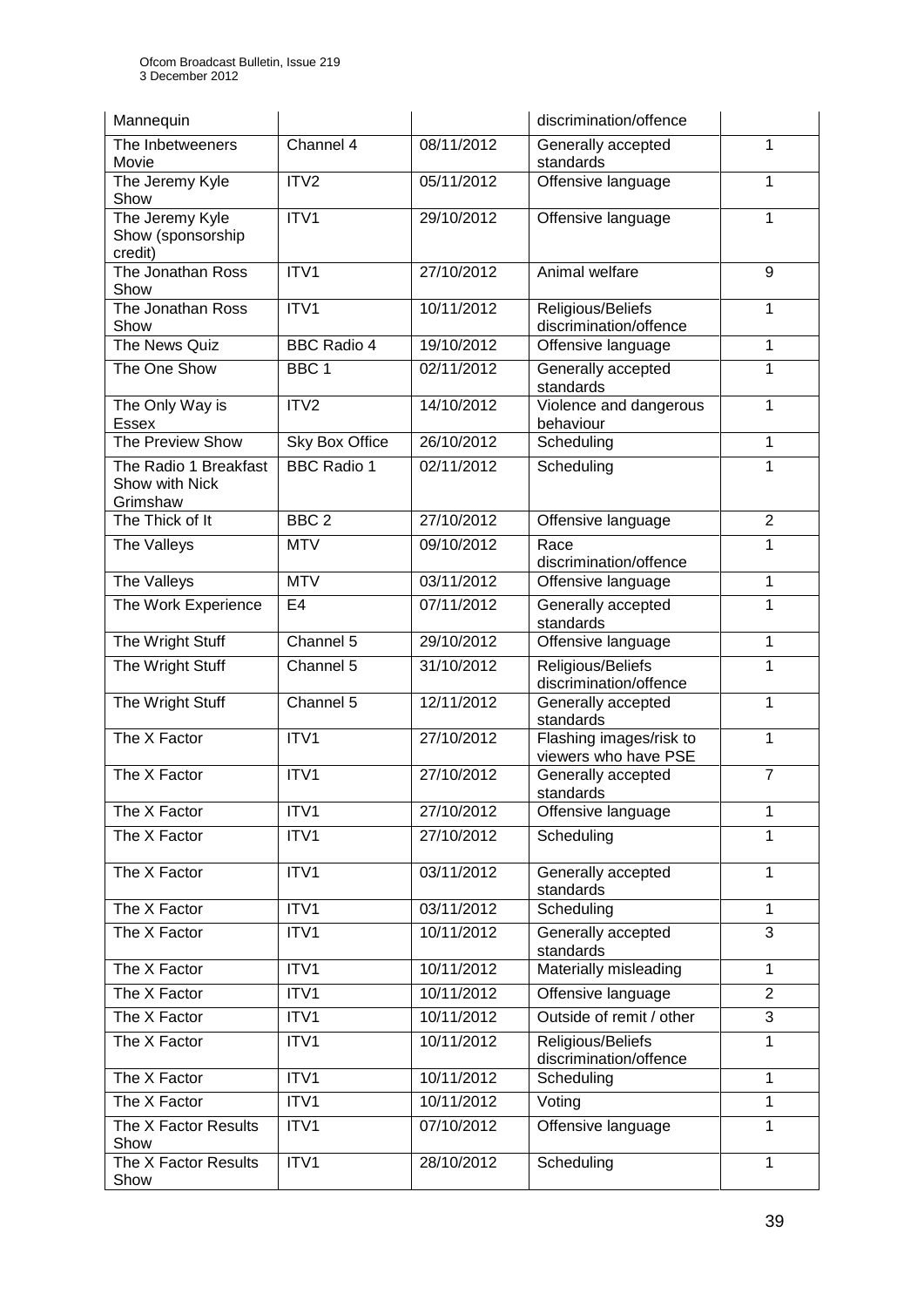| The X Factor Results<br>Show                | ITV1                            | 28/10/2012                      | Voting                              | 1              |
|---------------------------------------------|---------------------------------|---------------------------------|-------------------------------------|----------------|
| The X Factor Results<br>Show                | ITV1                            | 04/11/2012                      | Generally accepted<br>standards     | $\mathbf{1}$   |
| The X Factor Results<br>Show                | ITV1                            | 04/11/2012                      | Outside of remit / other            | 17             |
| The X Factor Results<br>Show                | ITV1                            | 11/11/2012                      | Advertising scheduling              | $\overline{2}$ |
| The X Factor Results<br>Show                | ITV1                            | 11/11/2012                      | Materially misleading               | 12             |
| The X Factor Results<br>Show                | ITV1                            | 11/11/2012                      | Outside of remit / other            | 1              |
| The X Factor Results<br>Show                | ITV1                            | 11/11/2012                      | Voting<br>$\mathbf{1}$              |                |
| The X Factor USA                            | ITV <sub>2</sub>                | 02/11/2012                      | Advertising scheduling              | $\mathbf{1}$   |
| The Xtra Factor<br><b>Results</b>           | ITV2                            | 28/10/2012                      | Race<br>discrimination/offence      | $\overline{2}$ |
| <b>This Morning</b>                         | ITV1                            | 24/10/2012                      | Generally accepted<br>standards     | $\mathbf{1}$   |
| This Morning                                | ITV1                            | 29/10/2012                      | Due impartiality/bias               | 1              |
| <b>This Morning</b>                         | ITV1                            | 01/11/2012                      | Materially misleading               | $\mathbf{1}$   |
| <b>This Morning</b>                         | ITV1                            | 06/11/2012                      | Materially misleading               | $\mathbf{1}$   |
| This Morning                                | ITV1                            | 08/11/2012                      | Scheduling                          | $\overline{2}$ |
| Today                                       | <b>BBC Radio 4</b>              | 30/10/2012                      | Outside of remit / other            | 1              |
| Tony Horne in the<br>Morning                | NE1FM 102.5                     | 27/10/2012<br>and<br>03/11/2012 | Outside of remit / other            | $\overline{1}$ |
| Top Ten Bond<br><b>Themes</b>               | Magic 105.4 FM                  | n/a                             | Voting                              | 1              |
| <b>Traffic Cops</b>                         | Watch                           | 26/10/2012                      | Outside of remit / other            | $\mathbf{1}$   |
| <b>Trailer</b>                              | BBC 1 and BBC<br>$\overline{2}$ | n/a                             | Animal welfare                      | 1              |
| Tweenies                                    | <b>CBeebies</b>                 | 01/11/2012                      | Scheduling                          | $\mathbf{1}$   |
| Two and a Half Men<br>(trailer)             | <b>Comedy Central</b>           | 06/11/2012                      | Offensive language                  | 1              |
| Unsafe Sex in the City                      | BBC <sub>3</sub>                | 31/10/2012                      | Sexual material                     | 1              |
| Untitled                                    | Sikh Channel                    | 25/10/2012                      | Violence and dangerous<br>behaviour | 1              |
| Unzipped (trailer)                          | BBC <sub>1</sub>                | 09/10/2012                      | Generally accepted<br>standards     | $\mathbf{1}$   |
| <b>Urdu News</b>                            | <b>ARY News</b>                 | 21/09/2012                      | Generally accepted<br>standards     | $\mathbf{1}$   |
| Viewer interaction by<br>telephone and post | Sky channels                    | n/a                             | Outside of remit / other            | $\mathbf{1}$   |
| Wolfblood                                   | <b>CBBC</b>                     | 06/10/2012                      | Harm                                | $\mathbf{1}$   |
| Would I Lie to You?                         | BBC 1                           | 02/11/2012                      | Outside of remit / other            | 1              |
| You've Been Framed!                         | ITV1                            | 03/11/2012                      | Scheduling                          | $\mathbf{1}$   |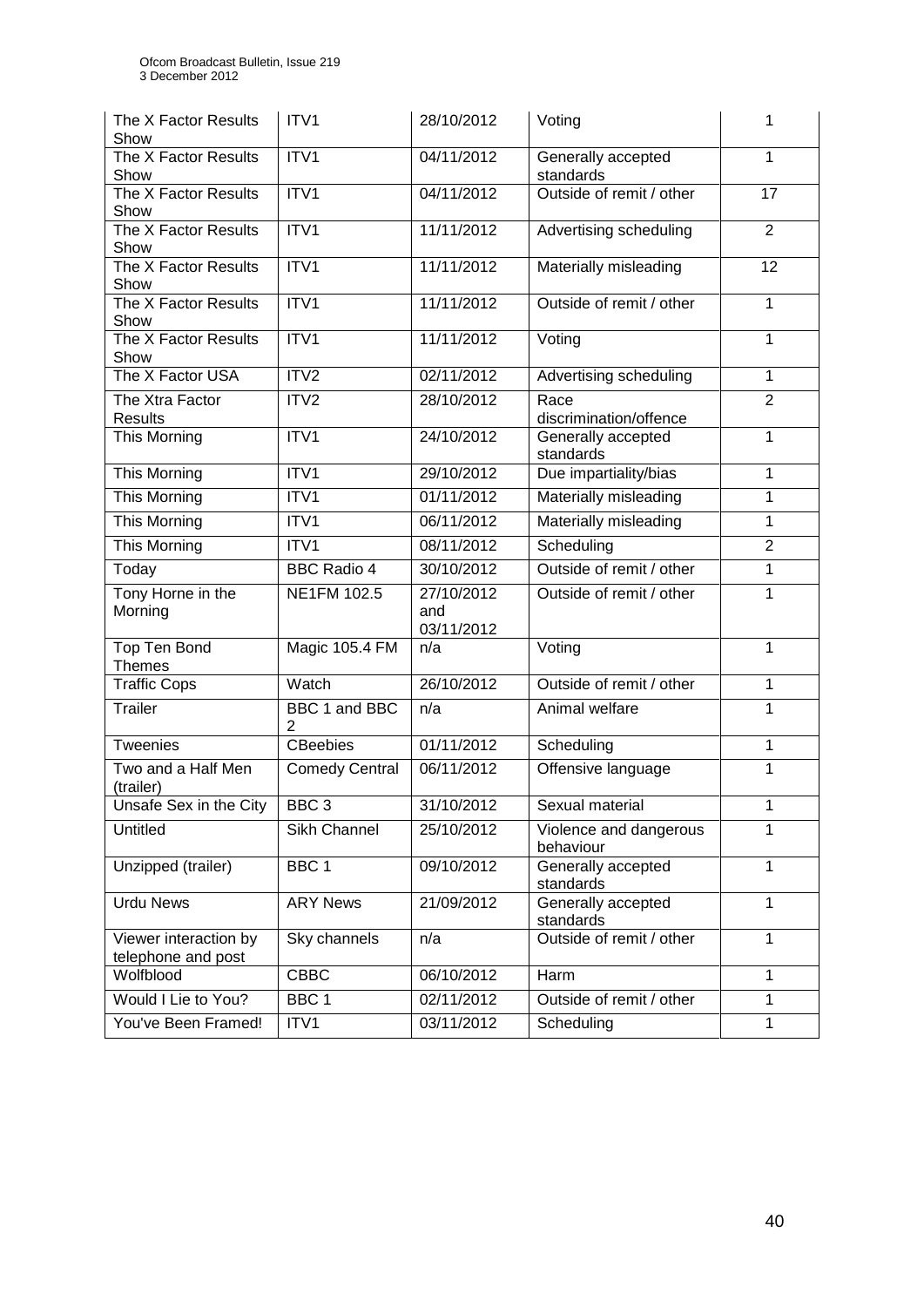# **Investigations List**

If Ofcom considers that a broadcast may have breached its codes, it will start an investigation.

Here is an alphabetical list of new investigations launched between 8 and 21 November 2012.

| Programme                                          | <b>Broadcaster</b>                           | <b>Transmission Date</b> |
|----------------------------------------------------|----------------------------------------------|--------------------------|
| 8 Out of 10 Cats                                   | Channel 4                                    | 12/11/2012               |
| Advertising minutage                               | Attheraces                                   | 19/09/2012               |
| <b>Big Fat Gypsy Weddings</b><br>(Series 2)        | Channel 4 and More 4                         | Various                  |
| <b>Buzz Asia Breakfast</b>                         | <b>Buzz Asia Radio</b>                       | 11/10/2012               |
| Dick and Dom's Hoopla                              | <b>CBBC</b>                                  | 09/11/2012               |
| Emmerdale                                          | ITV1                                         | 16/11/2012               |
| <b>Free View</b>                                   | <b>XXX First Timers</b>                      | 22/09/2012               |
| Grimefighters                                      | ITV1                                         | 03/08/2012               |
| Homes Under the Hammer                             | BBC <sub>1</sub>                             | 14/09/2012               |
| Lorraine                                           | ITV1                                         | 08/11/2012               |
| <b>Most Haunted</b>                                | Pick TV                                      | 17/10/2012               |
| <b>Red Hot Freeview</b>                            | Red Hot Amateur                              | 12/10/2012               |
| Red Light Central                                  | Red Light 1                                  | 31/10/2012               |
| <b>Sky Sports News</b>                             | <b>Sky Sports News</b>                       | 29/10/2012               |
| Studio 66 2 Nights                                 | Studio 66 TV 2                               | 25/10/2012               |
| <b>Television X Freeview</b>                       | Television X                                 | 12/10/2012               |
| The Ferret                                         | <b>ITV1 HTV Wales</b>                        | 15/10/2012               |
| Thelma's Gypsy Girls                               | Channel 4 and More 4                         | Various                  |
| Watchdog                                           | BBC <sub>1</sub>                             | 03/06/2010               |
| WEC (trailer)                                      | Extreme                                      | 29/10/2012               |
| <b>Weekend Out</b>                                 | Sony Entertainment<br><b>Television Asia</b> | 12/10/2012               |
| Zugos Microwave Panini's<br>sponsorship of Friends | <b>Comedy Central</b>                        | 29/10/2012               |